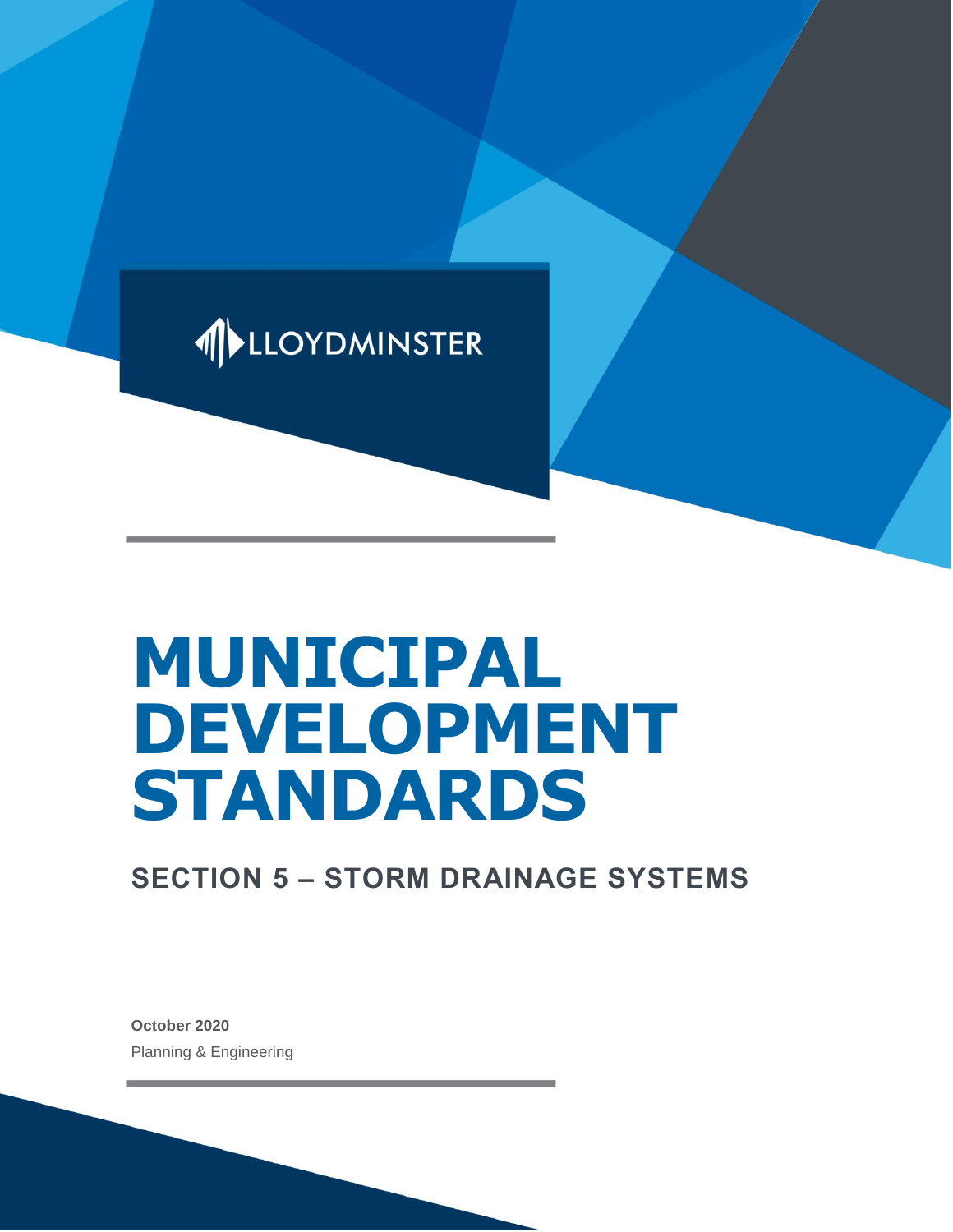

| <b>SECTION</b> |                                                        | <b>PAGE</b> |
|----------------|--------------------------------------------------------|-------------|
| 5              | Storm Drainage Systems                                 | $5 - 2$     |
| General<br>5.1 |                                                        | $5 - 2$     |
| 5.1.1          | Objectives                                             | $5 - 2$     |
| 5.2            | Submissions and Approvals                              | $5 - 2$     |
| 5.2.1          | Stormwater Management Plan                             | $5 - 2$     |
| 5.2.2          | Erosion and Sedimentation Control Plan                 | $5 - 3$     |
| 5.3            | Design Flows                                           | $5 - 3$     |
| 5.3.1          | <b>Rational Formula</b>                                | $5 - 3$     |
| 5.3.2          | Parametric Representation of IDF Curves                | $5-4$       |
| 5.3.3          | Hydrograph Methods                                     | $5-4$       |
| 5.3.4          | <b>Coefficient of Runoff</b>                           | $5 - 4$     |
| 5.3.5          | Rate of Precipitation                                  | $5-5$       |
| 5.4            | <b>Property Drainage</b>                               | $5-5$       |
| 5.4.1          | Site and Lot Grading                                   | $5-6$       |
| 5.4.2          | Use of Swales                                          | $5-6$       |
| 5.5            | Minor System Design                                    | $5-6$       |
| 5.5.1          | <b>Storm Sewer Services</b>                            | $5-6$       |
| 5.5.2          | <b>Flow Capacities</b>                                 | $5 - 7$     |
| 5.5.2.1        | Storm Sewers and Open Channels                         | $5 - 7$     |
| 5.5.3          | Pipe Location                                          | $5 - 7$     |
| 5.5.4          | Minimum Depth of Cover                                 | $5 - 8$     |
| 5.5.5          | Minimum Pipe Diameter                                  | $5 - 8$     |
| 5.5.6          | Minimum Velocity and Grade                             | $5 - 8$     |
| 5.5.7          | <b>Curved Sewers</b>                                   | $5 - 8$     |
| 5.5.8          | Hydraulic Losses Across Manholes                       | $5-9$       |
| 5.5.9          | Manhole Spacing                                        | $5-9$       |
| 5.5.10         | <b>Catch Basins</b>                                    | $5 - 10$    |
| 5.5.11         | Pipe, Manhole and Bedding Materials and Specifications | 5-11        |
| 5.5.11.1       | <b>Pipe Materials</b>                                  | $5 - 11$    |
| 5.5.11.2       | Manholes                                               | $5 - 12$    |
| 5.5.11.3       | <b>Bedding Material</b>                                | $5 - 12$    |
| 5.5.11.4       | <b>Outfall Structures</b>                              | $5 - 12$    |
| 5.6            | Major System Design                                    | $5 - 13$    |
| 5.6.1          | Culverts                                               | $5 - 13$    |
| 5.6.2          | Stormwater Management and Storage Facilities           | $5 - 13$    |
| 5.6.2.1        | Design - Wet Ponds                                     | $5 - 13$    |
| 5.6.2.2        | Design - Dry Ponds                                     | $5 - 14$    |
| 5.6.2.3        | <b>Constructed Wetlands</b>                            | 5-15        |
| 5.6.2.4        | Erosion                                                | $5 - 15$    |
| 5.6.2.5        | Maintenance                                            | $5 - 15$    |
| 5.6.2.6        | Pond Boundary Control and Use                          | $5 - 16$    |
| 5.6.2.7        | Site Acquisition and Financing of Construction         | $5 - 16$    |
| 5.6.2.8        | Legal Liability and Safety                             | $5 - 16$    |
| 5.6.3          | Drainage Parkways                                      | $5 - 16$    |
| 5.7            | Ditch and Culvert Design                               | $5 - 17$    |
| 5.8            | <b>Water Quality Considerations</b>                    | $5 - 17$    |
| 5.8.1          | <b>Erosion and Sedimentation Control</b>               | $5 - 17$    |
| 5.8.1.1        | <b>ESC Strategy</b>                                    | $5 - 18$    |
| 5.8.1.2        | <b>ESC Plan</b>                                        | $5 - 18$    |
| 5.8.1.3        | <b>Construction and Post-Construction</b>              | $5 - 20$    |

# **TABLE OF CONTENTS**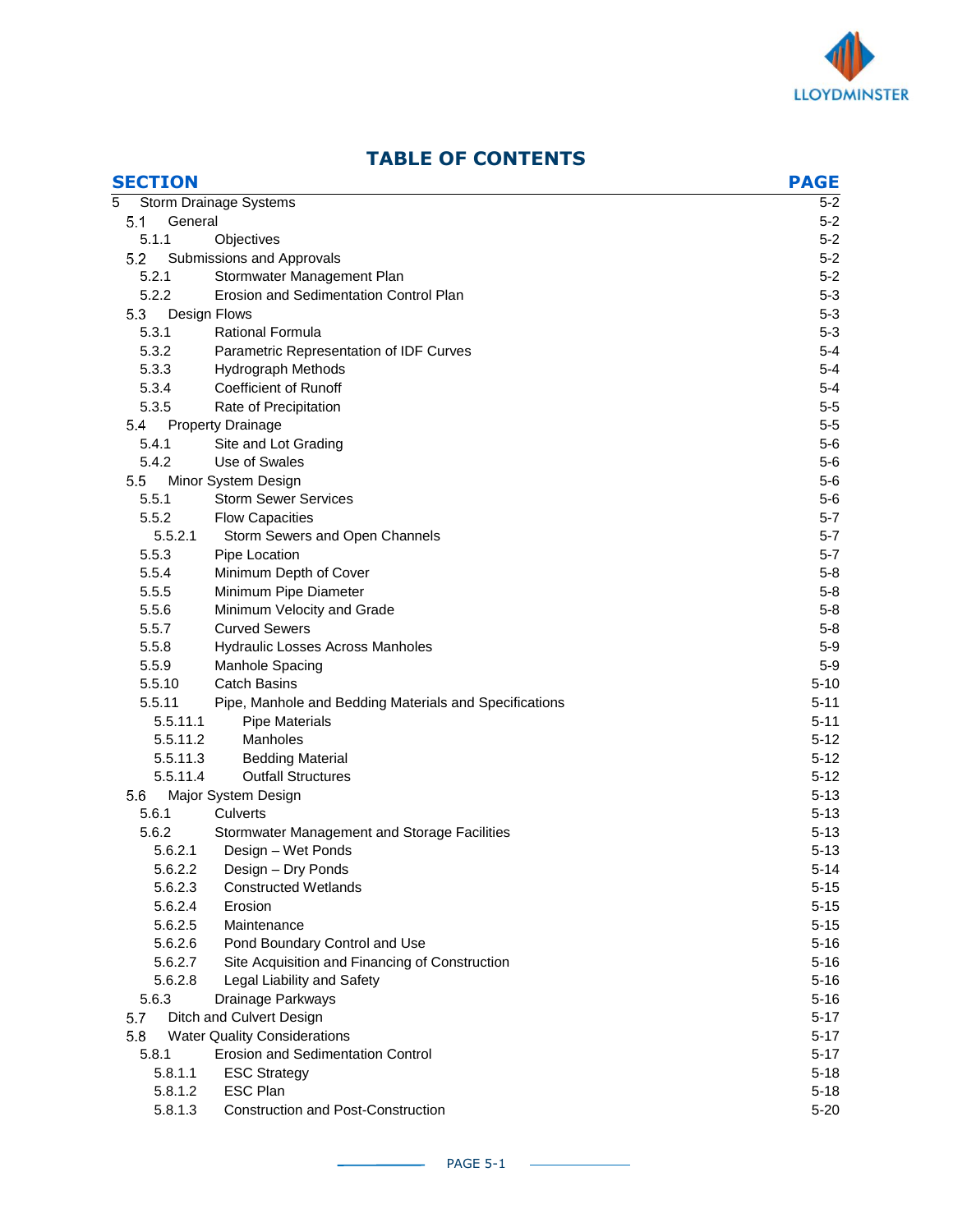

# **5 STORM DRAINAGE SYSTEMS**

#### $5.1$ **General**

This Section covers the minimum requirements and standards for storm drainage systems. The design of these systems is to be in accordance with the City of Lloydminster Storm Drainage Master Plan. Drawings relating to the construction of the storm drainage system, trenching and backfilling are provided in the Municipal Development Standard Drawings, sections 3 (Manholes), 4 (Trench and Backfill), 5 (Storm Drainage) and 7 (Service Connections).

#### **5.1.1 Objectives**

For each storm drainage system, development must be designed for the proposed land use and the ultimate drainage basin, and will be dependent on the type of development, the drainage area and the length of surface drainage runs. In general, development areas must have a design maximum release rate of 1.5 litres per second per hectare (L/s/ha) under the 1:5 year design storm, unless surface modelling indicates a lower release rate in the pre-development condition. Storm water quality discharged from the development must be in conformance with the parameters and guidelines set forth in the City of Lloydminster's Sewer Use Bylaw, and as such erosion and sedimentation control measures must be in place.

#### $5.2$ **Submissions and Approvals**

The Developer is responsible for being aware of the relevant regulatory requirements governing the development of the storm drainage system, and for compliance with these requirements. Since the City's storm drainage system discharges into Saskatchewan, the guidelines set forth by the Water Security Agency of Saskatchewan and the Province of Saskatchewan tend to govern storm water, however any wetlands or other bodies of water existing or constructed in Alberta must also comply with the requirements set forth by the Province of Alberta. Regulatory and supporting documents that must be referenced for the design and installation of the storm drainage system include, but are not limited to:

- These Municipal Development Standards and Standard Drawings;
- "Sewer Use Bylaw", City of Lloydminster;
- "Stormwater Guidelines" EPB 322, Water Security Agency of Saskatchewan;
- "Wetland Design Guidelines Report", prepared for the City of Saskatoon by CH2MHILL;
- "The Environmental Management and Protection Act", Province of Saskatchewan;
- "The Water Regulations", Province of Saskatchewan;
- "Stormwater Management Guidelines for the Province of Alberta", Province of Alberta;
- "The Water Act", Province of Alberta;
- "The Environmental Protection and Enhancement Act", Province of Alberta;
- "The Occupational Health and Safety Act", Province of Saskatchewan or Alberta, dependent on which province the development is in;
- "National Building Code", Canadian Commission on Building and Fire Codes, National Research Council of Canada;
- "The Fisheries Act", Department of Fisheries and Oceans;
- "The Canadian Environmental Protection Act", Environment Canada;
- "Canadian Water Quality Guidelines", Environment Canada;
- PVC Pipe: Design and Installation" M23, American Water Works Association (AWWA); and
- PE Pipe: Design and Installation" M55, AWWA.

## **5.2.1 Stormwater Management Plan**

Stormwater runoff generated from within the subdivision must be routed through a stormwater management facility as required to regulate the rate of outflow prior to discharge, unless otherwise approved by the City.

Stormwater management facilities must be designed in accordance with the current "Stormwater Guidelines" EPB 322 prepared by the Water Security Agency of Saskatchewan. Stormwater management facilities within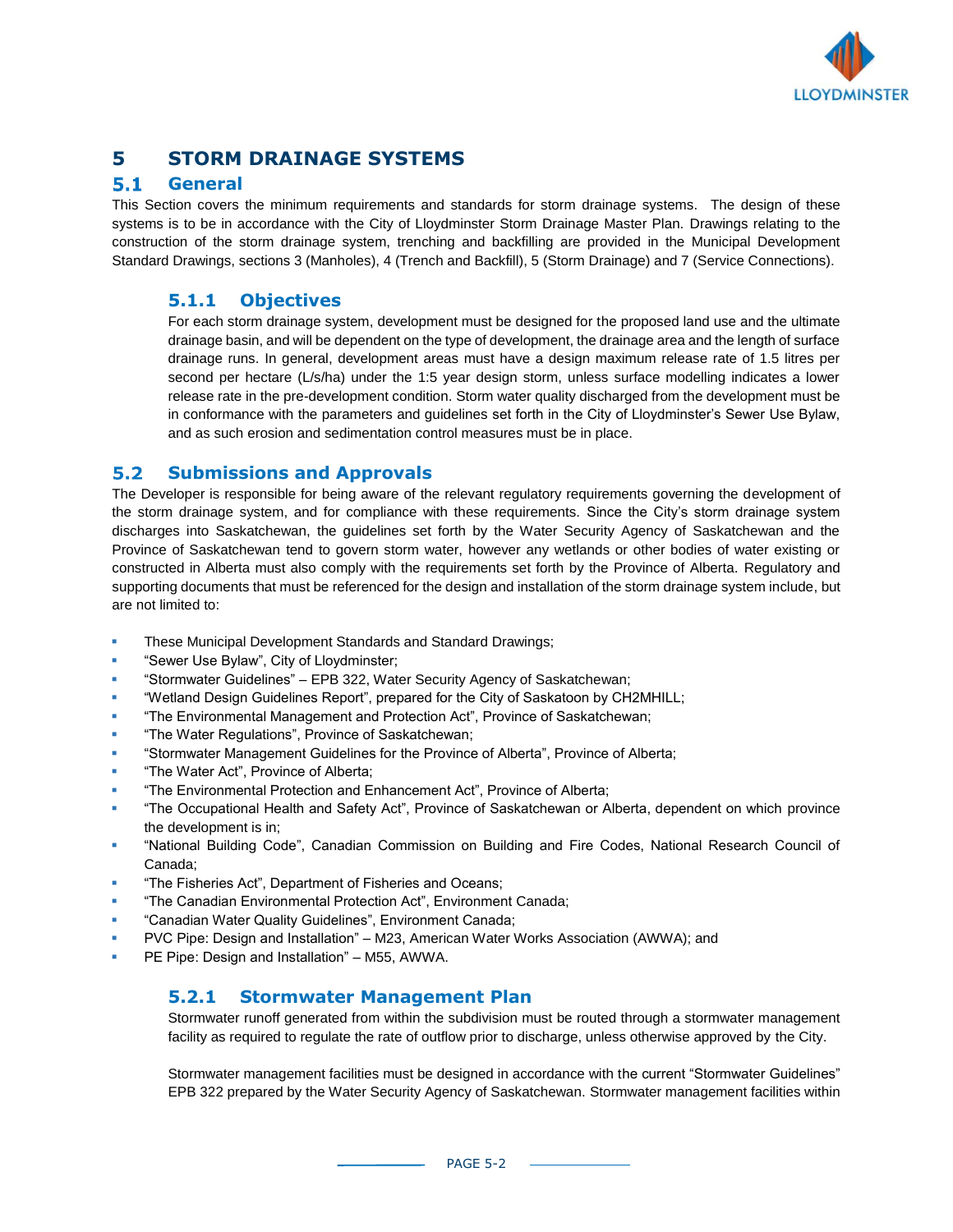

Alberta must also be designed in accordance with the current "Stormwater Management Guidelines for the Province of Alberta". Approval of the design from Alberta Environment must be provided prior to construction.

A phased construction approach to match the expected development sequence may be acceptable upon approval by the City, provided the requirements of these guidelines are met.

Prior to submission of any detailed design, a stormwater management plan must be prepared by the Developer that is acceptable to the City, in accordance with the requirements outlined in Section 2.3.4.4. The stormwater management plan must be consistent with the Standards outlined herein, and must:

- **Be in accordance with the City of Lloydminster Storm Drainage Master Plan;**
- Identify the impact of the proposed development on the watershed;
- Identify and quantify the amount of upstream drainage entering onto the proposed development lands, including all points of entry;
- Identify all existing flow channels, drainage patterns or routes and containment areas;
- Identify the Major System hydraulic grade line;
- Identify the point(s) of discharge from the lands, as well as the type and calculated capacity of the receiving drainage facility(s), whether natural, man-made or a combination of both;
- Provide details of required stormwater retention/detention facilities;
- Provide details of water quality enhancement facilities; and
- Identify all licensing requirements as may be required by the Water Security Agency of Saskatchewan.

#### **5.2.2 Erosion and Sedimentation Control Plan**

As specified in Section 2.4.8, all developments must have an Erosion and Sedimentation Control (ESC) Plan submitted for review and approval by the City. The specific requirements of the ESC Plan are detailed in Section 5.8.

#### $5.3$ **Design Flows**

Design flows must be computed using either the Rational formula (for systems up to 50 hectares in area), or the hydrograph method.

#### **5.3.1 Rational Formula**

Design flows are to be calculated using the Rational Formula:

$$
Q = \frac{CIA}{360}
$$

| Where: $Q =$ | Design flow in $m^3/s$ |
|--------------|------------------------|
|--------------|------------------------|

- $A =$  Drainage area in ha
- I = Rainfall intensity in mm/hr (see Table 5.1)
- $C =$  Runoff coefficient

The rational formula is allowable for the minor system storm sewer main design for watersheds (less than 50 ha) which discharge into detention facilities or other outlets as approved by the City.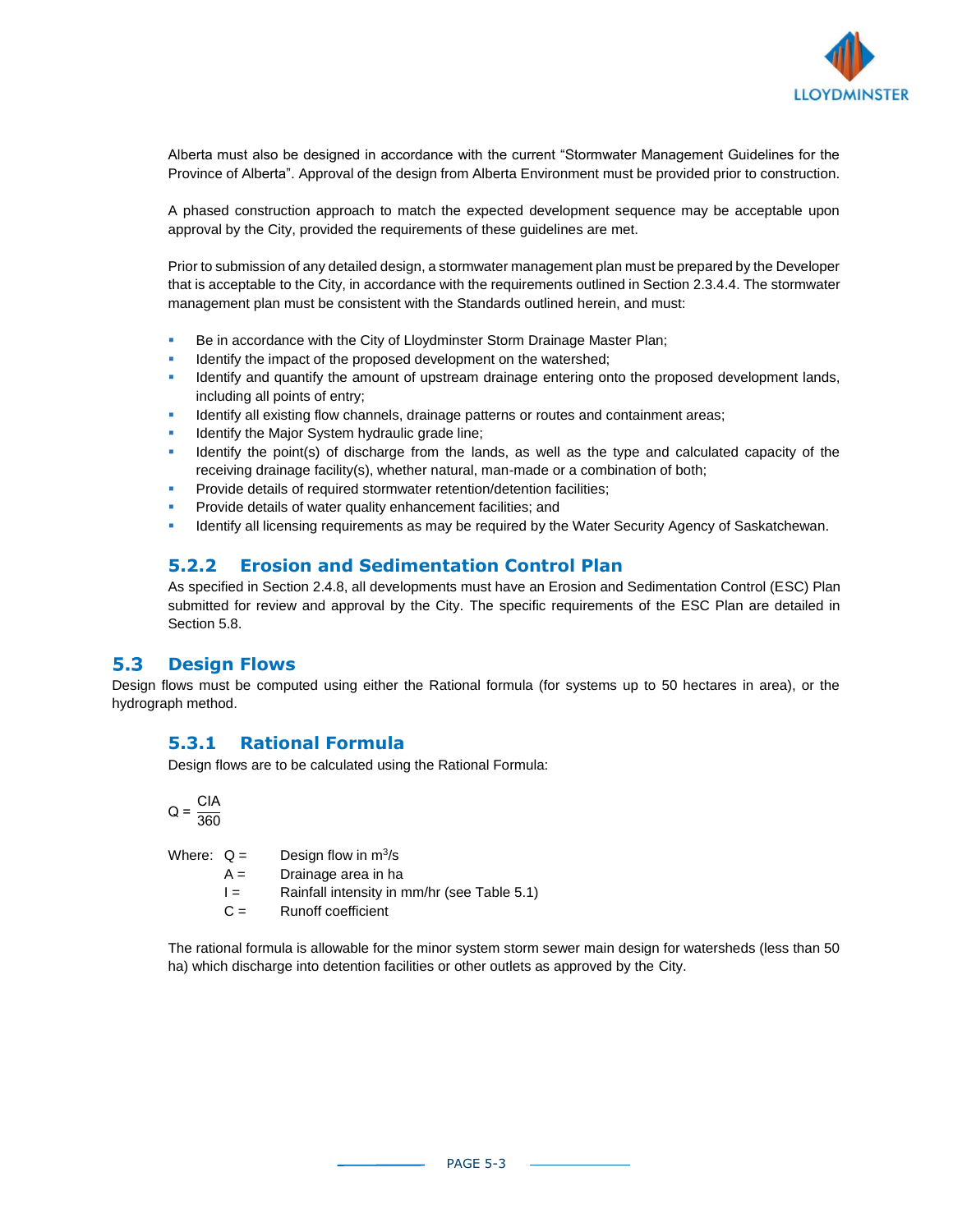

| <b>Duration</b> |              | <b>Rainfall Intensity (mm/hr) for Various Return Periods</b> |                     |                      |                      |                      |                |
|-----------------|--------------|--------------------------------------------------------------|---------------------|----------------------|----------------------|----------------------|----------------|
| <b>Minutes</b>  | <b>Hours</b> | 1:2<br><b>vears</b>                                          | 1:5<br><b>vears</b> | 1:10<br><b>vears</b> | 1:25<br><b>vears</b> | 1:50<br><b>vears</b> | 1:100<br>years |
| 5               |              | 81.0                                                         | 126                 | 152                  | 190                  | 207                  | 231            |
| 10              |              | 57.9                                                         | 86.8                | 105                  | 130                  | 143                  | 182            |
| 60              |              | 17.5                                                         | 24.9                | 30.2                 | 36.4                 | 40.7                 | 63.1           |
| 1440            | 24           | 1.41                                                         | 1.98                | 2.34                 | 2.81                 | 3.16                 | 4.57           |

#### **Table 5.1 – Rainfall Intensity-Duration-Frequency Data for Lloydminster**

Note: Use the IDF curve equation and parameters in Table 5.2 for intermediate values.

#### **5.3.2 Parametric Representation of IDF Curves**

Rainfall intensities not represented in Table 5.1 can be calculated using the following IDF curve equation:

| $I = a(t + c)^{b}$ | (for values of $t \geq 5$ minutes) |
|--------------------|------------------------------------|
|                    |                                    |

Where:  $I =$  Rainfall intensity in mm/hr

t = Time of concentration (minutes)

a, b, c = Parameters outlined in Table 5.2

#### **Table 5.2 – IDF Curve Equation Parameters**

|                   | <b>Return Frequency</b> |              |              |              |              |              |
|-------------------|-------------------------|--------------|--------------|--------------|--------------|--------------|
| <b>Parameters</b> | 1:2                     | 1:5          | 1:10         | 1:25         | 1:50         | 1:100        |
|                   | <b>vears</b>            | <b>vears</b> | <b>vears</b> | <b>vears</b> | <b>vears</b> | <b>vears</b> |
| a                 | 512                     | 718          | 913          | 1095         | 1230         | 2575         |
| b                 | $-0.81$                 | $-0.81$      | $-0.82$      | $-0.82$      | $-0.82$      | $-0.87$      |
| $c$ (min)         | 4.74                    | 3.57         | 3.91         | 3.48         | 3.8          | 11           |

#### **5.3.3 Hydrograph Methods**

Computer modelling must be used for stormwater drainage design for:

- **E** Residential and commercial/industrial development areas greater than 50 hectares in size; and
- **E** Any development requiring storage or detention facilities.

Acceptable computer models are the SWMM/XPSWMM models. Other models must be approved by the City prior to design.

#### **5.3.4 Coefficient of Runoff**

The coefficients of runoff for 1:5 year and 1:100 year return periods must be taken from Table 5.3: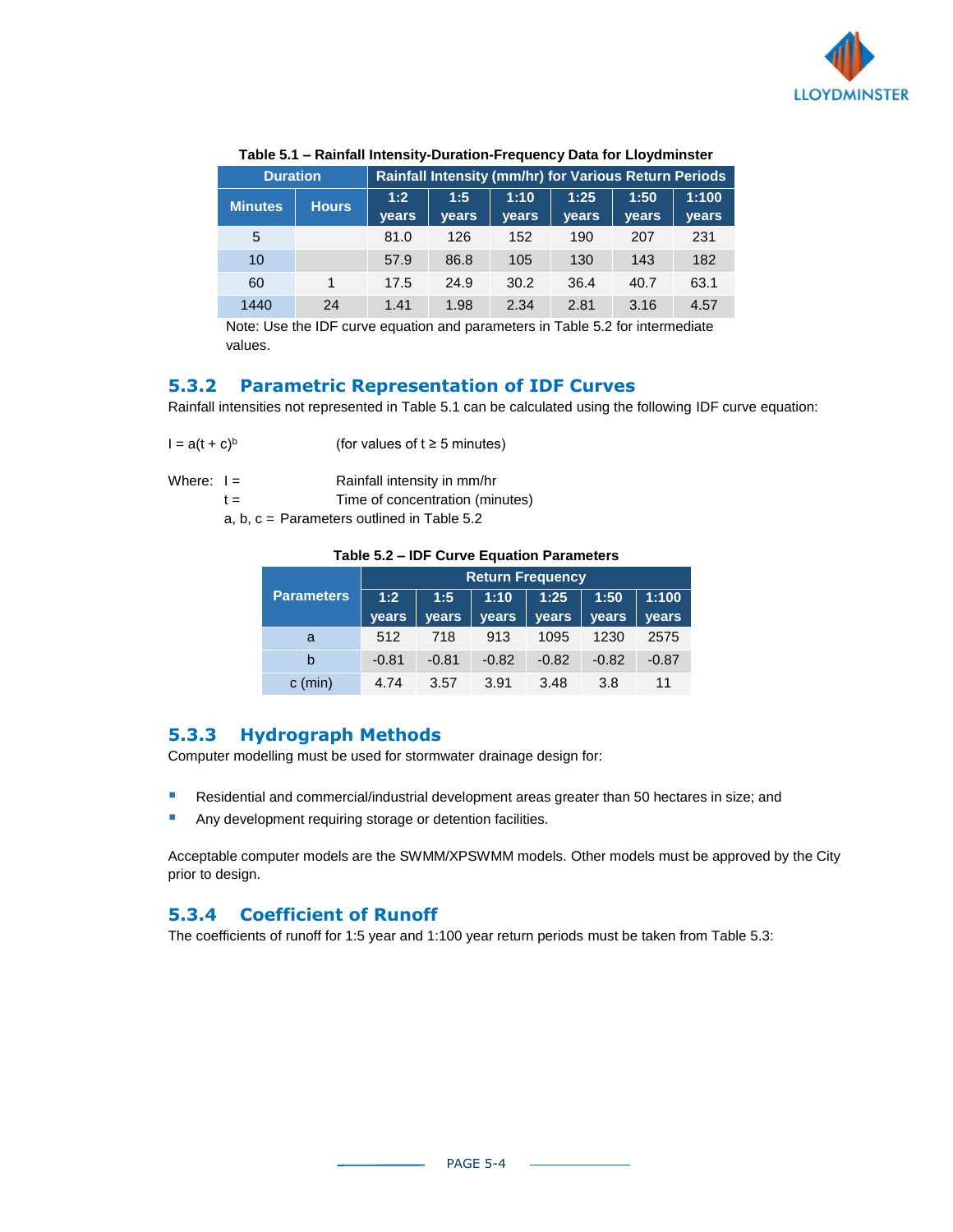

|                                                       |                                                      | <b>Imperviousness</b> | <b>Rational Method C</b> |               |
|-------------------------------------------------------|------------------------------------------------------|-----------------------|--------------------------|---------------|
| <b>Land Use</b><br><b>Land Use District</b>           |                                                      | $\%$                  | 1:5 Year                 | 1:100<br>Year |
| Parks/Playgrounds                                     | UP                                                   | 10                    | 0.25                     | 0.35          |
| Schools/Institutional                                 | <b>PS</b>                                            | 40                    | 0.45                     | 0.55          |
| Residential - low density<br>(detached/semi-detached) | R1, R1L, R2                                          | 40                    | 0.45                     | 0.55          |
| Mobile Home Park                                      | <b>RMH</b>                                           | 50                    | 0.55                     | 0.65          |
| Residential - medium density<br>(townhouse/rowhouse)  | R <sub>3</sub> , R <sub>4</sub>                      | 60                    | 0.60                     | 0.70          |
| Residential - high density<br>(apartments)            | R <sub>5</sub>                                       | 70                    | 0.70                     | 0.75          |
| Light Industrial                                      | 11, 12                                               | 70                    | 0.70                     | 0.75          |
| <b>Heavy Industrial</b>                               | $\overline{3}$                                       | 60                    | 0.60                     | 0.70          |
| Neighbourhood Commercial                              | C <sub>3</sub>                                       | 80                    | 0.75                     | 0.80          |
| Commercial                                            | C1, C2, C4, C5, DC1, DC2,<br>DC3, DC4, DC5, DC6, DC7 | 90                    | 0.85                     | 0.90          |
| <b>Country Residential</b>                            | UT                                                   | 10                    | 0.25                     | 0.35          |

#### **Table 5.3 – Recommended Runoff Coefficients for Storm Drainage Design**

#### **5.3.5 Rate of Precipitation**

The most updated rainfall curves available for the area of development should be selected for design purposes.

The 5-year frequency curve must be used for all minor systems. The 100-year frequency curve must be used for major systems.

The maximum inlet time will be ten (10) minutes for residential and commercial land use area and fifteen (15) minutes for industrial land use areas. The combination of inlet time and pipe travel time will be combined to produce the time of concentration used to calculate the rainfall intensity.

#### $5.4$ **Property Drainage**

The establishment of an overall lot grading plan is a critical component of the major drainage system; it establishes the flow of water from the individual lots to the roadways, and is used in the calculation of the depth of flow in roadways during a major rain event. The lot grading plan is a specific requirement within the detailed engineering design drawings for a subdivision under the terms of a standard development agreement.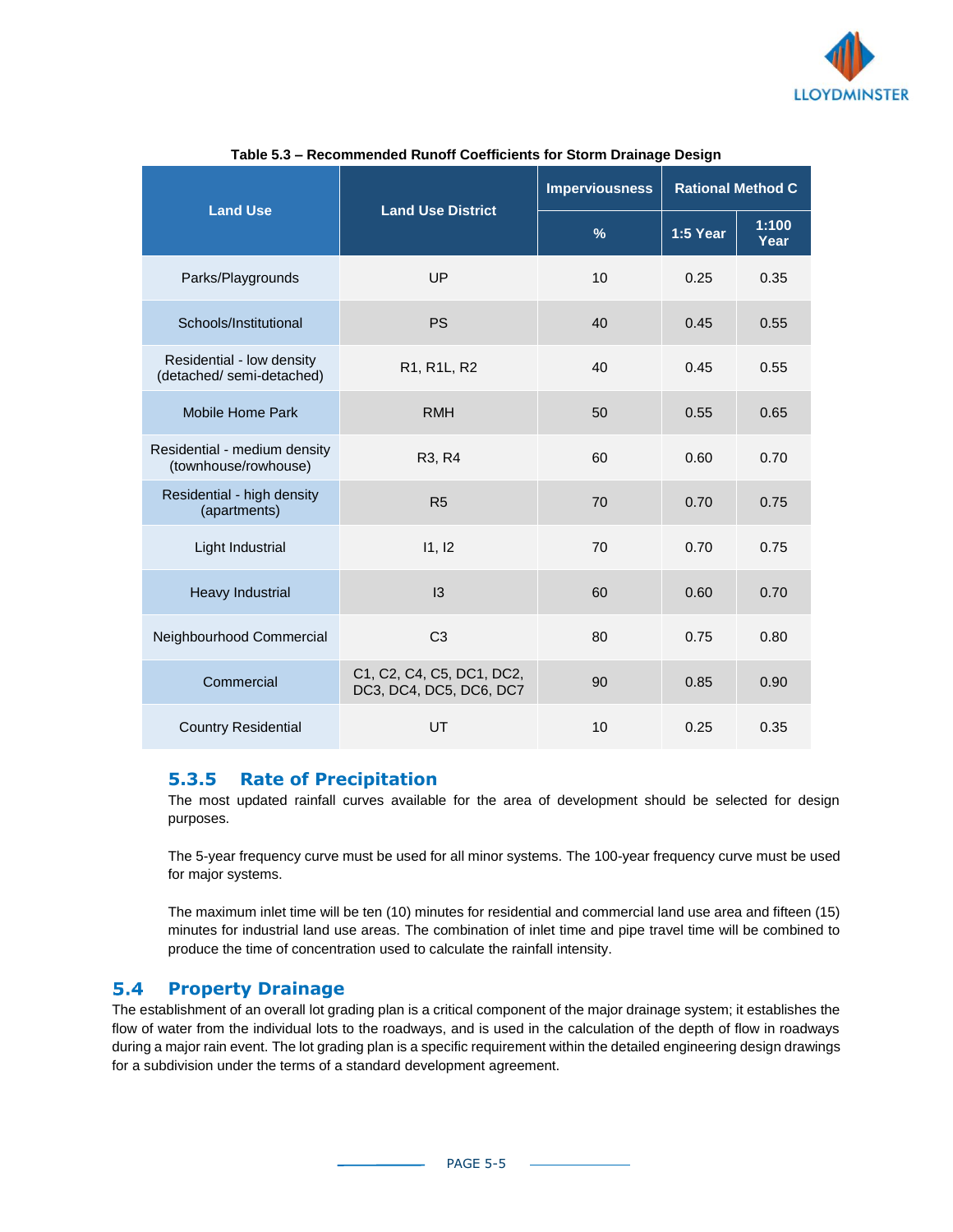

Site grading must ensure proper drainage of individual private properties or establish an effective surface drainage system for a whole development area. A lot grading plan will establish the drainage relationship between adjacent properties and its approval is an effective basis for the control of grading of the properties.

#### **5.4.1 Site and Lot Grading**

Standard Drawings 8-100, 8-101, and the following criteria must be used when creating a lot grading plan:

- **Each lot must be graded to drain to the municipal storm drainage system, independently of adjacent lots,** where possible;
- Lots lower than adjacent roadways are not permissible in urban areas;
- To provide basic positive drainage until a lot is developed, the lot(s) must be rough graded, allowing for earth balancing of future basement excavation and landscaping;
- **•** Property corner and high point design elevations are to be established such that single family residential lots have a minimum overall slope of 2% from the high point to the front or back property lines for split drainage, or between the higher and lower, front and rear property lines with through drainage. This minimum grade should normally be exceeded where topography allows; and
- **•** Split drainage is only permitted where the lot is located such that there is a road, lane, Municipal Reserve, Public Utility Lot, Municipal Utility Lot, or drainage easement located at both the front and back of the lot.

#### **5.4.2 Use of Swales**

The use of swales crossing numerous properties for collection of runoff and drainage control is not permitted unless justification is produced and documented to the satisfaction of the City, indicating that no other alternative is feasible.

If the City approves a swale to drain numerous properties, it must be covered by an easement in favour of the City of Lloydminster, to the satisfaction of the City. This swale would be designed to contain the 1:5 year storm flow within the concrete gutter, and the 1:100 year flow within the easement. Discharge from such a swale that would cross a walkway must instead be intercepted by a catch basin with sufficient capacity to contain the 1:5 year event. Ponding depth must be limited to 300 mm, with a maximum 1:5 slope around the catch basin cover. Calculations for the swale's minor and major flow capacities must be included with the engineering design drawings.

Detailed requirements for swales:

- **•** Drainage through one or more lots must be defined by a minimum 500 mm wide (nominal size) concrete swale. See Standard Drawing 8-200;
- Concrete swales will require a minimum of a 2.0 m easement;
- Concrete swales must have a minimum slope of 0.6% and a maximum grade of 4:1;
- Grassed swales must have a minimum slope of 1.5% and a maximum grade of 4:1; and
- Swales should be aligned as straight as possible and sudden or sharp deflections of greater than  $45^\circ$  are not permissible.

#### $5.5$ **Minor System Design**

Minor drainage systems consist of pipes, open channels and water courses that convey peak flows of a 5-year return period rainfall event. This system must accommodate the contribution of serviced lots, which must have a private underground storm sewer service provided. Ponding or surcharging of water may be of a depth up to 300 mm.

#### **5.5.1 Storm Sewer Services**

Storm services must discharge to a storm sewer system. The following criteria must be used in the design of storm services: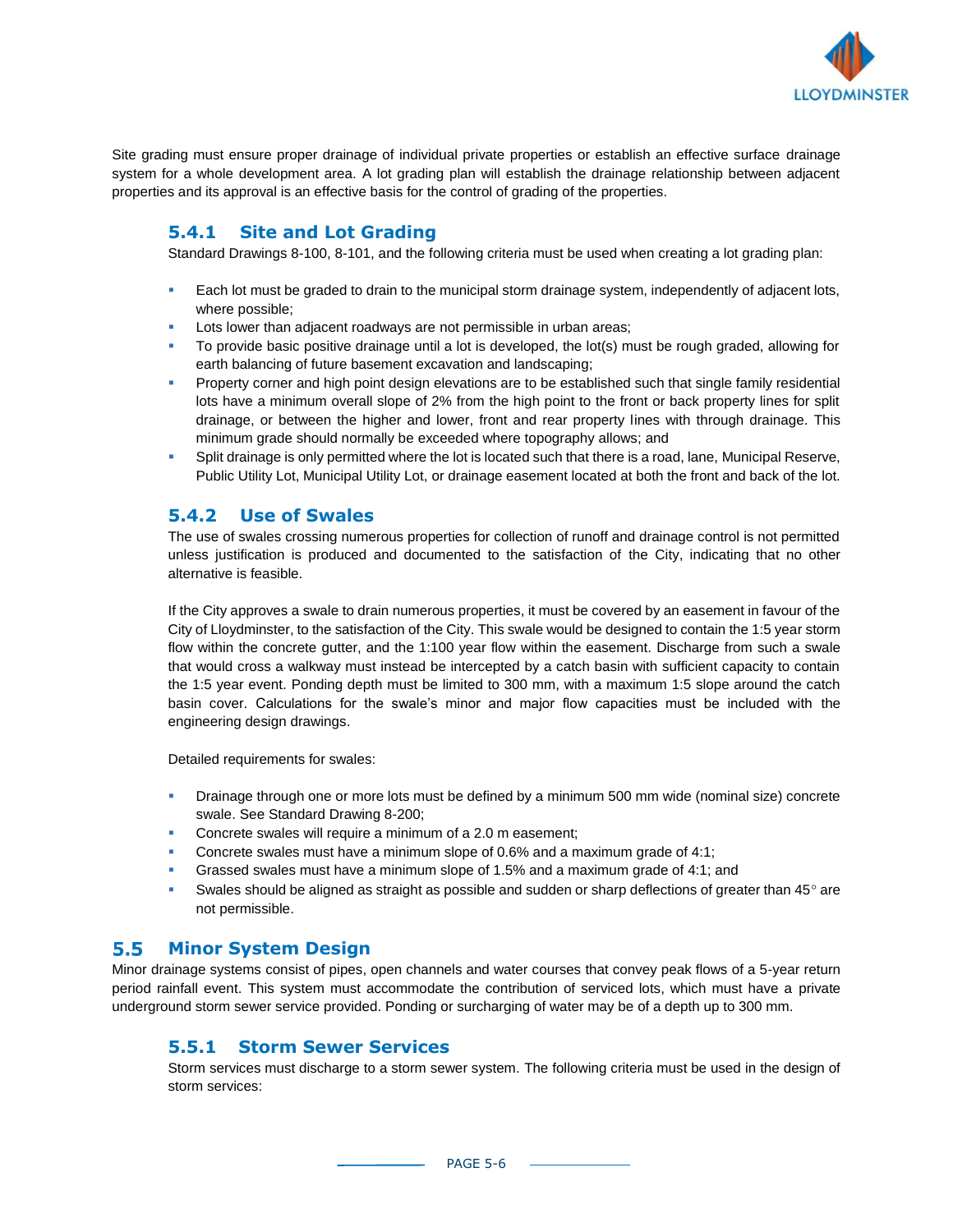

- **•** A storm sewer service must not be discharged or connected to the sanitary system under any circumstances;
- Storm sewer service connections must be designed as a single connection from the main to the property line, straight in to the building at a right angle to the main. The exception to this is service connections at the end of cul-de-sac bulbs, which may be connected directly to the manhole where a right angle connection to the main is not possible;
- It is preferred that storm sewer service connections to PVC mains 300 mm or smaller be made by the use of in-line tees, otherwise saddles are to be used. Concrete and open profile or ribbed PVC mains require the use of inserted tees. See Standard Drawings 7-101, 7-102 and 7-103;
- **•** Preferably the depth of the storm service should match that of the sanitary sewer service at the property line, 2.85 m from invert to proposed finished grade. Otherwise the storm service must be a minimum depth of 1.5 m from top of service pipe to finished grade at the property line. If the storm service minimum depth cannot be achieved, a storm servicing plan must be submitted to the City for approval;
- **•** Storm sewer service stubs must be extended 4.0 m past the property line, or 2.0m past the shallow utility easement, whichever is further; and
- **EXECT** Size the storm services with a minimum size of 100 mm for residential properties and 150 mm for commercial or industrial properties, 300 mm if connected to catch basins;
- **Pipe materials are restricted to PSM type PVC SDR 35.**

# **5.5.2 Flow Capacities**

#### **5.5.2.1 Storm Sewers and Open Channels**

The design flows and capacities of storm sewers and open channels must be calculated using Manning's formula:

$$
Q = \frac{AR^{0.667}S^{0.5}}{n}
$$

Where:  $Q =$  Design flow in  $m^3/s$ 

- $A =$  Cross sectional area in m<sup>2</sup>
- $R =$  Hydraulic radius (area/wetted perimeter) in m
- $S =$  Slope of hydraulic grade line in m/m
- n = Roughness coefficient:
	- = 0.013 for all smooth-walled pipe
		- = 0.024 for corrugated steel pipe (unpaved)
		- = 0.020 for corrugated steel pipe (invert paved)
		- $= 0.020$  for gravel lined channels
		- = 0.015 for concrete or asphalt lined channels
		- = 0.05 for natural streams and grassed channels

It is preferred that designs utilize no more than 85 percent of a pipe's maximum capacity, and that gravity flow be used where possible.

## **5.5.3 Pipe Location**

Where at all possible, water mains should cross above sewer mains. The minimum separation of the storm sewer main from water mains, sanitary sewer mains, and power/telephone/cable is as follows:

- Minimum 3.0 m horizontally unless sewer depth requires increased spacing;
- Minimum 0.6 m vertical clearance between the bottom of a sewer pipe and the top of the watermain, if the watermain is passing under; and
- **■** Minimum 0.3 m vertical separation between the top of a sewer pipe and the bottom of the watermain, if the watermain is passing over.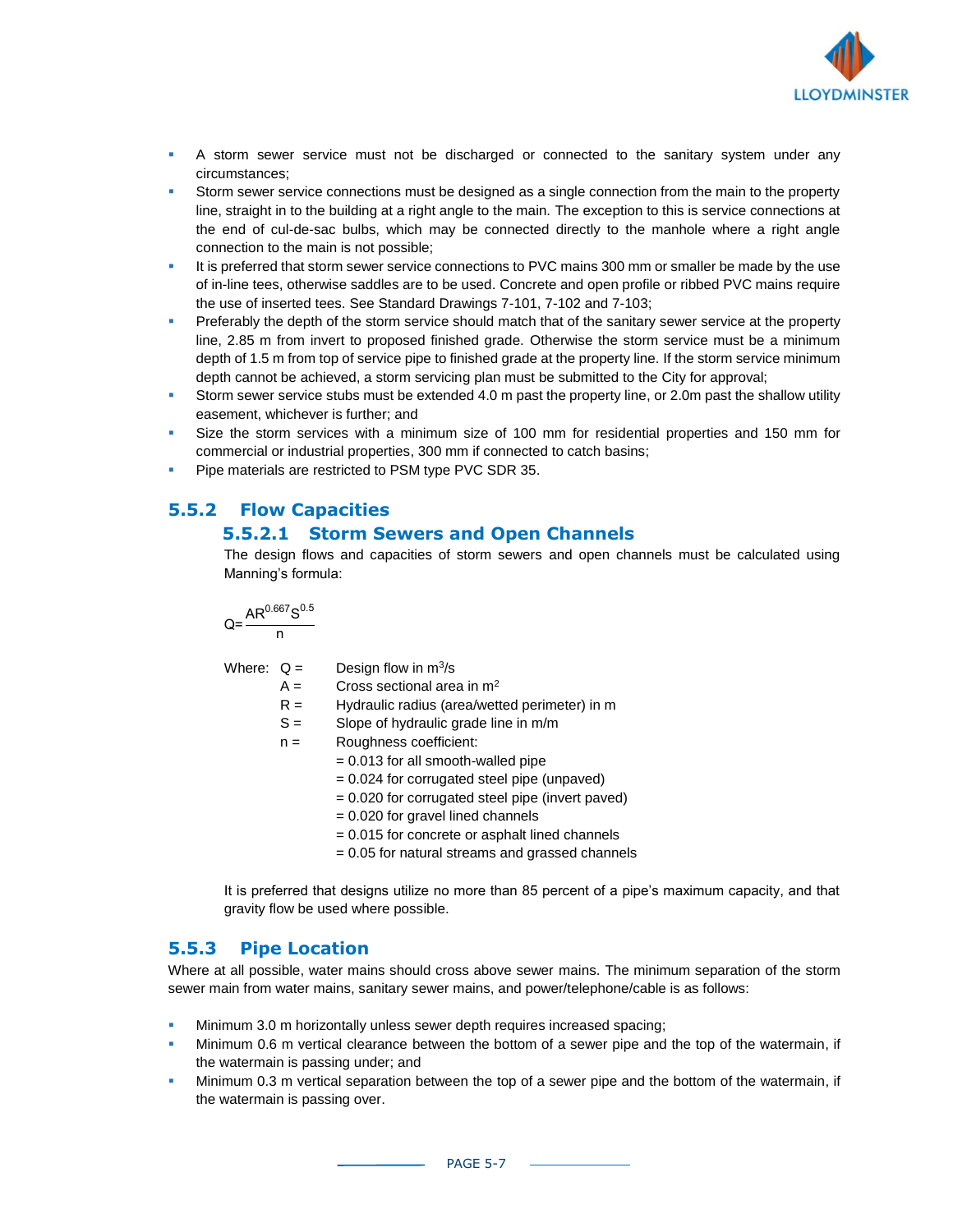

Pipes being crossed must be supported as shown in Standard Drawing 4-300.

#### **5.5.4 Minimum Depth of Cover**

The minimum depth of cover is as follows:

| Storm sewer pipes                    | minimum 1.5 m to obvert |
|--------------------------------------|-------------------------|
| Catch basin leads at the catch basin | minimum 1.4 m to obvert |

#### **5.5.5 Minimum Pipe Diameter**

Sizing of pipes will adhere to the recommendations within the Stormwater Master Plan; otherwise the following minimum sizes will be used:

|                          | Storm sewer mains connected to storm services only                | 200 mm |
|--------------------------|-------------------------------------------------------------------|--------|
| <b>CONTRACTOR</b>        | Storm sewer mains connected to catch basins                       | 300 mm |
| $\mathcal{L}_{\rm{max}}$ | Culverts                                                          | 400 mm |
| <b>CONTRACTOR</b>        | Catch basin leads                                                 | 250 mm |
| <b>CONTRACTOR</b>        | Catch basin leads for downstream catch basins connected in series | 300 mm |
| <b>Contract</b>          | Residential storm services                                        | 100 mm |
| $\mathcal{L}_{\rm{max}}$ | Commercial/industrial storm services only connected to buildings  | 150 mm |
|                          | Commercial/industrial storm services connected to catch basins    | 300 mm |
|                          |                                                                   |        |

#### **5.5.6 Minimum Velocity and Grade**

All storm sewers must be designed with mean minimum velocities of 0.90 m/s, based on Manning's formula, when flowing full. Mean velocities below 0.90 m/s will not be allowed.

Storm sewers with mean velocities in excess of 3.0 m/s must be designed appropriately to protect against displacement of sewers by erosion or shock.

While steeper grades are desirable, the minimum grades are in Table 5.4.

| <b>Internal Pipe Diameter (mm)</b> | Minimum Grade (%)                |
|------------------------------------|----------------------------------|
| 200                                | 0.74 (no catch basins connected) |
| 250                                | 0.55 (no catch basins connected) |
| 300                                | 0.44                             |
| 375                                | 0.32                             |
| 450                                | 0.26                             |
| 525                                | 0.22                             |
| 600                                | 0.18                             |
| 675                                | 0.15                             |
| 750                                | 0.13                             |
| 900 and larger                     | 0.10                             |

#### **Table 5.4 – Minimum Pipe Grades**

#### **5.5.7 Curved Sewers**

For storm sewers aligned in a curve:

**■** Maximum joint deflection must have a radius greater than 60 m, unless otherwise recommended by the pipe manufacturer; and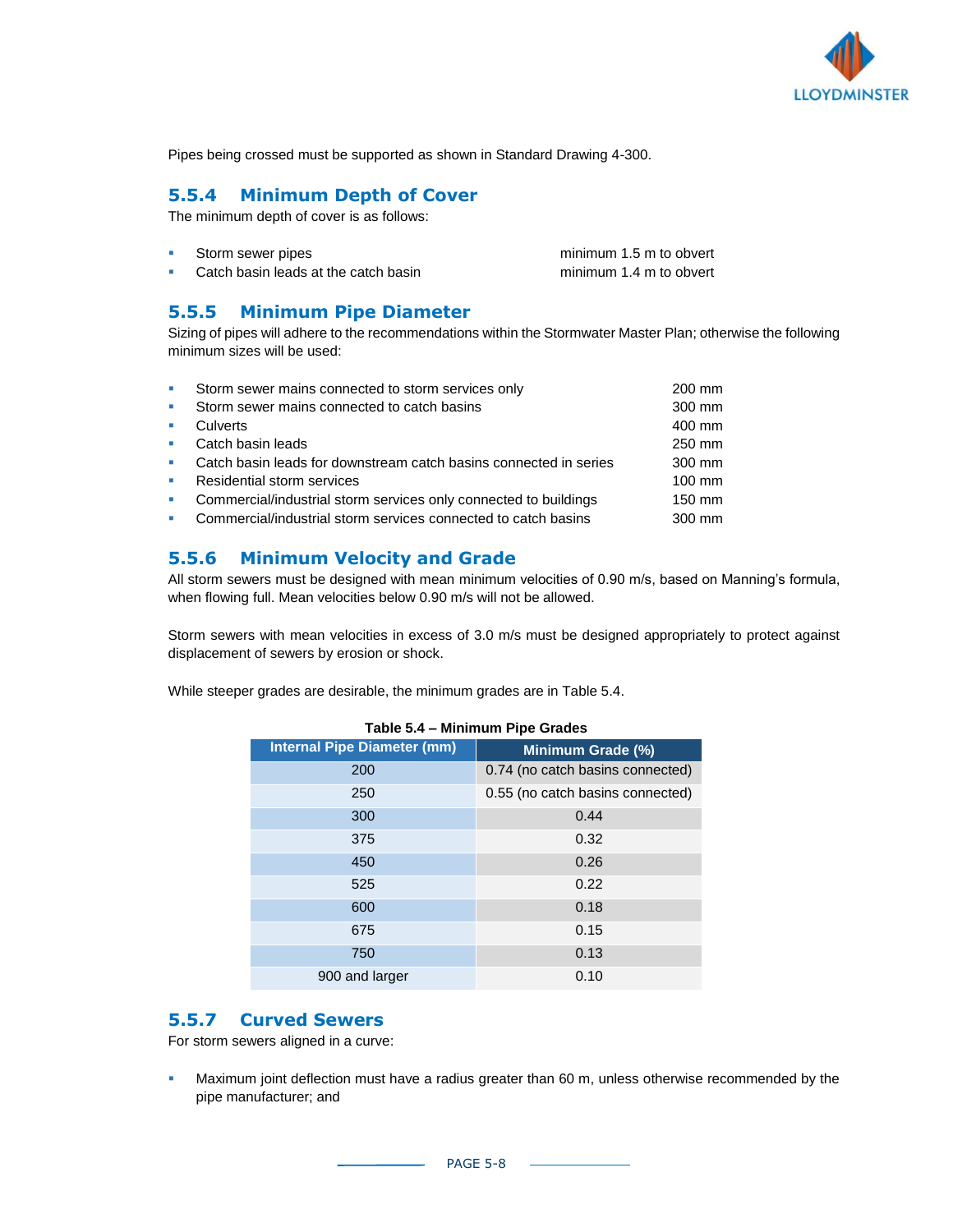

▪ Curved sewers must be aligned parallel to the road centreline.

While steeper grades are desirable, the minimum grades are in Table 5.5.

| Table 5.5 - Minimum Curved Pipe Grades |                                  |  |  |
|----------------------------------------|----------------------------------|--|--|
| <b>Internal Pipe Diameter (mm)</b>     | Minimum Grade (%)                |  |  |
| 200                                    | 0.85 (no catch basins connected) |  |  |
| 250                                    | 0.63 (no catch basins connected) |  |  |
| 300                                    | 0.50                             |  |  |
| 375                                    | 0.37                             |  |  |
| 450                                    | 0.29                             |  |  |
| 525                                    | 0.24                             |  |  |
| 600                                    | 0.20                             |  |  |
| 675                                    | 0.17                             |  |  |
| 750                                    | 0.15                             |  |  |
| 900                                    | 0.12                             |  |  |
| 1050 and larger                        | 0.10                             |  |  |

**5.5.8 Hydraulic Losses Across Manholes**

The design of manholes must conform to the following:

- **•** Generally, for increasing pipe diameters, the obvert of the downstream pipe will match the obvert of the upstream pipe. The obvert of the downstream pipe must not be higher than that of the upstream pipe;
- Minimum drop in invert levels across manholes to account for energy loss:
	- $\circ$  Straight runs 20 mm drop minimum;
	- $\circ$  Deflections up to 45 $\circ$  30 mm drop minimum;
	- $\circ$  Deflections 45° to 90° 60 mm drop minimum;
- Deflections greater than 90° must be accommodated using two (2) or more manholes;
- A smooth transition will be provided between the inverts of incoming sewers and the outlet sewers. Extreme changes in elevation at manholes will be avoided;
- Where drops greater than 1.0 m cannot be avoided, a specifically designed drop manhole will be required to address the hydraulic requirements of the change of elevation. Considerations include:
	- o The pipe must be of sufficient size so that it does not surcharge;
	- $\circ$  A smooth vertical curve must be formed between the inlet pipe and the drop shaft with no breaks in grade, projections, or edges;
	- $\circ$  The drop shaft diameter must be equal to or greater in size than that of the largest inlet pipe. For multiple connections, a larger drop shaft must be supplied;
	- o An air vent is to be provided at the crown of the outlet pipe downstream as detailed in Standard Drawing 3-103.
	- o The outlet must provide a hydraulic jump basin to dissipate energy, to convert the flow to sub-critical velocity, and to allow for air release;
	- $\circ$  The cover must be able to withstand pressures from air discharge and surcharging; and
	- o The manhole shaft must be sized to attain a clear main entry access of 1.0 m or greater.

#### **5.5.9 Manhole Spacing**

Manholes must be provided at the end of each line, at all junctions, and at all changes in pipe sizes, grade and alignment.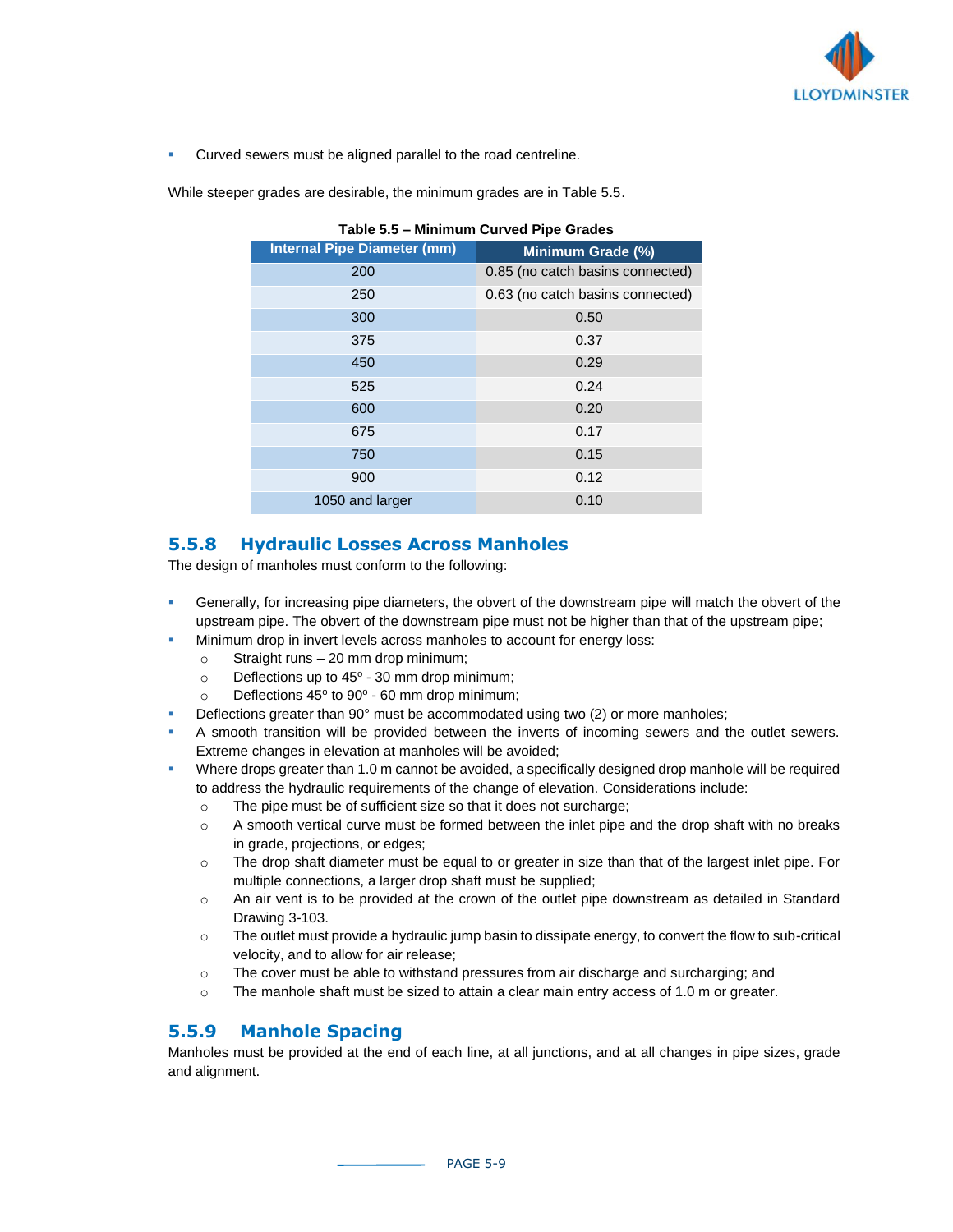

The distance between manholes must not be greater than 120 m for sewers 900 mm and smaller, and 150 m for sewers larger than 900 mm.

For curved sewers, manhole spacing is a maximum of 90 m for sewers 1200 mm and smaller, and 120 m for sewers larger than 1200 mm.

## **5.5.10 Catch Basins**

The selection and design of catch basins must conform to the following:

- **•** Catch basins must be of sufficient number and have sufficient inlet capacities and adequate catch basin leads to receive and convey the calculated stormwater flow;
- **•** Catch basins must be provided to intercept surface runoff and must be spaced a maximum of every 120 m. The distance to the first catch basin from the high point must not be greater than 120 m;
- Catch basins must be a minimum of 900 mm diameter, see Standard Drawings 5-100 and 5-101 and Table 5.6;
- All catch basin bodies must be poured in place or precast concrete sections conforming to the most recent ASTM specifications and constructed to provide a minimum 500 mm sump to trap rocks and gravel;
- **•** Catch basin leads must be installed to provide a minimum depth of cover, from the design finish grade, of 1.4 m to obvert unless otherwise approved. The minimum slope on catch basin leads must be 2% and a maximum length of 30 m;
- **EXECT It is preferred that all catch basin leads discharge directly into stormwater manholes. A catch basin may** discharge into a second catch basin, provided that the lead from the downstream catch basin has sufficient capacity to carry the accumulated flow from both catch basins. This lead must have a minimum size of 300 mm;
- All catch basin leads must be open profile PVC pipe;
- Catch basin leads greater than 20.0 m in length will use 300 mm diameter pipes;
- Catch basins using F-51 or DK-7 covers will use minimum 300 mm diameter leads;
- Catch basin installation should be upstream of any crosswalk whenever possible;
- Catch basins installed in MR spaces will utilize locking grates;
- Catch basins installed as ditch or drainage channel inlets will utilize trash grates (Norwood Foundry or approved equivalent); and
- Catch basins must utilize an approved frame and cover for the application, as detailed in Table 5.6.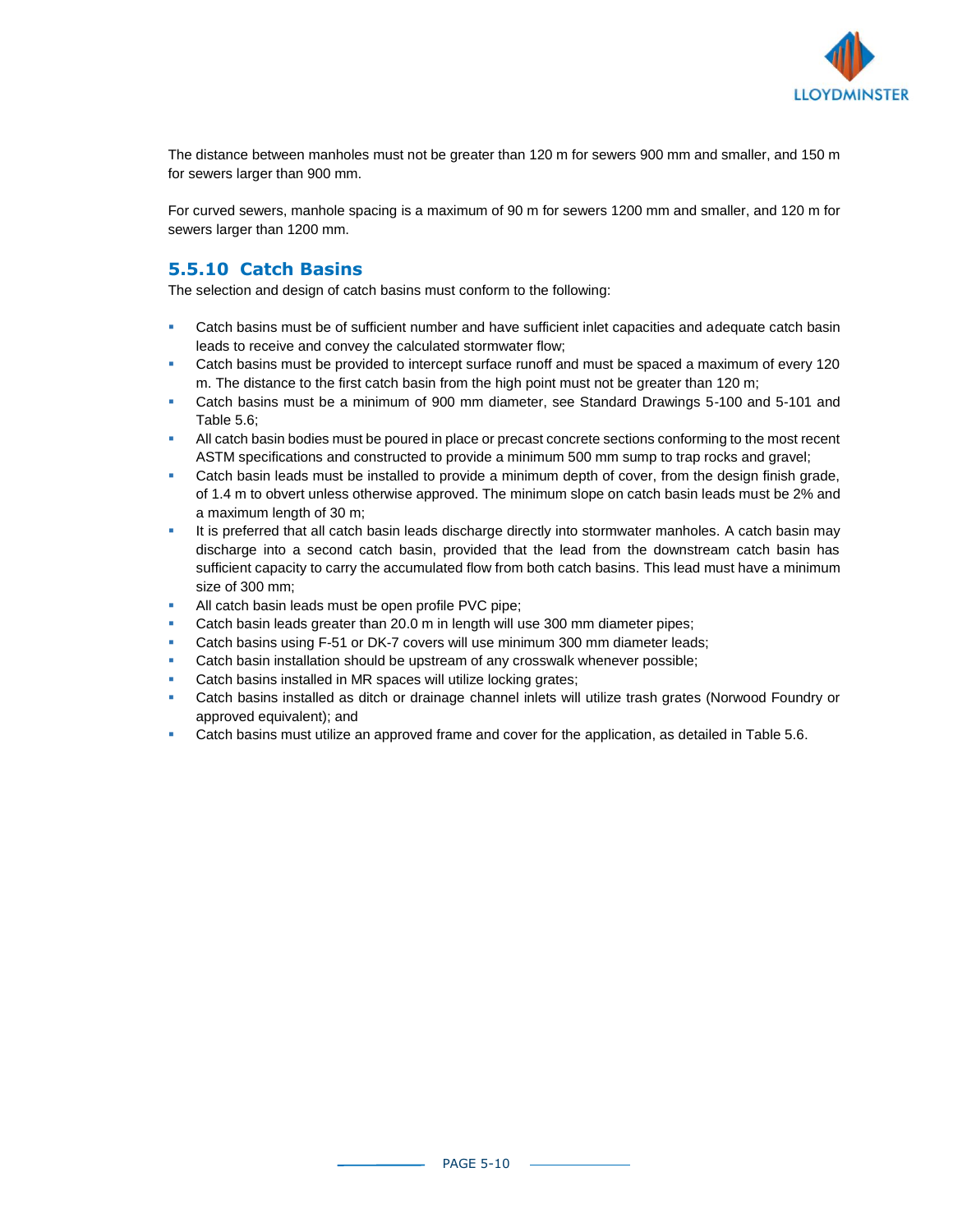

| <b>Frame &amp; Cover</b><br>Type          | <b>Curb Type</b>     | <b>Min. Barrel Size</b><br>(mm) | <b>Allowable Application</b>                                           |
|-------------------------------------------|----------------------|---------------------------------|------------------------------------------------------------------------|
| $F-36$                                    | <b>Straight Face</b> | 900                             | Catch basins only                                                      |
| $F-36A$                                   | <b>Straight Face</b> | 1200                            | Catch basin manholes only                                              |
| F-39 Round Top                            | No Curb              | 900                             | For temporary inlets on roadways                                       |
| F-39 Locking Cover                        | No Curb              | 900                             | For grassed areas or areas not in<br>the roadway                       |
| F-39 Trash Grate                          | No Curb              | 900                             | For ditch/channel inlets                                               |
| K7                                        | 80 mm rolled face    | 900                             | Current preferred inlet for residential<br>areas                       |
| DK7                                       | 80 mm rolled face    | 900                             | Preferred for residential areas<br>where additional capacity is needed |
| $F-38$                                    | No Curb              | 900                             | Lanes, swales, gutters and curb<br>ramps                               |
| F-51 (no side inlet)                      | No Curb              | 900                             | For use on arterial roadways                                           |
| F-51 (with side inlet)                    | <b>Straight Face</b> | 900                             | For use on arterial roadways                                           |
| F-50 shallow frame<br>TF-GL locking grate | No Curb              | 900                             | For use in parks or grassed areas                                      |

#### **Table 5.6 – Catch Basin Materials**

## **5.5.11 Pipe, Manhole and Bedding Materials and Specifications 5.5.11.1 Pipe Materials**

Pipe material selected must comply with the specifications in Table 5.7.

|  |  | Table 5.7 - Acceptable Pipe Materials |
|--|--|---------------------------------------|
|--|--|---------------------------------------|

| <b>Material</b>                            | Range (mm)  | <b>Specification</b>                                 |
|--------------------------------------------|-------------|------------------------------------------------------|
| <b>Reinforced Concrete</b>                 | 300 and up  | CAN/CSA A257 Class 3 min.                            |
| PVC - Solid Wall                           | 200 to 900  | CAN/CSA B182.2 Min. Class DR35                       |
| <b>PVC Profile</b><br>(Ultra-Rib, KorFlo)  | 300 to 900  | CSA-B182.4, 320 kPa pipe stiffness                   |
| Steel Reinforced PE<br>(DuroMaxx)          | 750 to 3000 | ASTM D3350, ASTM F2562, CSA<br>B182.14. AASHTO-MP-20 |
| <b>Corrugated Steel</b><br><b>Culverts</b> | 400 and up  | AASHTO-M-36 (Storm only)                             |

Pipe must be jointed with rubber gaskets or gasketed fittings or couplings.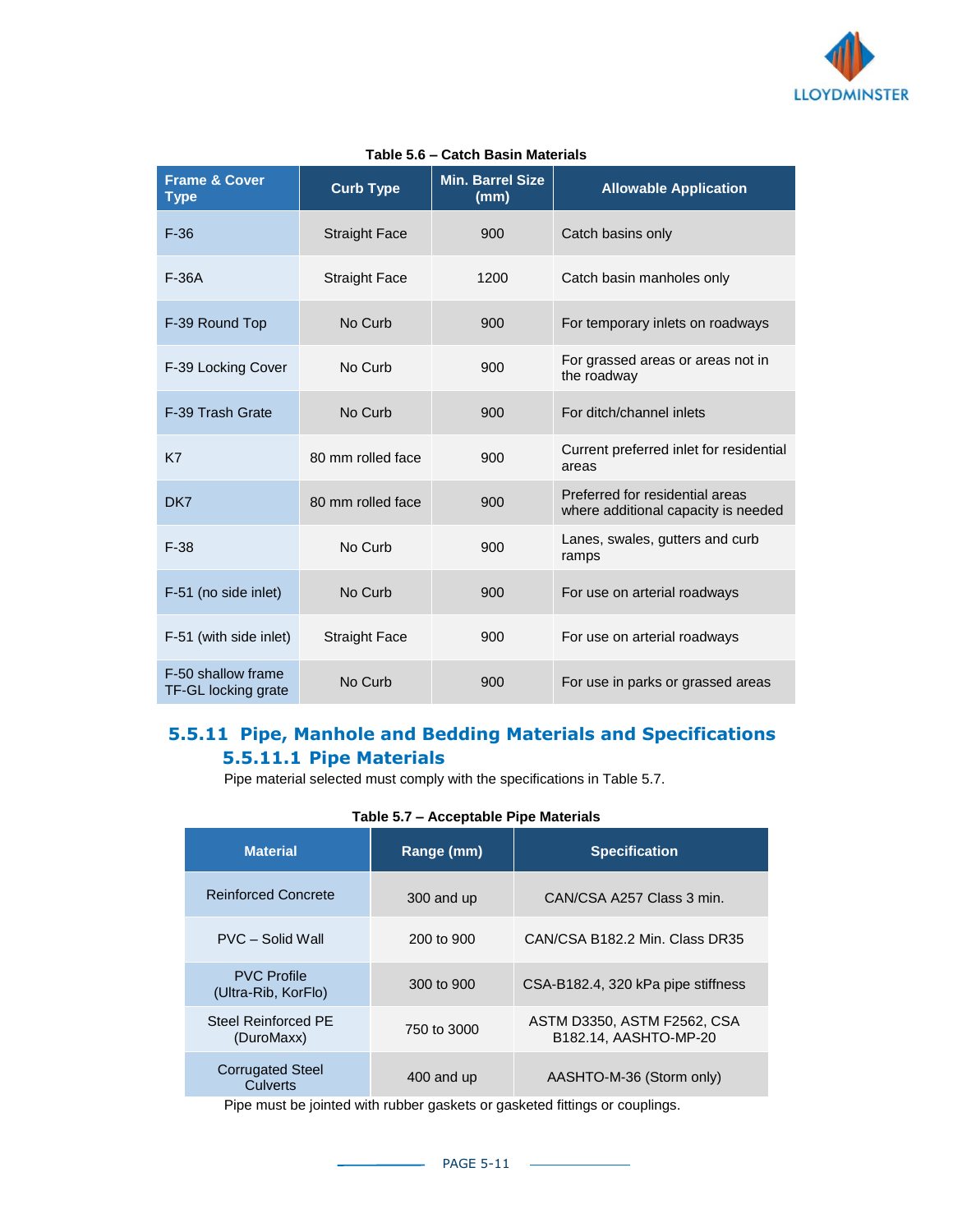

## **5.5.11.2 Manholes**

All manholes are to be 1200 mm inside diameter or larger for pipes up to 600 mm, and 1500 mm inside diameter or larger for pipes 600 mm to 900 mm inside diameter, as per section 3 of the Standard Drawings. Manholes for pipes 1050 mm inside diameter or larger will utilize a t-riser manhole, as per Standard Drawing 3-102. Manhole selection and design must conform to the following:

- Manholes must be large enough to accommodate the maximum intersecting pipe size. The minimum distance between pipe openings must be 225 mm or one half of the largest pipe's outer diameter, whichever is greater. See Standard Drawing 3-207;
- Manholes must be designed with sufficient inside dimensions to perform inspection and cleaning operations, allow for proper channel construction without difficulty, and minimize hydraulic losses through the manhole;
- Buoyancy calculations must be provided to the City for all manholes that have half or more of their vertical depth below the surrounding water table elevation;
- Manholes must be manufactured using sulphate resistant Type HS cement;
- Manhole sections must be precast reinforced concrete sections conforming to ASTM C478 and CSA A257.4;
- **■** Manhole steps must be standard safety type, aluminum forged of 6061-76 alloy having a minimum tensile strength of 200 MPa;
- All joints must be sealed with rubber gaskets conforming to ASTM C443 and grouted inside and outside with non-shrink grout;
- Manholes must be fitted with the appropriate cast iron frame and cover conforming to Class 20 ASTM A48 as shown in section 3 (Manholes) of the Standard Drawings. Manholes installed in roadways must utilize an F-80 floating frame as detailed in Standard Drawing 3-202 and a TF-80LSTM Storm Sewer Cover as detailed in Standard Drawing 3-205. Manholes installed in grassed areas must utilize F-39 frames with locking covers, as detailed in Standard Drawing 3- 208. All castings must be true to form and dimensions, free from faults, sponginess, cracks, blowholes, or other defects affecting their strength;
- Pre-benched manhole bases must be used wherever possible with pre-cored connection holes and water tight Duraseal or G-Loc joints or approved equivalent;
- Tee Riser manholes must conform to CSA 257.2/ASTM C76 (pipe components) and CSA A257.4/ASTM C76 (manhole riser component); and
- Aluminum safety platforms are required in all manholes with a depth greater than 5.0 m. See Standard Drawing 3-201.

## **5.5.11.3 Bedding Material**

Bedding material must be designed in accordance with the parameters specified in Section 4.14.4.

#### **5.5.11.4 Outfall Structures**

The design of outfall structures must conform to the following:

- For all outfalls, it is required that a hydraulic analysis be completed to ensure that the exit velocities will not damage natural watercourses. Final velocities into a natural drainage course must not exceed 1.5 m/s;
- Appropriate erosion control measures, including energy dissipaters, are to be provided downstream of the outfall to prevent erosion;
- All sewer outlets must be constructed with lockable grates to allow maintenance but prevent entrance of unauthorized personnel. Where required, guardrails and/or fences must be installed to provide fall protection; and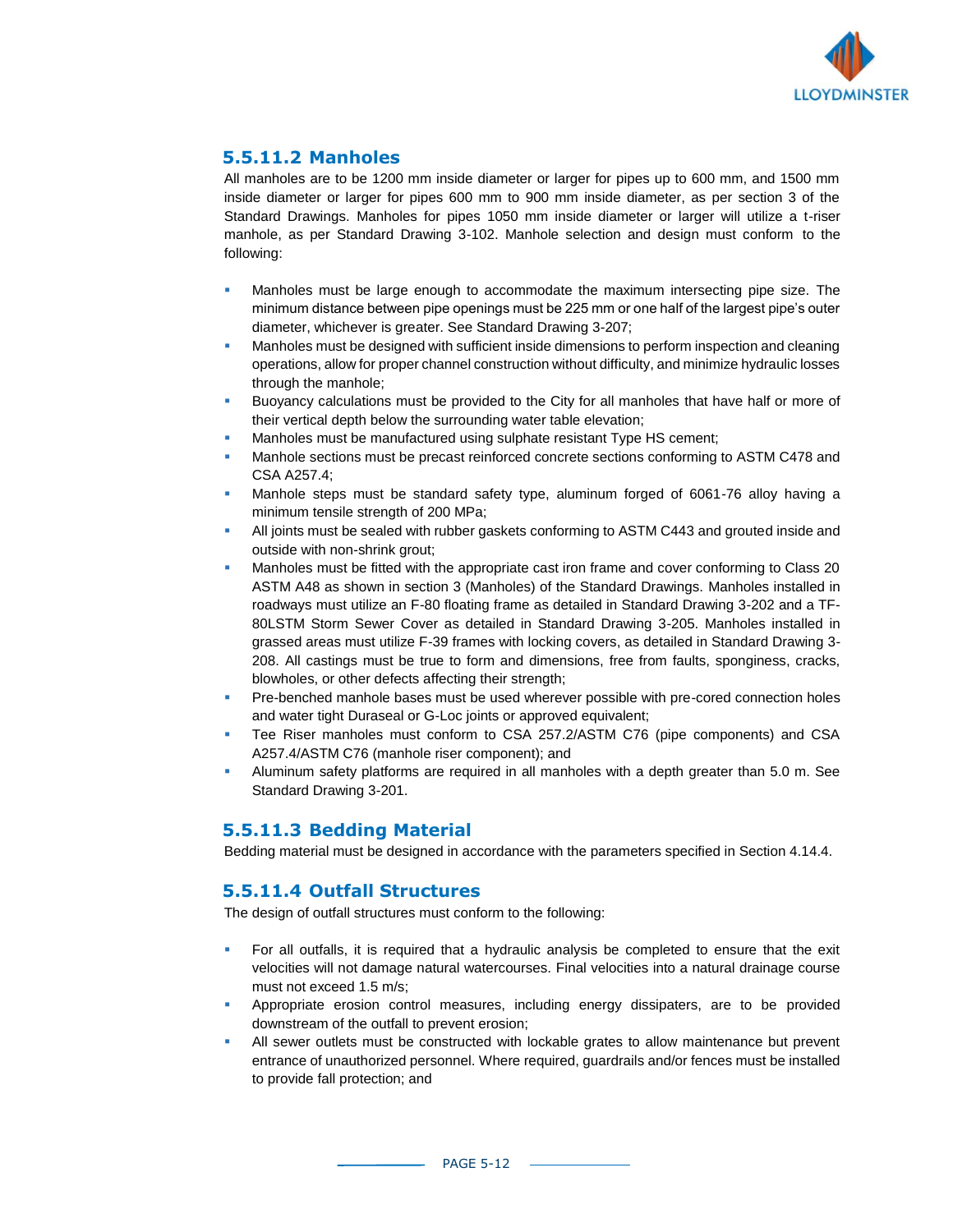

**•** Outfall structures must be designed with consideration of aesthetics, as they are generally located within parks and on channels. Concrete surface treatment is recommended.

#### 5.6 **Major System Design**

The Major System consists of surface flood paths, roadways, parkways and water courses which are designed to convey flows of a 100-year return period rainfall event. The system includes culverts crossing roadways and pipe systems downstream of stormwater management facilities.

Major System Conveyance elements must be designed to accommodate runoff rates and volumes for a 100-year return period rainfall event such that:

- The depth of peak flows and ponding in developed area streets, conveyance channels and swales are to be limited so that major system flows will not constitute a significant hazard to the public or result in significant erosion or other property damage;
- The maximum water surface level of surface flows and ponding in streets is below the lowest anticipated landscape grade or opening at any adjacent buildings, with a freeboard provision generally in the order of 300 mm with a minimum of 150 mm;
- Depths of flow and ponding are less than 300 mm in roadways, Municipal Reserves, Public Utility Lots and Municipal Utility Lots; and
- For arterial roadways, the water depth at the crown of the road must not exceed 150 mm.

#### **5.6.1 Culverts**

Use the inlet control and outlet control methods referred to in The Handbook of Steel Drainage and Highway Construction Products, by the Corrugated Steel Pipe Institute. The culvert must be designed to discharge:

- A 10 year event without static head at the entrance; and
- A 100 year event utilizing available head at the entrance.

The elevation of water from the 100 year event must allow for a freeboard of 0.5 m to the edge of the asphalt of the adjacent roadway.

Culvert design must comply with the requirements set forth in Section 5.7.

#### **5.6.2 Stormwater Management and Storage Facilities**

Stormwater management and storage facilities (SWMF) must be designed to meet the Water Security Agency of Saskatchewan Guidelines, and the requirements of this Section and Appendix 5C. Storage or detention facilities must be sized based on most critical rainfall event, based on the four hour modified Chicago or 24 hour Huff distribution, as well as to reach water quality targets. Tables with the design storm values can be found in Appendix 5B, and further details of the design parameters for storage facilities can be found in Appendix 5C.

#### **5.6.2.1 Design – Wet Ponds**

Standard Drawing 5-500 illustrates the components of a wet pond. The design of wet ponds must, at a minimum, conform to the following:

- The pond must have a minimum surface area at normal water level of two (2) hectares;
- The pond must be sized such that there will be storage for a 1:100 year storm event to be contained within a maximum water depth fluctuation (buffer) of 2.0 m above the normal water level, and to achieve water quality targets. A minimum freeboard of 0.30 m above this high water level (HWL) must be provided. Adjacent property lines along the pond perimeter must be above the freeboard elevation;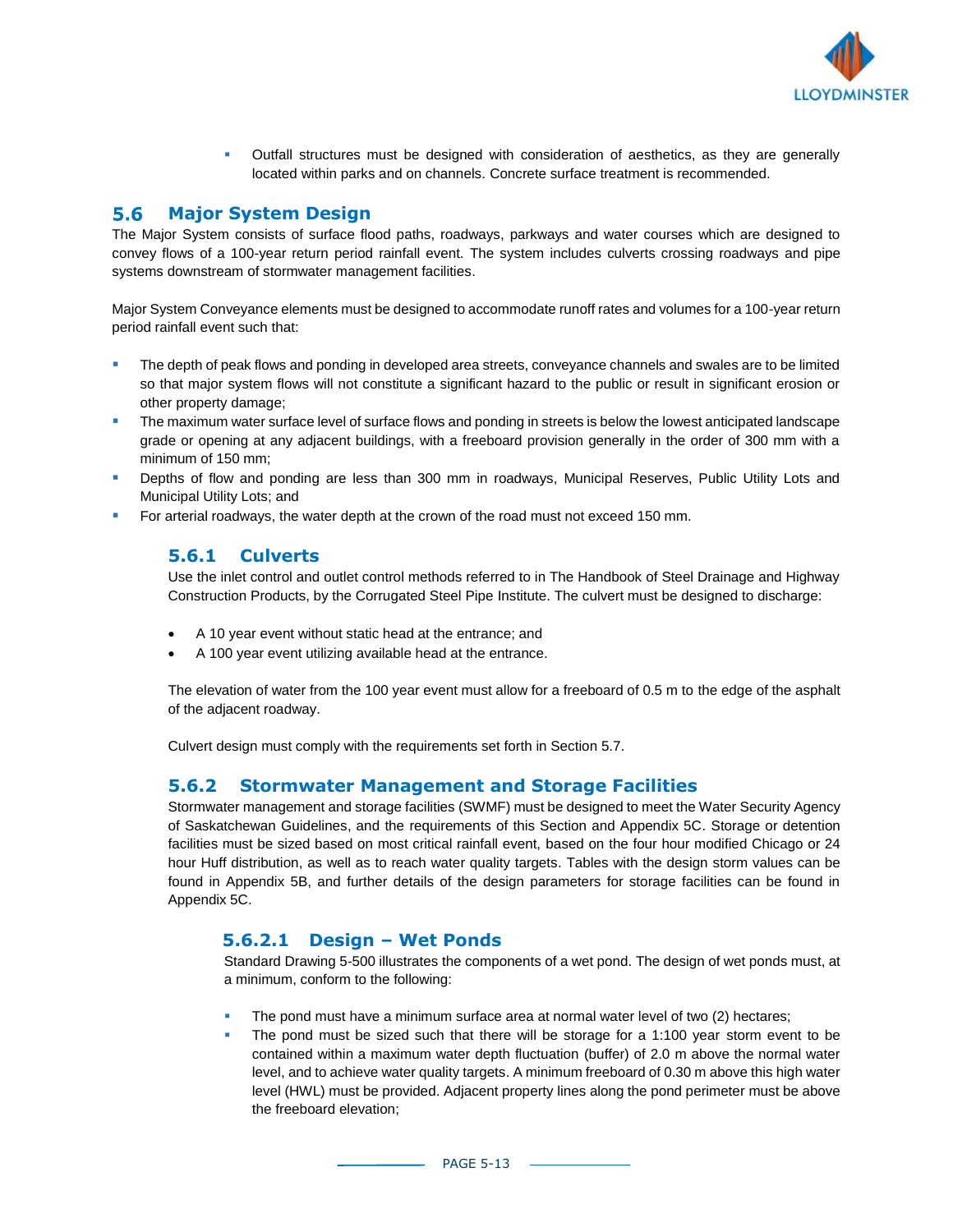

- The pond must feature a forebay for each inlet with a minimum depth of 1.5 m to trap sediment before it enters the active storage of the pond. The area of the forebay must be less than one third of the area of the active storage area, separated from the active storage by an earthen berm submerged 0.15 to 0.30 m below the normal water level (NWL). The minimum length:width ratio of the forebay is 3:1, with 4:1 to 5:1 recommended;
- The active storage of the pond must be sized to achieve a minimum active storage detention time of 24 hours, and an 85% removal of total suspended solids (TSS) for particle sizes  $\ge$  50 µm. The minimum length:width ratio of the active storage is 3:1, with 4:1 to 5:1 recommended;
- The minimum active storage pond depth (NWL to bottom) must be the greater of 2.0 m, or a depth of 25 mm  $\times$  the catchment area  $\times$  the overall catchment imperviousness ratio. A 3.0 m depth should be provided where practical;
- There must be a minimum pond water turnover rate of twice per year based on the 1:5 year low precipitation rate as selected for the water balance within the city over the five (5) month period of May through September;
- An emergency overland drainage swale must be provided from the downstream end of the pond to the receiving stream with capacity to transport storm runoff should a downstream malfunction occur. This swale must be designed to convey water at a minimum rate of 1.0  $\mathrm{m}^3$ /s, and have sufficient erosion controls in place to withstand this flow rate;
- An impervious pond bottom and sides must be constructed having a permeability of 1 x 10 $\textdegree$  cm/s or lower;
- Dead bay areas are not be permitted, and inlets and outlet should be located to maximize detention time and circulation, and to reduce short-circuiting though the pond;
- The obvert of all inlet and outlet structures must be submerged a minimum of 1.2 m below the normal water level and posted at the surface, see Standard Drawing 5-400. These structures must be accessible by vehicle for the purpose of maintenance. The invert of these structures must be 100 mm above the bottom elevation;
- The outlet control structure must feature an orifice, a minimum of 100 mm in diameter, sized to allow a design maximum release rate of 1.5 litres per second per hectare (L/s/ha) under the 1:5 year design storm, unless surface modelling indicates a lower release rate in the predevelopment condition;
- The side slopes of the pond must not be steeper than 5:1 down to the NWL, with 7:1 preferred. From the NWL to 2 m horizontally, the slope must be 3:1. The remainder of the slope below NWL must be between 5:1 and 7:1;
- The normal water elevation must be such that the collection system must not surcharge to an elevation greater than the lowest catch basin invert in the collection system, under a 1:5 year storm;
- Naturalization of the shoreline is considered desirable, to improve the aesthetics of the pond, and discourage direct contact with the water; and
- Maintenance access from an adjacent street or lane must be provided to the outlet control structure, the inlet structure(s) or manholes and the forebays of the pond. Operations staff using 1 tonne trucks must be able to access all areas of the pond.

## **5.6.2.2 Design – Dry Ponds**

The minimum design criteria specifically related to dry ponds are:

- All dry ponds must be off-line storage. A low flow bypass must direct storm runoff around the dry pond during minor rain events;
- The maximum depth of storage in a dry pond must be 1.5 m during a 1:100 year storm event;
- The minimum floor elevation for lots surrounding a dry pond must be 0.6 m above the HWL. The lowest building opening for lots surrounding a dry pond must be 1.6 m above the HWL;
- Grassed areas must have a minimum longitudinal slope of 1.0%. Grassed areas must have a minimum lateral slope of 1.5%. A 150 mm diameter weeping tile system must be installed 150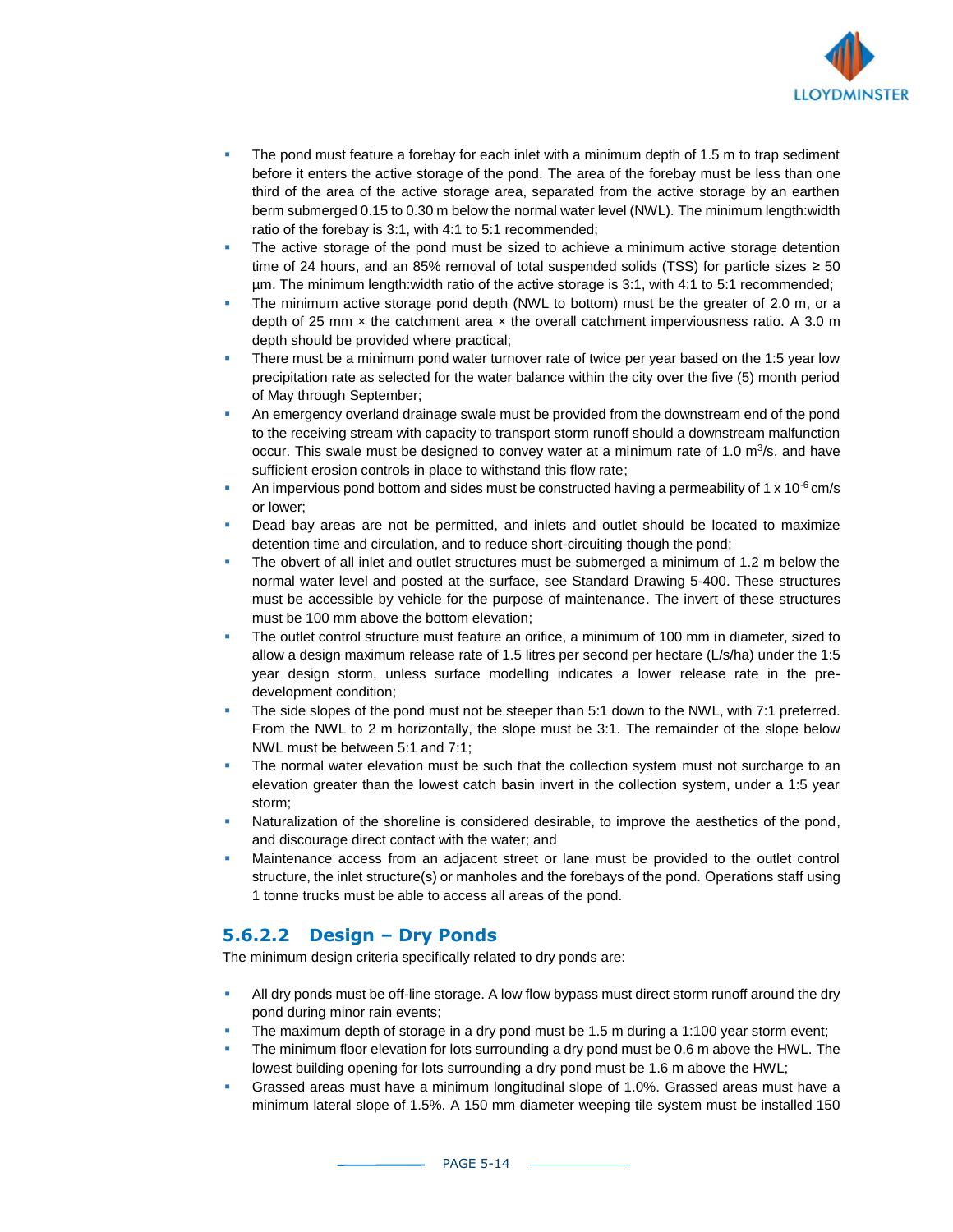

mm below the invert of the longitudinal slope to the pond outlet. This will reduce surface ponding along the longitudinal slope after the pond drains;

- **EXECUTE:** Hard surface swales (concrete or asphalt) may be constructed along the longitudinal slope depending on the other planned uses for the park. The minimum slope for a hard surface swale is 0.6%;
- The side slopes on the dry pond must be no steeper than 5:1; and
- All inlet and outlet structures must be grated with a maximum bar spacing of 150 mm for safety purposes. Outlets should feature horizontal bars, and inlets should feature vertical bars, as per Standard Drawings 5-302 and 5-303, respectively.

#### **5.6.2.3 Constructed Wetlands**

Wetland size should be approximately 5% of the watershed area that it will be servicing, and must comply with the "Wetland Design Guidelines" prepared for the City of Saskatoon by CH2MHILL, as well as meet the following design criteria:

- Approximately 10% of the wetland surface area should be a 1.5 to 2.0 m deep sediment forebay upstream of the wetland area for settled solids removal;
- Average permanent wetland water depth is 0.3 m with 1.0 m deep zones for flow redistribution and for fish and submerged or floating aquatic vegetation habitat;
- Active storage is  $0.3$  to  $0.6$  m deep:
- Length to width ratios can be as low as 1:1. Increase where required to maximize treatment and to prevent short-circuiting;
- Bottom slope of 0.5% to 1.0% is recommended, as well as a smooth bottom to promote sheet flow through the system;
- The wetland must be sized such that there will be storage for a 1:100 year storm event;
- Regulated inflow and outflow structures are required that will consider a wide range of rainfall intensities;
- Take advantage of natural topography, drainage patterns, etc.;
- Design in conjunction with a buffer and the surrounding land and aquatic systems;
- Design to protect the wetland from any potential high flows and sediment loads; and
- Design for self-sustainability and to minimize maintenance.

The design of the wetland must comply with the buffering and freeboard requirements for wet ponds described in Section 5.6.2.1.

#### **5.6.2.4 Erosion**

Construction of new developments must be exercised in a manner such that erosion of the site and sediment discharge via runoff to the receiving stream is minimized. The design must be in compliance with the water quality requirements set forth in Section 5.8, as well as the following:

- Adequate erosion protection will be required for all natural and man-made water courses within the new development; and
- **•** Outfalls of storm sewers must be designed to control local erosion to the conveyance channel or receiving stream and must not change the hydraulic characteristics of the receiving stream.

#### **5.6.2.5 Maintenance**

The Developer will be responsible for any defects of the works and lands associated with the facility, including adjacent park lands, for the warranty period, including, but not limited to, the following:

The Developer must assume full responsibility with respect to the operation and maintenance of the facilities in all aspects relating to flows, water volumes, surface debris, aeration, hydrological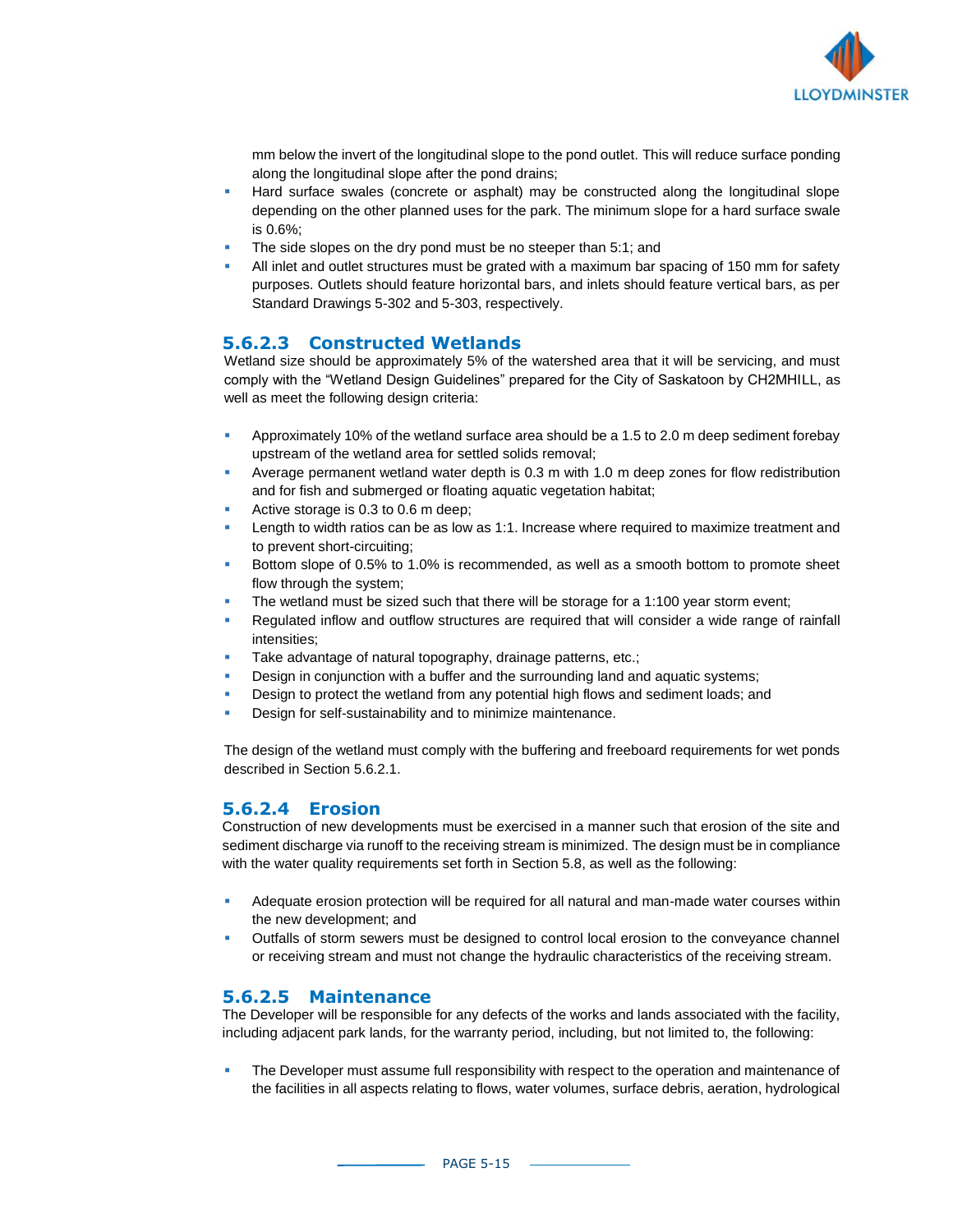

cycle, hydraulic performance, utility devices such as outlet structures, vegetation control, insect control and on-shore facilities until issuance of a Final Acceptance Certificate;

- **•** The Developer will be responsible for silting and debris problems which are caused due to poor erosion control in the development. Should silting and debris problems occur in the ponds that are the result of stormwater draining from lands beyond the Developer's control, the City will assume responsibility for any necessary remedial actions; and
- The monitoring and maintenance of water quality to eliminate any nuisance factors and to protect against health hazards will be the responsibility of the Developer during the warranty period.

#### **5.6.2.6 SWMF Boundary Control and Use**

The SWMF boundary will be determined utilizing the following criteria:

- The lot containing the stormwater storage facility must be sufficiently sized to wholly contain the 1:100 year design event;
- Land above the 1:100 year design flood level, must be protected by a restrictive covenant, registered against the title of the property, indicating that the land is subject to flooding and that the Owner will not construct any permanent structures susceptible to flood damage;
- Minimum lot dimensions and rear yard depths as measured from the property line must conform to the requirements of the City of Lloydminster Land Use Bylaw and the relevant Area Structure Plan.

#### **5.6.2.7 Site Acquisition and Financing of Construction**

The acquisition of all SWMF sites must occur prior to subdivision approval and at no cost to the City. In addition, all lands acquired for the SWMF site must be excluded from all subsequent area structure plans or outline and tentative plans for the purposes of roadway, public/municipal utility, density, and potential municipal reserve calculations in any plans prepared for the area. The parcel of land acquired must be designated as a Public Utility Lot in Alberta or Municipal Utility Parcel in Saskatchewan. All design and construction of stormwater ponds, interconnecting pipe systems and outfall lines must be completed with the City's approval and paid for by the Developer. Where the development utilizes an existing system or the work is undertaken by others, the City will recover the costs from the Developer through off-site levies or contribution agreements.

#### **5.6.2.8 Legal Liability and Safety**

Given that direct water contact by the public will be discouraged, supervision will not be provided. Proper and adequate signage to alert people to the potential hazards (No Swimming – Deep Water, subject to flooding, etc.) must be provided by the Developer in a number and locations specified by the City, see Standard Drawings 5-401, 5-402 and 5-403. Fencing of municipal park areas will be determined during the detailed design stage and provided by the Developer.

#### **5.6.3 Drainage Parkways**

Drainage parkways, if approved by the City, may be utilized to convey large volumes of storm water under controlled conditions through or past the subdivision. Drainage parkways must be designed in accordance with the "Stormwater Guidelines" published by the Water Security Agency of Saskatchewan and good engineering practice.

The minimum drainage parkway cross section will be as follows:

- 3.0 m bottom sloped to drain to a low flow trickle channel to be installed in the bottom;
- Maximum side slopes of 5:1;
- **E** Terraced side slopes when depth exceeds 3.0 m or for amenities such as trails or treed terraces;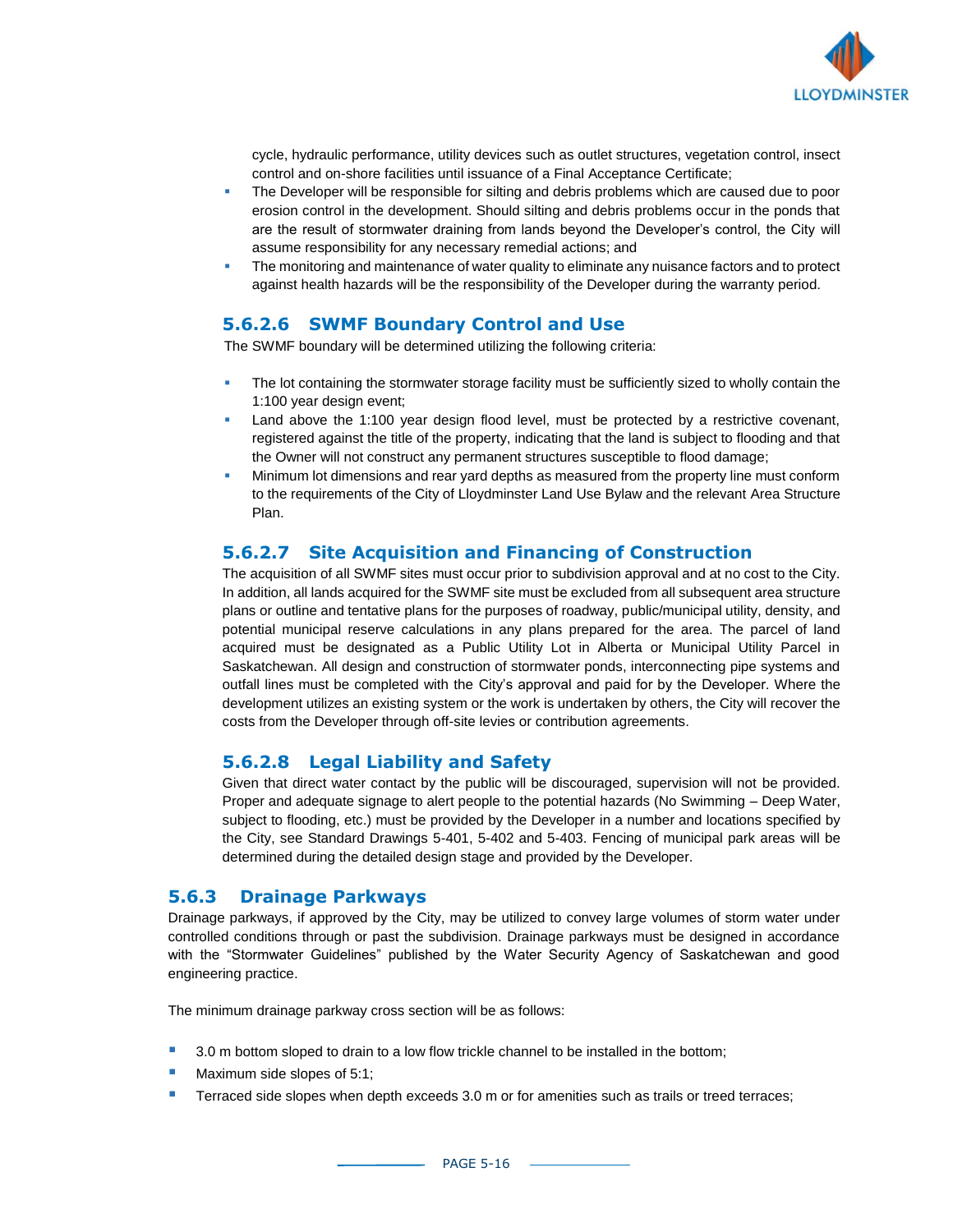

- 3.0 m wide sloped terrace;
- 1.5 m clearance between top of excavation and property lines; and
- **•** The area above the 1:25 year flood elevation must be landscaped for recreational uses, complete with trails, benches, trees, etc.

#### $5.7$ **Ditch and Culvert Design**

Culverts for the use of storm drainage will require approval from the City. Piped storm drainage will be a requirement whenever feasible.

The ditch grade must be no less than 0.5%. Ditch grades in excess of 2.0% must be protected against erosion through methods such as rock ditch checks, silt fences, Enviroberm fences and/or erosion control blankets.

The ditch bottom width must be no less than 1.5 m, sloping away from the roadway at a minimum of 5.0%.

Culvert size requirements must be determined through the stormwater drainage analysis, however culverts crossing a roadway must be at least 600 mm in diameter.

Culverts must be made of approved materials. Corrugated metal pipe must have a minimum wall thickness of 1.6 mm for pipe sizes of 600 mm and 2.0 mm for pipe sizes up to 900 mm, or as required by the loading criteria. The corrugation pattern must be 68 mm pitch and 13 mm depth. All culverts must be installed in accordance with the manufacturer's recommendations, bedded on granular base, and must be installed complete with bevelled end sections on both the inlet and outlet ends with the invert extended to the toe of the side slope.

Culverts must be installed to provide a minimum depth of cover of 500 mm or one-half  $(\frac{1}{2})$  the culvert diameter, whichever is greater, as measured from the finished shoulder grade of the roadway to the top of the culvert. This cover material must be compacted to a minimum of 100% Standard Proctor Density before any equipment or vehicles are permitted to travel over it.

Riprap must be placed around the inlet and outlet of all culverts. Riprap material will consist of rock ranging in size from 150 mm to 350 mm with 50% of the rock material being larger than 200 mm. Typical riprap installations are illustrated in Standard Drawings 5-300 and 5-304.

#### $5.8$ **Water Quality Considerations**

The transport of sediment and other deleterious material into the City's stormwater system results in increased maintenance costs in the form of flushing, as well as increased wear on the infrastructure due to abrasion thus shortening its lifespan. This also causes a reduction in water quality, not only due to the sediment, but also any contaminants it has absorbed. The Sewer Use Bylaw was implemented by the City in order to control the discharge of pollutants into the wastewater system and thus protect the environment.

#### **5.8.1 Erosion and Sedimentation Control**

All storm drainage systems, including pipe outlets and other drainage channel outlets or overflows, must be designed to control erosion that may result from piped or overland stormwater flows and discharge into the storm drainage system. In order to facilitate the control of erosion and the prevention of the transportation of sediment, all Developers will be required, as a part of their Development Agreement or Development Permit, to supply an Erosion and Sedimentation Control (ESC) plan for approval by the City. The City may, at its sole discretion, waive portions of the ESC requirements detailed herein, based upon the scale of the Development.

Developers will conform to the relevant portions of the most recent edition of the City of Edmonton's Erosion and Sedimentation Control Guidelines ("the Guidelines"), specifically the following sections:

■ 4.2.5 – Neighbourhood Design Report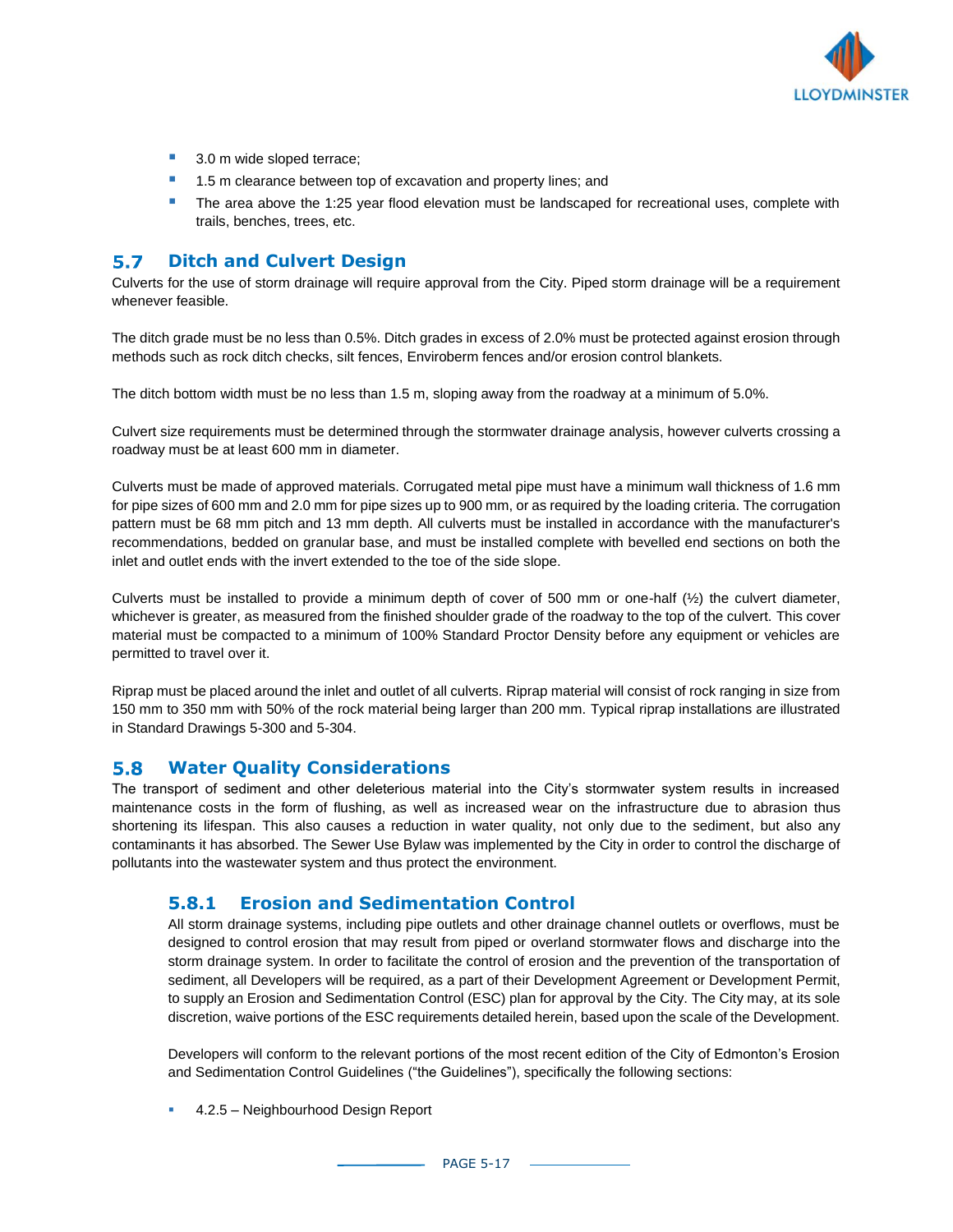

- 4.2.6 Engineering Drawings
- 4.4 Pre-Construction Stripping and Grading
- 4.5 Construction and Post-Construction

Section 5 of the Guidelines details the preparation of an ESC plan, Section 6 covers monitoring, maintenance and record keeping procedures, and Section 7 provides examples of commonly used Best Management Practices (BMPs), both temporary measures for use during construction and permanent measures that will be left in place after the maintenance period.

The Erosion and Sedimentation Control Field manual is an excellent resource, and is intended to assist field representatives of consultants, contractors and inspectors in their respective roles in development of a site.

#### **5.8.1.1 ESC Strategy**

As discussed in Section 4.2.5 of the ESC Guidelines, at the Area Structure Plan stage of a subdivision, an ESC Strategy must be prepared (or as part of the Outline Plan, where there is no Area Structure Plan). This strategy will demonstrate how erosion and sediment control will be implemented over the entire area, broken down into subdivision phases, identifying:

- Potential off-site or downstream impacts;
- An evaluation of areas susceptible to erosion;
- All critical areas that require erosion protection and proposed measures for erosion control;
- Details of proposed sedimentation control facilities;
- Anticipated sediment loadings and sediment removal schedule;
- Location, purpose and capacity of permanent BMPs, and a conceptual plan for temporary BMPs;
- Approximate limits of clearing and grading, buffer strips, vegetation to be retained, etc.;
- Timing/sequencing of stripping and grading activities; and
- Any unique challenges or approaches anticipated.

#### **5.8.1.2 ESC Plan**

At the detailed design stage, an ESC Plan must be prepared by the Engineering Consultant, following the framework set out in the ESC Strategy. The ESC Plan will identify the temporary and permanent measures to be implemented throughout the construction and post-construction periods, and who is responsible to implement, monitor and maintain them, to mitigate any potential sedimentation and erosion problems both within the development, and in downstream developments or areas.

Note that the City's review and approval of the ESC Plan serves as a record of receipt, not a determination of the effectiveness of the Plan. The ultimate responsibility for the Plan, its implementation, and its effectiveness rests solely on the Developer.

Following Development Agreement approval, any revisions to the permanent BMPs must be reviewed and approved by the City, following the procedure outlined in Section 2.2.3 of these Standards. Modifications to the temporary BMPs do not require approval of the City, as the Developer may need to adjust the Plan during construction as needed, however the City should be informed of the change(s) in a timely manner. Flexibility to modify the ESC Plan should not be taken as entitlement to eliminate or fail to implement a satisfactory ESC Plan; the Developer is ultimately responsible for any site discharge which is not compliant with regulatory requirements.

Section 5 of the Guidelines discusses the preparation and required content of an ESC Plan in great detail. The requirements for the report, drawings, and calculations are summarized below. Appendix A of the Guidelines provides a checklist of the minimum requirements of an ESC Plan. The ESC Plan must be a stand-alone document that can be located on the construction site for use by site personnel, inspectors and regulators. As site work progresses, the ESC Plan should be modified by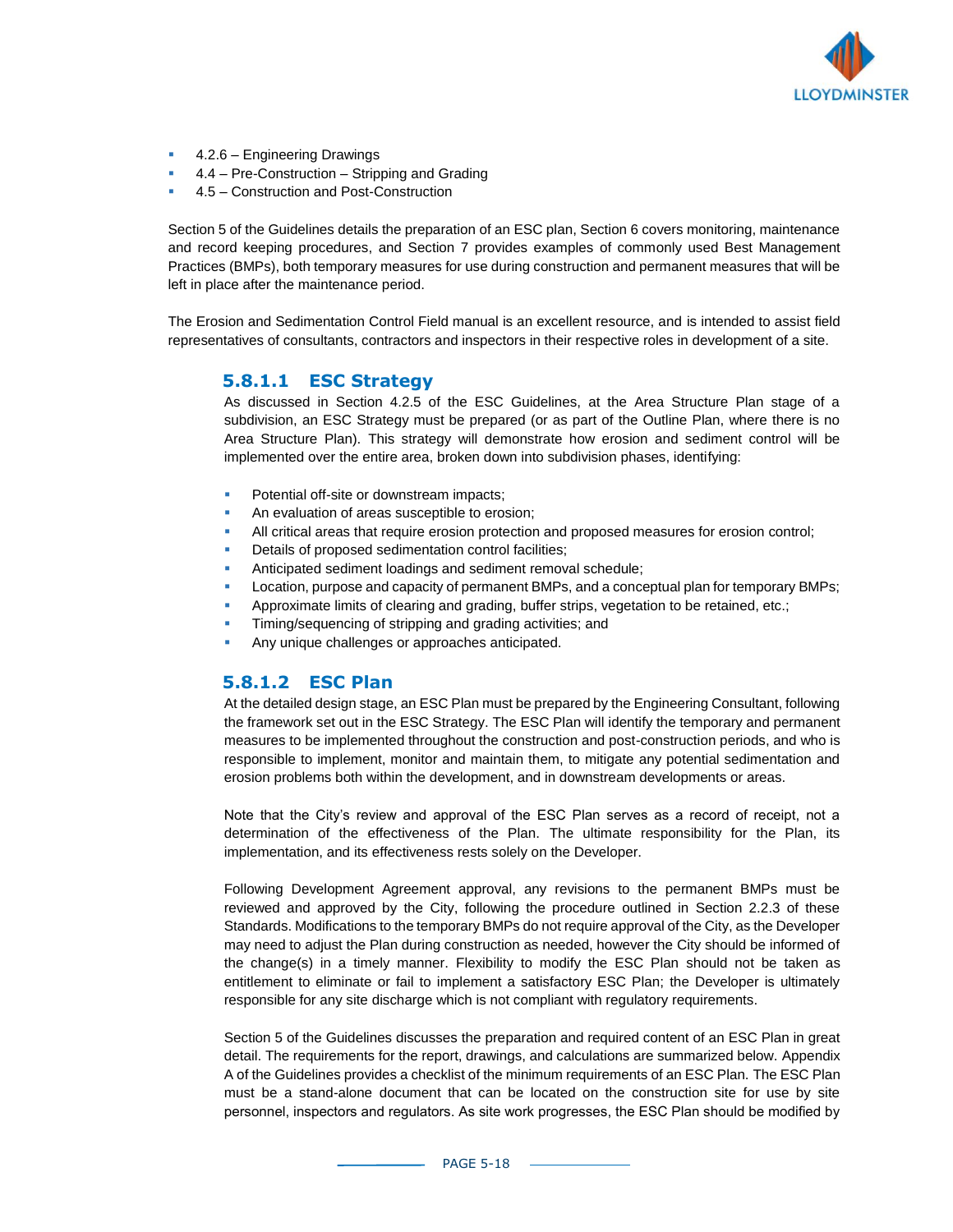

the Engineering Consultant and/or Contractor, in consultation with City staff, to reflect changing conditions.

#### $5.8.1.2.1.$ **ESC Report**

The ESC report is a brief description of the overall strategy for ESC. It should summarize the aspects of the project that are important for erosion and sedimentation control and should include:

- A brief description of the proposed land-disturbing activities, existing site conditions and adjacent areas (such as creeks and buildings) that might be affected by the land disturbance;
- A description of critical areas on the site including areas that have potential for serious erosion problems such as severe grades, highly erodible soils, and areas near wetlands or water bodies;
- A construction schedule that includes the date stripping and grading operations will begin and the expected date of stabilization;
- A brief description of the BMPs that will be used to minimize erosion and control sedimentation on the site, when they will be installed, and where they will be located;
- An inspection and maintenance program, including frequency of inspection, reseeding, repair and reconstruction of damaged structures, cleanout and disposal of trapped sediment, duration of maintenance program, and final disposition of the BMPs when site work is complete;
- Shutdown plans where construction activities are delayed for an extended period of time. ESC shutdown plans need to address ongoing maintenance and inspection issues;
- An emergency response plan that identifies available short-term resources in terms of personnel, equipment, and BMPs, and steps to be taken for incident reporting to regulatory authorities where discharge of sediment exceeds regulatory requirements; and
- Name and signature of person preparing the plan and professional stamp/designation.

Special issues that may need to be addressed include:

- Sensitive Area Protection:
	- o Show on-site and off-site drainage basins that flow through the area;
	- o Delineate all lakes, ponds, wetlands, impoundments, intermittent or continuous streams and show proposed protection measures; and
	- $\circ$  Indicate any slopes greater than 20% on preliminary and final contours and show proposed protection measures for each stage of grading;
- **Inlet Protection:** 
	- o Show the storm drain system complete with size and location of storm drains, inlets, pipes, basins, etc.;
	- o Provide diversions, where applicable, to divert clear water around disturbed areas;
	- $\circ$  Indicate where the stormwater discharges and what measures exist or will be installed to prevent erosion and dissipate the flow energy; and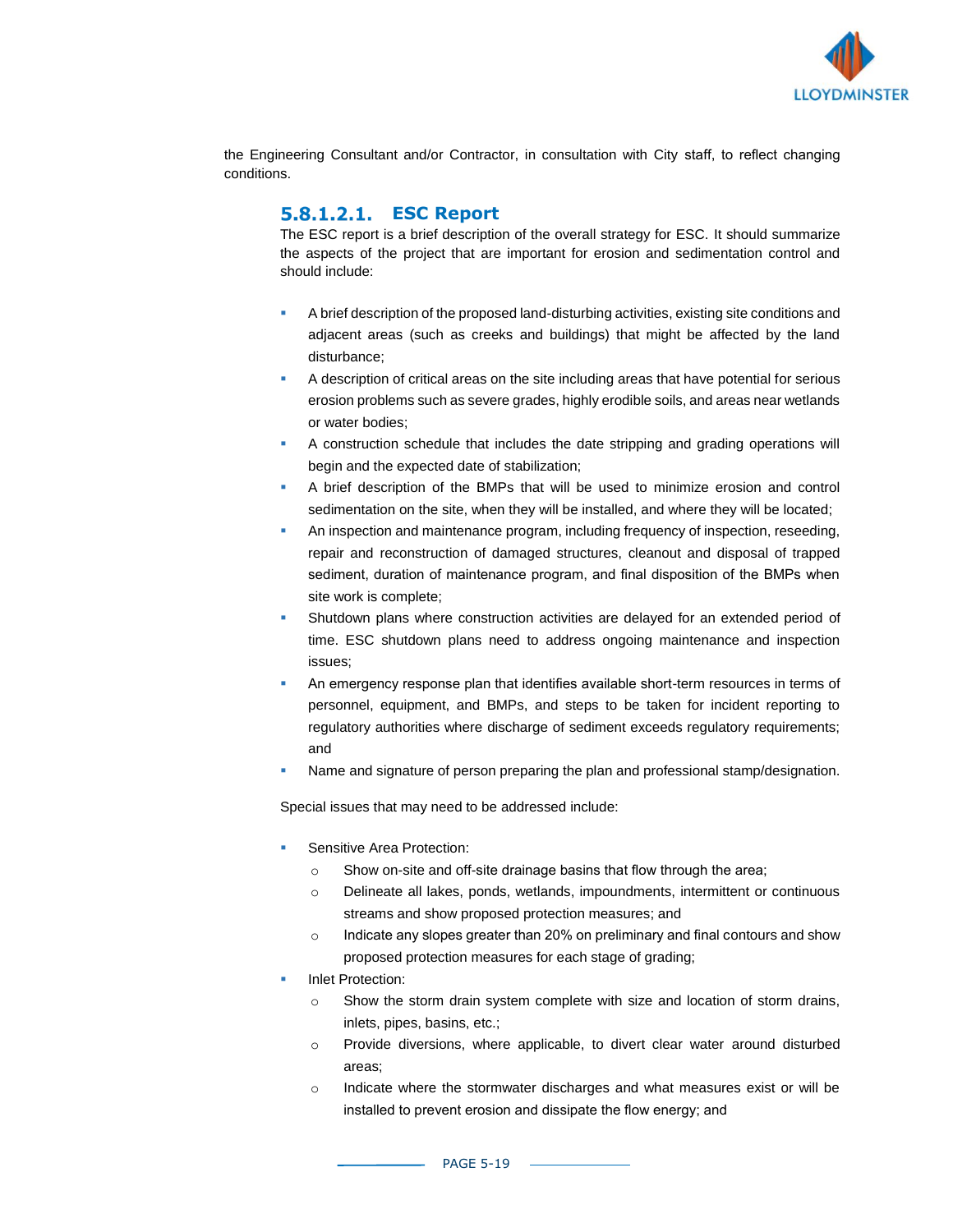

o Show the location and type of all inlet sedimentation control BMPs.

#### $5.8.1.2.2.$ **Drawings**

Drawings supporting the Erosion and Sedimentation Control Plan will include the following:

- Existing and final site contours at an interval and scale sufficient for distinguishing runoff patterns before and after soil disturbance;
- Existing vegetation, such as grassy areas or vegetative buffers, that may reduce erosion or off-site sedimentation;
- Limits of clearing and grading;
- Critical areas within or near the project areas, such as streams, lakes, ponds, wetlands, highly erodible soils, public streets, and residences;
- Locations and types of ESC measures, with dimensions; and
- Detailed drawings of ESC structures and measures, showing dimensions, materials, and other important details.

#### **Calculations**  $5.8.1.2.3.$

Calculations/specifications that may be required include:

- Design criteria and calculations such as design particle size for sediment basins and peak discharge for channel design and outlets;
- Calculations to demonstrate the design sediment removal efficiency from the runoff from the site as a percentage;
- Seeding or vegetative specifications;
- Inspection and maintenance notes;
- Sedimentation Control:
	- $\circ$  Provide sediment traps for areas less than two (2) hectares complete with design calculations;
	- $\circ$  Provide sediment basins for areas of two (2) hectares or greater complete with design calculations;
	- $\circ$  Show any other storm water management facilities complete with operating conditions; and
	- $\circ$  Provide pipe end treatments and flow control devices to prevent channel erosion.
- Utility Lines and Water Crossings:
	- o Provide sediment traps for dewatering activities; and
	- o Provide details for all water crossings.

#### **5.8.1.3 Construction and Post-Construction**

During the construction phase, the Developer is responsible for ensuring that all individuals working on the site are familiar with and are following the ESC Plan, and are undertaking the required monitoring and maintenance of all temporary and permanent BMPs at the site. Chapter 6 of the ESC Guidelines details the requirements and responsibilities for maintenance and monitoring of temporary and permanent BMPs from the start of construction through to post-construction. The responsibility for monitoring and maintaining the BMPs is primarily that of the Developer. Permanent BMPs must be maintained by the Developer until the FAC is issued. Temporary BMPs must be maintained by the Developer until they are no longer needed, at which time they must be removed. BMPs should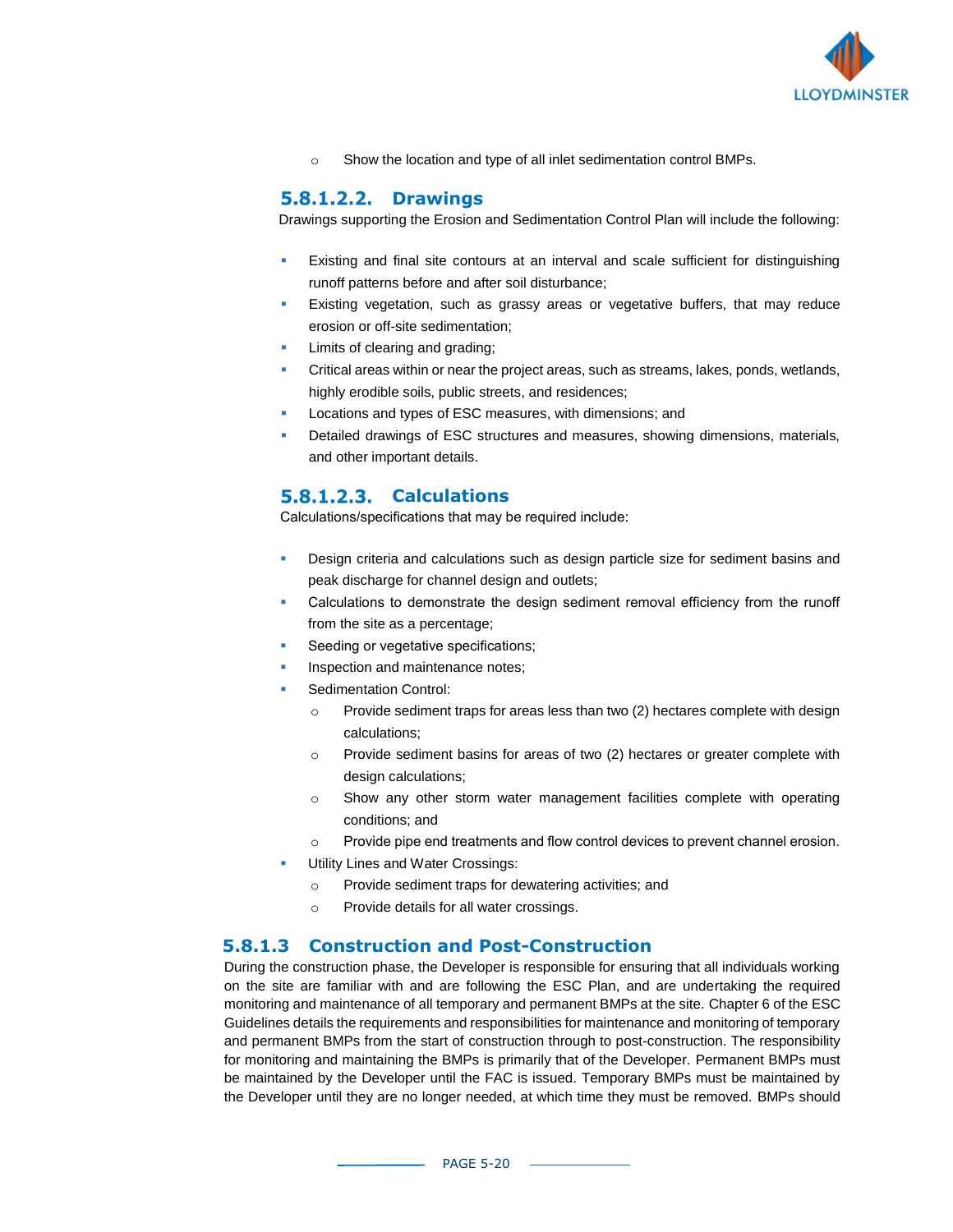

be inspected at least one (1) time per week, and after heavy rainstorms or snowmelt events. Inspection reports must be kept, as described in Section 6 of the Guidelines. While the Developer is not required to submit copies of these reports to the City, a request may be made from time to time to review copies of the reports and ESC documentation, to determine their existence and extent.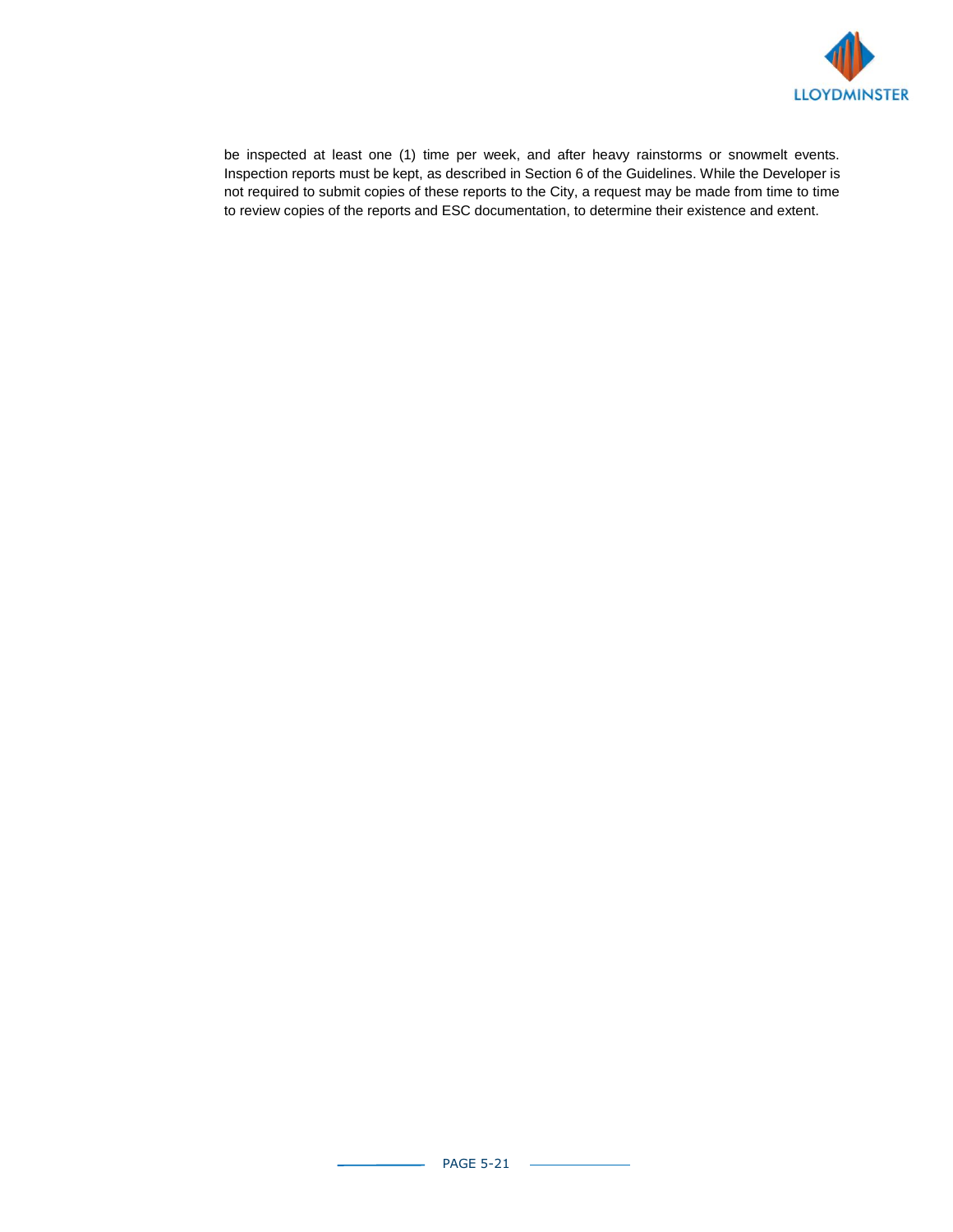

| <b>SECTION</b> |                                          | <b>PAGE</b> |
|----------------|------------------------------------------|-------------|
|                | Appendix 5A - Storm Sewer Specifications | $5A-2$      |
| 5A.1           | Pipe Installation                        | $5A-2$      |
| 5A.1.1         | Bedding                                  | $5A-2$      |
| 5A.1.2         | Pipe                                     | $5A-2$      |
| 5A.2           | Manhole and Catch Basin Installation     | $5A-2$      |
| 5A.3           | Testing and Inspection                   | $5A-3$      |
|                | Appendix 5B - Design Storm Tables        | 5B-1        |
| 5B.1           | 4 Hour Chicago (Modified) Design Storm   | 5B-1        |
| 5B.2           | 24 Hour Huff Distribution                | $5B-2$      |
| 5B.3           | IDF Curves (Rainfall Intensity in mm/hr) | 5B-4        |
|                | Appendix 5C - Stormwater Storage Design  | $5C-1$      |
| 5C.1           | Modelling Criteria                       | $5C-1$      |
| 5C.1.1         | <b>Continuous Simulation</b>             | $5C-1$      |
| 5C.1.2         | Particle Sizes and Settling Velocities   | $5C-1$      |
| 5C.1.3         | Rate of Sediment Accumulation            | $5C-2$      |
| 5C.2           | <b>Water Quality</b>                     | $5C-2$      |
| 5C.3           | Sediment Forebay                         | $5C-2$      |
| 5C.3.1         | Short-Circuiting                         | $5C-2$      |
| 5C.3.2         | Sizing                                   | $5C-2$      |
| 5C.3.3         | Settling Length                          | $5C-3$      |
| 5C.3.4         | <b>Dispersion Length</b>                 | $5C-3$      |
| 5C.3.5         | Width                                    | $5C-4$      |
| 5C.4           | Forebay Berm                             | $5C-4$      |
| 5C.5           | Length: Width Ratio                      | $5C-4$      |
| 5C.6           | Pond Depth                               | $5C-4$      |
| 5C.6.1         | Permanent Storage Areas                  | $5C-4$      |
| 5C.6.2         | Active Storage Area                      | $5C-5$      |
| 5C.7           | Overland Drainage and Escape Routes      | $5C-5$      |
| 5C.8           | Landscaping and Vegetation               | $5C-5$      |
| 5C.8.1         | <b>Shallow Water Areas</b>               | $5C-5$      |
| 5C.8.2         | <b>Fringe Areas</b>                      | $5C-6$      |
|                | 5C.8.2.1<br>Shoreline Fringe Areas       | $5C-6$      |
| 5C.8.2.2       | Flood Fringe Areas                       | $5C-6$      |
| 5C.8.3         | <b>Upland Areas</b>                      | $5C-6$      |
| 5C.8.4         | Pond Edge Treatment                      | $5C-6$      |
| 5C.8.5         | Grading/Slopes                           | $5C-7$      |
| 5C.9           | Geotechnical                             | $5C-7$      |
| 5C.10          | Inlets                                   | 5C-7        |
| 5C.11          | <b>Outlet Control Structures</b>         | $5C-8$      |
| 5C.11.1        | Orifices                                 | $5C-8$      |
| 5C.11.2        | Weir Walls                               | $5C-8$      |
| 5C.11.3        | <b>Bypass Gate Valves</b>                | $5C-8$      |
| 5C.12          | Maintenance Vehicle Access               | 5C-9        |
| 5C.13          | Signage                                  | 5C-9        |

# **TABLE OF CONTENTS**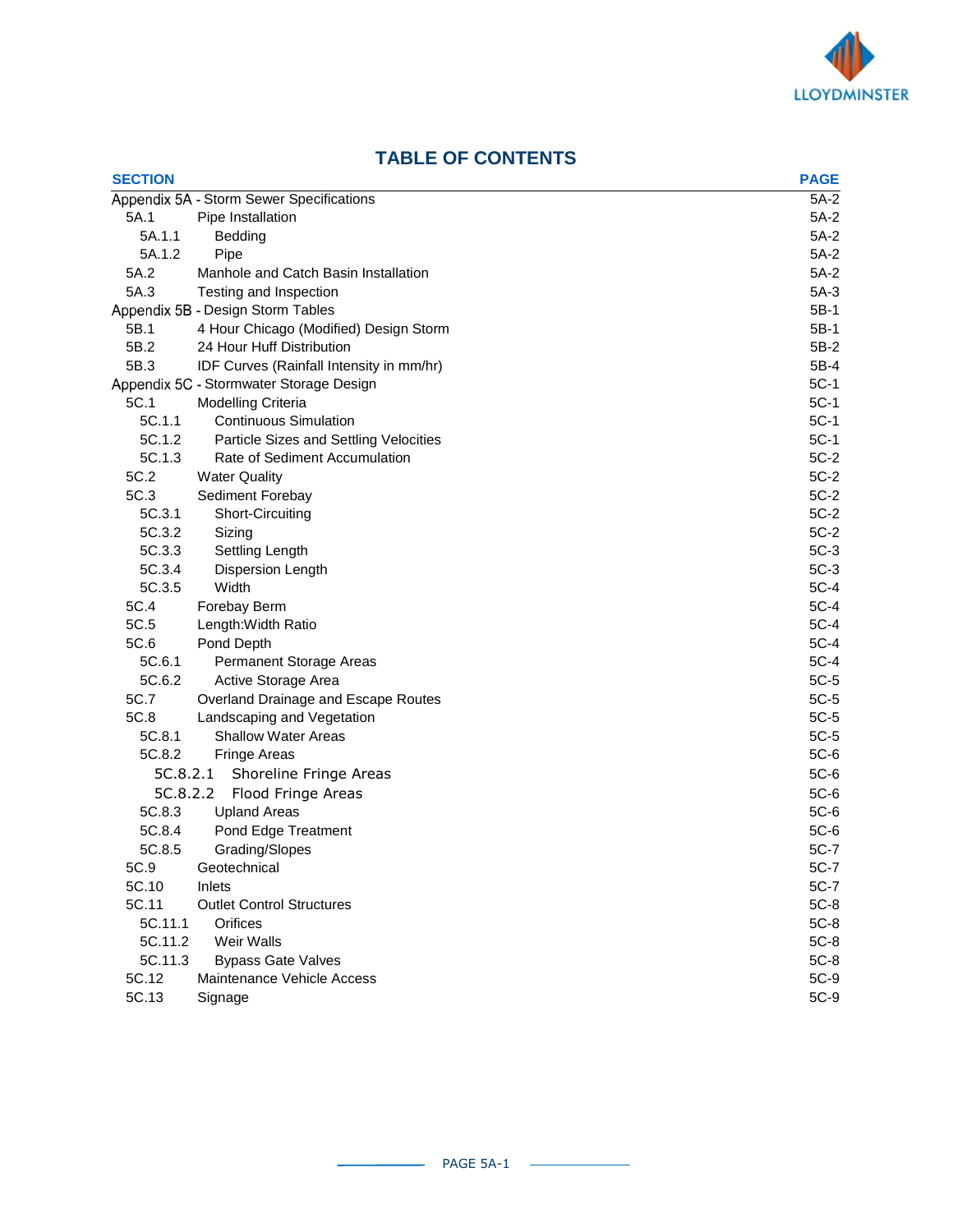

# **Appendix 5A - STORM SEWER SPECIFICATIONS**

#### **5A.1 Pipe Installation**

Installation of pipes will conform to the following subsections.

## **5A.1.1 Bedding**

For Class A bedding, the sewer pipe will be bedded and cradled in 32 MPa concrete to the depths shown on Standard Drawing 4-200.

For Class B bedding, the sewer pipe will be bedded in compacted granular material, which will have a thickness as shown on Standard Drawing 4-200. The granular material will be compacted to 95% Standard Proctor Density for the full width of the trench up to 300 mm above the crown of the pipe.

#### **5A.1.2 Pipe**

Concrete pipe lifting holes are to be sealed with pre-fabricated plugs after installation of the pipe.

PVC pipe age is not to exceed two years at the time of installation.

Pipes and fittings are to be clean of debris and water before installation. Pipes are to be laid and joined as per the manufacturer's recommendations. Whenever work is suspended, install a removable water-tight bulkhead at the open end of the last pipe laid to prevent the entry of foreign materials.

Make watertight connections to manholes, existing pipes, and catch basins. Use non-shrink grout when suitable gaskets are not available.

Service connection pipes are not to protrude into the main.

Pipes being crossed must be supported as shown in Standard Drawing 4-300.

## **5A.2 Manhole and Catch Basin Installation**

Installation of manholes will conform to the following and Standard Drawings 3-100, 3-101, and 3-102. Installation of catch basins will conform to the following and Standard Drawings 5-100, 5-101, 5-200, 2-201 and 2-202

Concrete for benching and bases will be to ASTM A3000 Type HS high sulphate-resistant cement. Cast-in-place concrete will develop a compressive strength of not less than 32 MPa in 28 Days. Manhole and catch basin bases that are poured in place will be 200 mm thick and rest on undisturbed soil.

Both the inside and outside of each manhole and catch basin barrel joint will be finished smooth with non-shrink grout. Spacing of manhole steps is to be no more than 400 mm on center for full depth of manhole, and no more than 600 mm from the top step to the rim of the manhole. Steps are to be aligned with the frame and cover. Safety platforms are to be installed as per Standard Drawing 3-201 on manholes greater than 5.0 m in depth. Two (2) safety platforms are to be installed on manholes greater than 10.0 m in depth.

Openings for connections made in the field must not be greater than the outer diameter of the pipe by more than 50 mm in any direction, must not be closer than 225mm or one half of the larger pipe diameter (whichever is greater), and must be cored or cut. See Standard Drawing 3-207. Existing manhole floors will be rechanneled and properly benched, and the junction area will be grouted to form a smooth joint.

When pre-benched manholes aren't used, the benching will be placed by hand. Manhole benching will ensure good footing for workers and adequate space for minor tools and equipment. Benching will be sloped toward the channel at 1.0% (10 mm/m). The benching will provide a u-shaped channel as a continuation of the incoming pipe(s), with a side height of 0.75 times the full diameter of the sewer. Channelling and benching will be finished to trowel smoothness to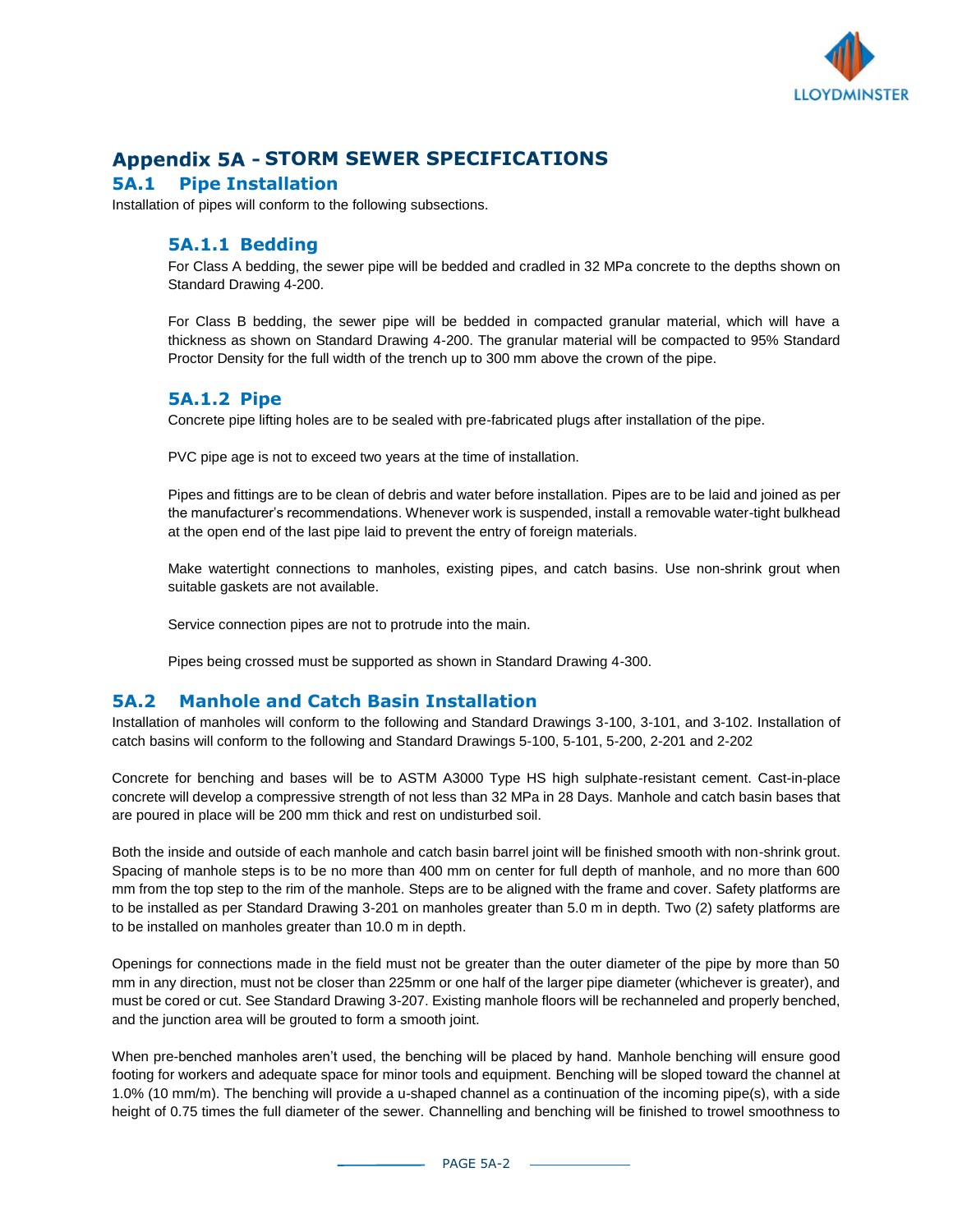

provide an unobstructed flow. Branch lines entering the manhole will be channeled to join the main line at an acute angle. Sanitary service connections made directly to a manhole must extend to discharge directly to the channel within the manhole, not onto the benching. See Standard Drawing 7-106.

Set the frame and cover to the required elevation using no more than three concrete grade rings. Grade rings must be sealed either with non-shrink grout or RAM-NEK or approved equal.

Recess the catch basin frame and cover 10 mm below the concrete gutter elevation and 10 mm behind the concrete face of curb. Catch basin neck sections and catch basin frames must be installed within 50 mm of plumb with the catch basin shaft.

All frame and cover castings must be true to form and dimensions, free from faults, sponginess, cracks, blowholes, or other defects affecting their strength.

#### **5A.3 Testing and Inspection**

Trench backfill compaction will be tested as per Section 9.3. Sewers will be inspected and tested as per Section 9.5.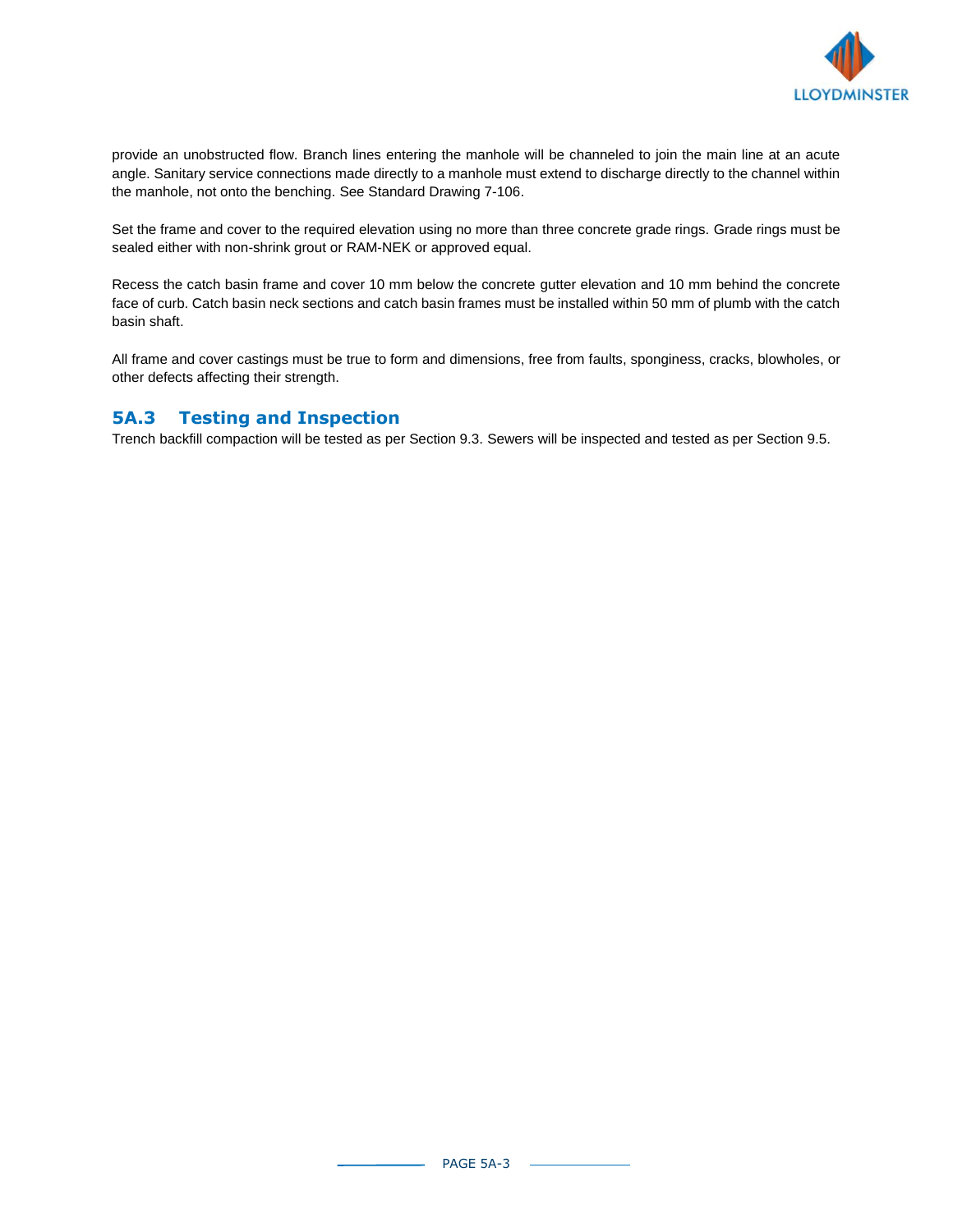

# **Appendix 5B - DESIGN STORM TABLES**

# **5B.1 4 Hour Chicago (Modified) Design Storm**

|                | Time (Td) |          |          |         |         |           |            |
|----------------|-----------|----------|----------|---------|---------|-----------|------------|
| minutes        | hours     | $2 - yr$ | $5 - yr$ | $10-yr$ | $25-yr$ | $50 - yr$ | $100 - yr$ |
| $\pmb{0}$      | 0.00      | 1.10     | 1.44     | 1.68    | 1.97    | 2.18      | 3.20       |
| $\overline{5}$ | 0.08      | 2.28     | 2.98     | 3.47    | 4.07    | 4.50      | 6.62       |
| 10             | 0.17      | 2.38     | 3.11     | 3.63    | 4.26    | 4.72      | 6.93       |
| 15             | 0.25      | 2.50     | 3.27     | 3.82    | 4.48    | 4.96      | 7.29       |
| 20             | 0.33      | 2.63     | 3.45     | 4.02    | 4.72    | 5.23      | 7.68       |
| 25             | 0.42      | 2.79     | 3.65     | 4.26    | 5.00    | 5.54      | 8.15       |
| $30\,$         | 0.50      | 2.96     | 3.90     | 4.54    | 5.34    | 5.91      | 8.69       |
| 35             | 0.58      | 3.18     | 4.18     | 4.87    | 5.73    | 6.35      | 9.33       |
| 40             | 0.67      | 3.44     | 4.52     | 5.27    | 6.20    | 6.88      | 10.10      |
| 45             | 0.75      | 3.76     | 4.94     | 5.78    | 6.79    | 7.52      | 11.04      |
| 50             | 0.83      | 4.17     | 5.48     | 6.41    | 7.54    | 8.36      | 12.32      |
| 55             | 0.92      | 4.70     | 6.21     | 7.26    | 8.52    | 9.50      | 13.93      |
| 60             | 1.00      | 5.48     | 7.24     | 8.46    | 9.93    | 11.04     | 16.29      |
| 65             | 1.08      | 6.67     | 8.85     | 10.31   | 12.16   | 13.56     | 19.93      |
| 70             | 1.17      | 8.90     | 11.83    | 13.88   | 16.38   | 18.18     | 26.79      |
| 75             | 1.25      | 15.39    | 20.68    | 24.28   | 28.70   | 31.90     | 47.04      |
| 80             | 1.33      | 43.60    | 59.66    | 70.61   | 84.38   | 94.16     | 138.23     |
| 85             | 1.42      | 43.60    | 59.66    | 70.61   | 84.38   | 94.16     | 138.23     |
| 90             | 1.50      | 14.53    | 19.45    | 22.83   | 26.97   | 30.03     | 44.25      |
| 95             | 1.58      | 10.80    | 14.37    | 16.87   | 19.94   | 22.08     | 32.57      |
| 100            | 1.67      | 8.80     | 11.65    | 13.71   | 16.13   | 17.94     | 26.36      |
| 105            | 1.75      | 7.52     | 9.99     | 11.67   | 13.81   | 15.34     | 22.50      |
| 110            | 1.83      | 6.63     | 8.76     | 10.31   | 12.16   | 13.47     | 19.82      |
| 115            | 1.92      | 5.98     | 7.90     | 9.28    | 10.92   | 12.09     | 17.79      |
| 120            | 2.00      | 5.46     | 7.22     | 8.44    | 9.93    | 11.04     | 16.18      |
| 125            | 2.08      | 5.05     | 6.66     | 7.79    | 9.18    | 10.15     | 15.00      |
| 130            | 2.17      | 4.70     | 6.20     | 7.24    | 8.52    | 9.42      | 13.93      |
| 135            | 2.25      | 4.41     | 5.81     | 6.79    | 8.02    | 8.85      | 13.07      |
| 140            | 2.33      | 4.16     | 5.48     | 6.41    | 7.54    | 8.36      | 12.32      |
| 145            | 2.42      | 3.95     | 5.20     | 6.06    | 7.13    | 7.91      | 11.57      |
| 150            | 2.50      | 3.76     | 4.94     | 5.77    | 6.78    | 7.52      | 11.04      |
| 155            | 2.58      | 3.59     | 4.71     | 5.50    | 6.48    | 7.18      | 10.54      |
| 160            | 2.67      | 3.44     | 4.52     | 5.27    | 6.20    | 6.87      | 10.09      |
| 165            | 2.75      | 3.30     | 4.34     | 5.06    | 5.96    | 6.59      | 9.70       |
| 170            | 2.83      | 3.18     | 4.18     | 4.87    | 5.72    | 6.35      | 9.32       |
| 175            | 2.92      | 3.07     | 4.03     | 4.70    | 5.53    | 6.12      | 8.99       |
| 180            | 3.00      | 2.96     | 3.89     | 4.54    | 5.34    | 5.91      | 8.69       |
| 185            | 3.08      | 2.88     | 3.77     | 4.40    | 5.16    | 5.72      | 8.40       |
| 190            | 3.17      | 2.78     | 3.65     | 4.26    | 5.00    | 5.54      | 8.14       |
| 195            | 3.25      | 2.71     | 3.55     | 4.14    | 4.86    | 5.38      | 7.91       |
| 200            | 3.33      | 2.63     | 3.45     | 4.02    | 4.72    | 5.23      | 7.68       |
| 205            | 3.42      | 2.56     | 3.36     | 3.91    | 4.59    | 5.09      | 7.48       |
| 210            | 3.50      | 2.50     | 3.27     | 3.81    | 4.48    | 4.96      | 7.29       |
| 215            | 3.58      | 2.44     | 3.19     | 3.71    | 4.37    | 4.83      | 7.10       |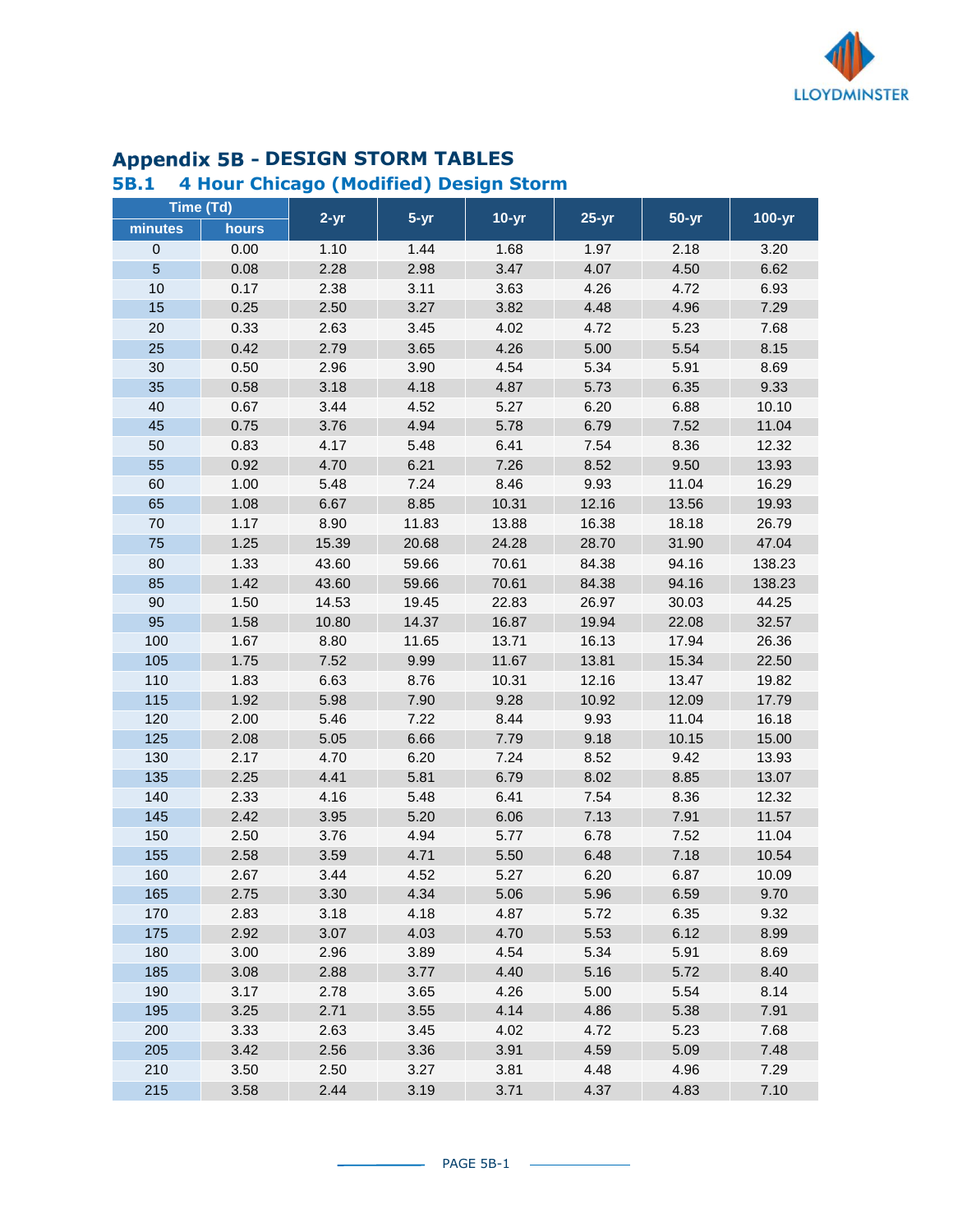

|         | Time (Td)    | $2 - yr$<br>$5 - yr$ |      | $10-vr$ | $25-yr$ | $50-yr$ | $100-yr$ |
|---------|--------------|----------------------|------|---------|---------|---------|----------|
| minutes | <b>hours</b> |                      |      |         |         |         |          |
| 220     | 3.67         | 2.38                 | 3.11 | 3.63    | 4.26    | 4.72    | 6.93     |
| 225     | 3.75         | 2.32                 | 3.04 | 3.54    | 4.16    | 4.61    | 6.77     |
| 230     | 3.83         | 2.28                 | 2.97 | 3.47    | 4.07    | 4.50    | 6.61     |
| 235     | 3.92         | 2.23                 | 2.91 | 3.39    | 3.98    | 4.41    | 6.47     |
| 240     | 4.00         | 1.10                 | 1.44 | 1.67    | 1.96    | 2.17    | 3.18     |

# **5B.2 24 Hour Huff Distribution**

|             | Time (Td)        |          |          |         |         |         |        |
|-------------|------------------|----------|----------|---------|---------|---------|--------|
| minutes     | hours            | $2 - yr$ | $5 - yr$ | $10-yr$ | $25-yr$ | $50-yr$ | 100-yr |
| $\mathbf 0$ | $\mathbf 0$      | 0.00     | 0.00     | 0.00    | 0.00    | 0.00    | 0.00   |
| 15          | 0.25             | 0.26     | 0.36     | 0.42    | 0.51    | 0.57    | 0.82   |
| 30          | 0.5              | 0.52     | 0.72     | 0.85    | 1.01    | 1.13    | 1.63   |
| 45          | 0.75             | 0.79     | 1.08     | 1.27    | 1.52    | 1.70    | 2.44   |
| 60          | $\mathbf{1}$     | 1.05     | 1.44     | 1.69    | 2.02    | 2.26    | 3.27   |
| 75          | 1.25             | 1.40     | 1.92     | 2.25    | 2.70    | 3.02    | 4.35   |
| 90          | 1.5              | 2.10     | 2.88     | 3.39    | 4.04    | 4.52    | 6.53   |
| 105         | 1.75             | 2.79     | 3.84     | 4.51    | 5.40    | 6.03    | 8.73   |
| 120         | $\boldsymbol{2}$ | 3.50     | 4.80     | 5.64    | 6.74    | 7.54    | 10.89  |
| 135         | 2.25             | 4.20     | 5.77     | 6.77    | 8.09    | 9.08    | 13.04  |
| 150         | 2.5              | 4.67     | 6.41     | 7.51    | 9.03    | 10.08   | 14.51  |
| 165         | 2.75             | 4.79     | 6.58     | 7.72    | 9.23    | 10.34   | 14.95  |
| 180         | 3                | 4.91     | 6.75     | 7.92    | 9.50    | 10.61   | 15.29  |
| 195         | 3.25             | 5.04     | 6.93     | 8.13    | 9.70    | 10.88   | 15.72  |
| 210         | 3.5              | 5.16     | 7.13     | 8.33    | 9.97    | 11.15   | 16.07  |
| 225         | 3.75             | 5.09     | 6.99     | 8.20    | 9.84    | 11.01   | 15.81  |
| 240         | $\overline{4}$   | 4.88     | 6.70     | 7.85    | 9.43    | 10.54   | 15.20  |
| 255         | 4.25             | 4.67     | 6.41     | 7.51    | 8.96    | 10.08   | 14.51  |
| 270         | 4.5              | 4.45     | 6.12     | 7.17    | 8.56    | 9.61    | 13.82  |
| 285         | 4.75             | 4.24     | 5.82     | 6.83    | 8.15    | 9.14    | 13.22  |
| 300         | $\sqrt{5}$       | 4.02     | 5.51     | 6.48    | 7.75    | 8.68    | 12.53  |
| 315         | 5.25             | 3.79     | 5.21     | 6.11    | 7.34    | 8.21    | 11.84  |
| 330         | 5.5              | 3.57     | 4.90     | 5.75    | 6.87    | 7.67    | 11.06  |
| 345         | 5.75             | 3.34     | 4.59     | 5.39    | 6.44    | 7.21    | 10.37  |
| 360         | $\,6$            | 3.12     | 4.28     | 5.03    | 6.01    | 6.74    | 9.68   |
| 375         | 6.25             | 2.93     | 4.03     | 4.73    | 5.65    | 6.32    | 9.16   |
| 390         | 6.5              | 2.74     | 3.77     | 4.43    | 5.29    | 5.92    | 8.54   |
| 405         | 6.75             | 2.55     | 3.51     | 4.12    | 4.93    | 5.51    | 7.95   |
| 420         | $\overline{7}$   | 2.37     | 3.25     | 3.82    | 4.57    | 5.11    | 7.37   |
| 435         | 7.25             | 2.19     | 3.01     | 3.53    | 4.22    | 4.72    | 6.82   |
| 450         | $7.5\,$          | 2.06     | 2.82     | 3.31    | 3.96    | 4.43    | 6.38   |
| 465         | 7.75             | 1.92     | 2.64     | 3.09    | 3.69    | 4.13    | 5.96   |
| 480         | 8                | 1.78     | 2.45     | 2.87    | 3.43    | 3.84    | 5.54   |
| 495         | 8.25             | 1.64     | 2.26     | 2.65    | 3.17    | 3.54    | 5.11   |
| 510         | 8.5              | 1.54     | 2.11     | 2.48    | 2.96    | 3.32    | 4.78   |
| 525         | 8.75             | 1.48     | 2.03     | 2.39    | 2.86    | 3.20    | 4.60   |
| 540         | $\boldsymbol{9}$ | 1.43     | 1.96     | 2.29    | 2.75    | 3.07    | 4.43   |
| 555         | 9.25             | 1.37     | 1.88     | 2.21    | 2.64    | 2.95    | 4.26   |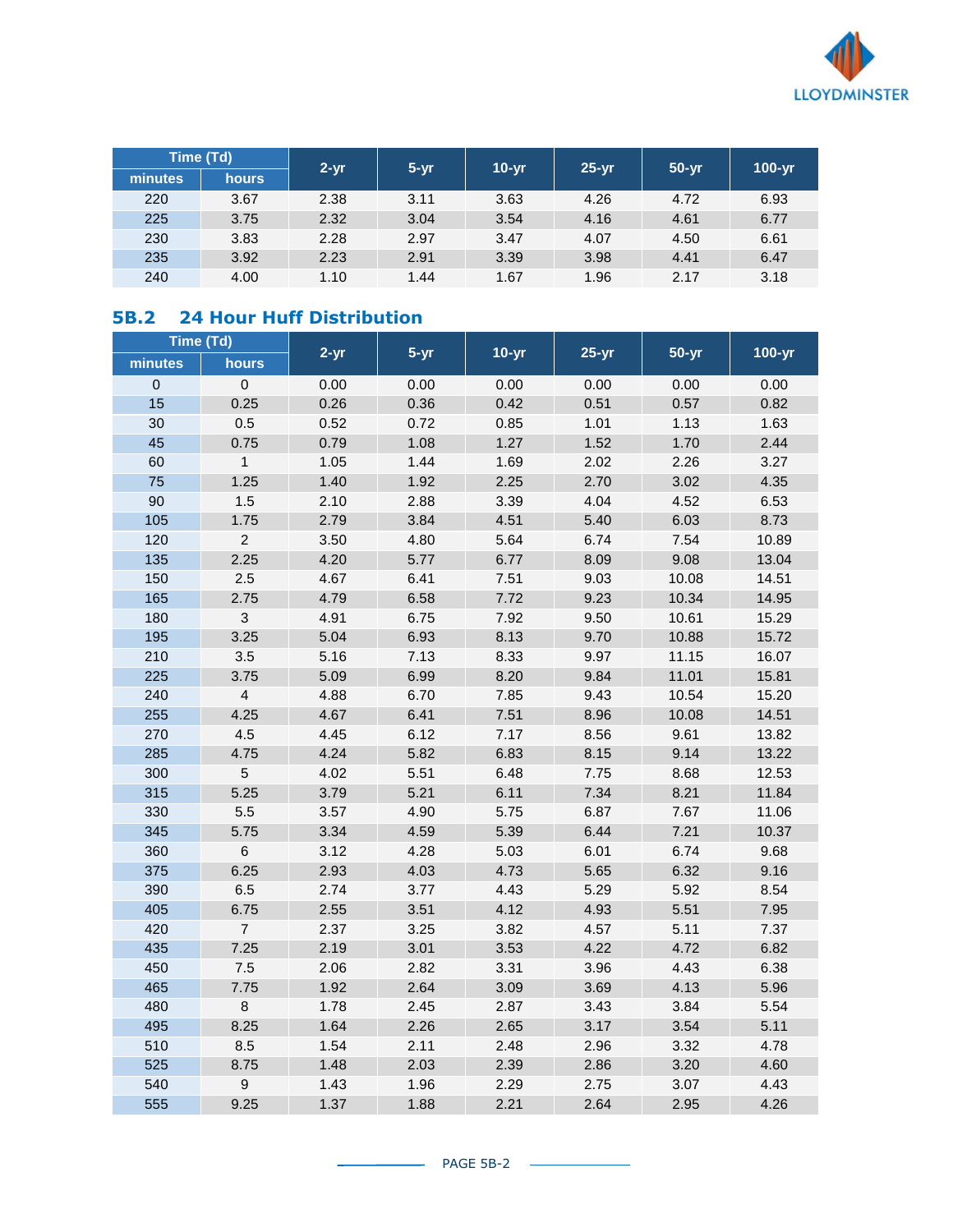

| Time (Td) |       |          |        |         |         |         |        |
|-----------|-------|----------|--------|---------|---------|---------|--------|
| minutes   | hours | $2 - yr$ | $5-yr$ | $10-yr$ | $25-yr$ | $50-yr$ | 100-yr |
| 570       | 9.5   | 1.31     | 1.80   | 2.12    | 2.53    | 2.83    | 4.08   |
| 585       | 9.75  | 1.26     | 1.73   | 2.03    | 2.43    | 2.71    | 3.91   |
| 600       | 10    | 1.20     | 1.65   | 1.94    | 2.32    | 2.60    | 3.74   |
| 615       | 10.25 | 1.15     | 1.58   | 1.85    | 2.22    | 2.48    | 3.57   |
| 630       | 10.5  | 1.10     | 1.50   | 1.76    | 2.11    | 2.36    | 3.40   |
| 645       | 10.75 | 1.04     | 1.43   | 1.67    | 2.00    | 2.24    | 3.23   |
| 660       | 11    | 0.99     | 1.36   | 1.60    | 1.91    | 2.14    | 3.08   |
| 675       | 11.25 | 0.94     | 1.29   | 1.52    | 1.82    | 2.04    | 2.93   |
| 690       | 11.5  | 0.89     | 1.23   | 1.44    | 1.72    | 1.93    | 2.78   |
| 705       | 11.75 | 0.85     | 1.17   | 1.37    | 1.63    | 1.83    | 2.63   |
| 720       | 12    | 0.80     | 1.10   | 1.29    | 1.54    | 1.73    | 2.49   |
| 735       | 12.25 | 0.78     | 1.06   | 1.24    | 1.49    | 1.67    | 2.40   |
| 750       | 12.5  | 0.75     | 1.02   | 1.20    | 1.44    | 1.61    | 2.32   |
| 765       | 12.75 | 0.72     | 0.99   | 1.16    | 1.38    | 1.55    | 2.24   |
| 780       | 13    | 0.69     | 0.95   | 1.11    | 1.33    | 1.49    | 2.15   |
| 795       | 13.25 | 0.66     | 0.91   | 1.07    | 1.28    | 1.43    | 2.06   |
| 810       | 13.5  | 0.63     | 0.87   | 1.02    | 1.23    | 1.37    | 1.97   |
| 825       | 13.75 | 0.61     | 0.83   | 0.98    | 1.17    | 1.31    | 1.88   |
| 840       | 14    | 0.58     | 0.79   | 0.93    | 1.11    | 1.24    | 1.80   |
| 855       | 14.25 | 0.55     | 0.75   | 0.88    | 1.06    | 1.18    | 1.70   |
| 870       | 14.5  | 0.53     | 0.73   | 0.85    | 1.02    | 1.13    | 1.64   |
| 885       | 14.75 | 0.52     | 0.71   | 0.84    | 1.00    | 1.12    | 1.62   |
| 900       | 15    | 0.51     | 0.71   | 0.83    | 0.99    | 1.11    | 1.60   |
| 915       | 15.25 | 0.51     | 0.70   | 0.82    | 0.98    | 1.09    | 1.58   |
| 930       | 15.5  | 0.50     | 0.69   | 0.81    | 0.96    | 1.08    | 1.56   |
| 945       | 15.75 | 0.49     | 0.68   | 0.80    | 0.96    | 1.07    | 1.54   |
| 960       | 16    | 0.49     | 0.67   | 0.79    | 0.94    | 1.05    | 1.52   |
| 975       | 16.25 | 0.48     | 0.66   | 0.78    | 0.93    | 1.04    | 1.50   |
| 990       | 16.5  | 0.48     | 0.66   | 0.77    | 0.92    | 1.03    | 1.49   |
| 1005      | 16.75 | 0.47     | 0.65   | 0.76    | 0.91    | 1.01    | 1.47   |
| 1020      | 17    | 0.47     | 0.64   | 0.75    | 0.90    | 1.00    | 1.45   |
| 1035      | 17.25 | 0.46     | 0.63   | 0.74    | 0.88    | 0.99    | 1.43   |
| 1050      | 17.5  | 0.45     | 0.62   | 0.73    | 0.88    | 0.97    | 1.41   |
| 1065      | 17.75 | 0.45     | 0.61   | 0.72    | 0.86    | 0.96    | 1.39   |
| 1080      | 18    | 0.44     | 0.61   | 0.71    | 0.85    | 0.95    | 1.37   |
| 1095      | 18.25 | 0.43     | 0.60   | 0.70    | 0.84    | 0.93    | 1.35   |
| 1110      | 18.5  | 0.43     | 0.59   | 0.69    | 0.83    | 0.93    | 1.33   |
| 1125      | 18.75 | 0.42     | 0.58   | 0.68    | 0.82    | 0.91    | 1.31   |
| 1140      | 19    | 0.42     | 0.57   | 0.67    | 0.80    | 0.90    | 1.30   |
| 1155      | 19.25 | 0.41     | 0.56   | 0.66    | 0.79    | 0.88    | 1.27   |
| 1170      | 19.5  | 0.39     | 0.54   | 0.63    | 0.75    | 0.85    | 1.23   |
| 1185      | 19.75 | 0.38     | 0.52   | 0.61    | 0.73    | 0.81    | 1.17   |
| 1200      | 20    | 0.36     | 0.50   | 0.58    | 0.70    | 0.78    | 1.13   |
| 1215      | 20.25 | 0.35     | 0.48   | 0.56    | 0.67    | 0.75    | 1.08   |
| 1230      | 20.5  | 0.33     | 0.46   | 0.54    | 0.65    | 0.72    | 1.05   |
| 1245      | 20.75 | 0.33     | 0.45   | 0.53    | 0.63    | 0.71    | 1.02   |
| 1260      | 21    | 0.32     | 0.44   | 0.51    | 0.62    | 0.69    | 0.99   |
|           |       |          |        |         |         |         |        |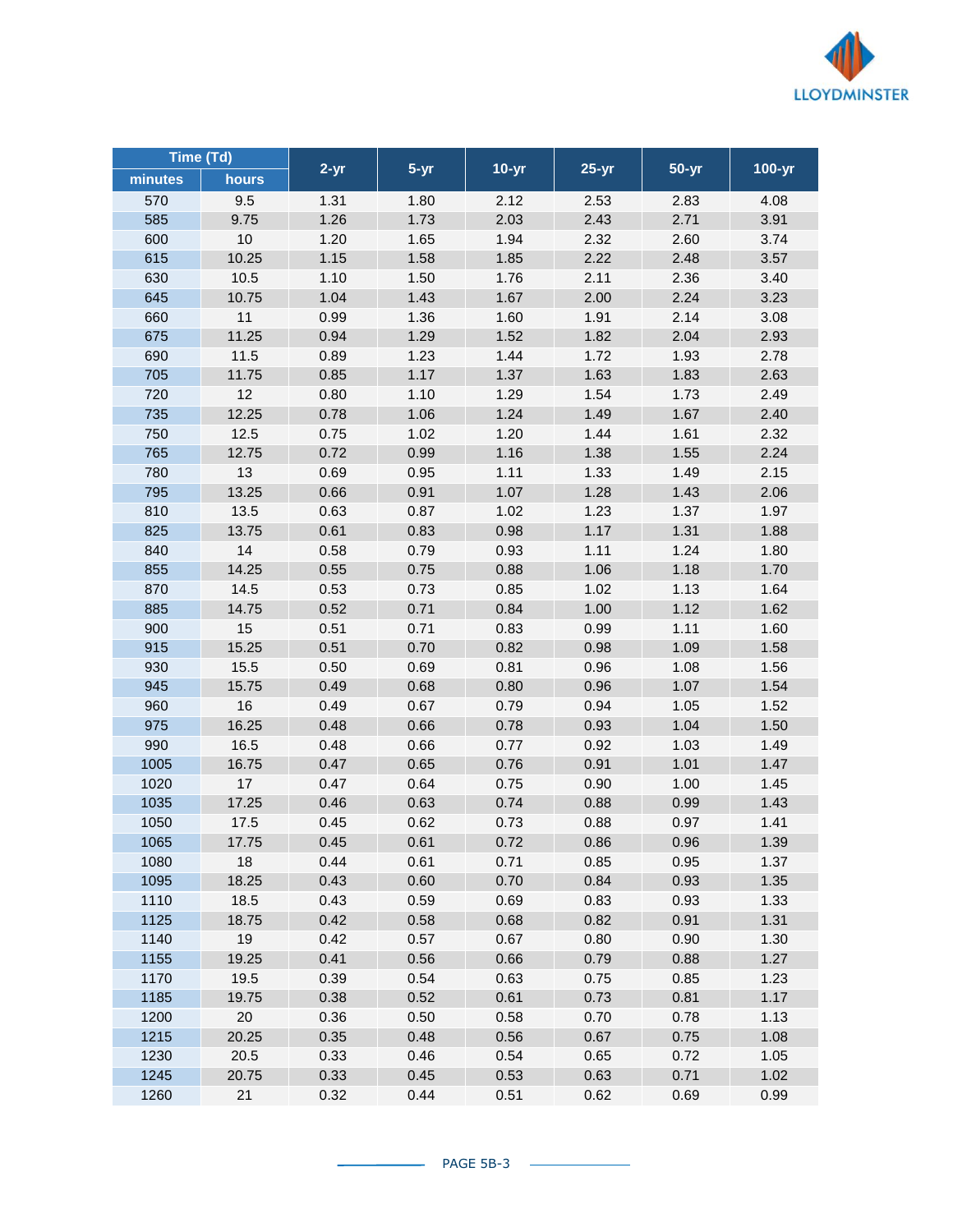

|         | Time (Td) | $2 - yr$<br>$5 - yr$ |      |         |         |         |        |
|---------|-----------|----------------------|------|---------|---------|---------|--------|
| minutes | hours     |                      |      | $10-yr$ | $25-yr$ | $50-yr$ | 100-yr |
| 1275    | 21.25     | 0.31                 | 0.43 | 0.50    | 0.60    | 0.67    | 0.97   |
| 1290    | 21.5      | 0.30                 | 0.42 | 0.49    | 0.58    | 0.65    | 0.94   |
| 1305    | 21.75     | 0.29                 | 0.40 | 0.47    | 0.56    | 0.63    | 0.91   |
| 1320    | 22        | 0.28                 | 0.38 | 0.45    | 0.54    | 0.60    | 0.87   |
| 1335    | 22.25     | 0.27                 | 0.37 | 0.43    | 0.52    | 0.58    | 0.83   |
| 1350    | 22.5      | 0.25                 | 0.35 | 0.41    | 0.49    | 0.55    | 0.79   |
| 1365    | 22.75     | 0.24                 | 0.33 | 0.39    | 0.47    | 0.52    | 0.75   |
| 1380    | 23        | 0.23                 | 0.32 | 0.37    | 0.44    | 0.50    | 0.72   |
| 1395    | 23.25     | 0.22                 | 0.30 | 0.35    | 0.42    | 0.47    | 0.68   |
| 1410    | 23.5      | 0.20                 | 0.28 | 0.33    | 0.39    | 0.44    | 0.64   |
| 1425    | 23.75     | 0.19                 | 0.26 | 0.31    | 0.37    | 0.42    | 0.60   |
| 1440    | 24        | 0.18                 | 0.25 | 0.29    | 0.35    | 0.39    | 0.56   |

# **5B.3 IDF Curves (Rainfall Intensity in mm/hr)**

| Time (Td)        |       | $2 - yr$ | $5 - yr$ | $10-yr$ | $25-yr$ | $50-yr$ | 100-yr |
|------------------|-------|----------|----------|---------|---------|---------|--------|
| min              | hours |          |          |         |         |         |        |
| 5                | 0.08  | 81       | 126      | 152     | 190     | 207     | 231    |
| $\,6\,$          | 0.10  | 74.8     | 115      | 139     | 173     | 189     | 219    |
| $\overline{7}$   | 0.12  | 69.6     | 106      | 129     | 159     | 175     | 208    |
| $\bf 8$          | 0.13  | 65.2     | 98.8     | 120     | 148     | 163     | 199    |
| $\boldsymbol{9}$ | 0.15  | 61.3     | 92.4     | 112     | 138     | 152     | 190    |
| 10               | 0.17  | 57.9     | 86.8     | 105     | 130     | 143     | 182    |
| 11               | 0.18  | 54.9     | 82       | 100     | 122     | 135     | 175    |
| 12               | 0.20  | 52.2     | 77.7     | 94.4    | 116     | 128     | 168    |
| 13               | 0.22  | 49.8     | 73.9     | 89.8    | 110     | 122     | 162    |
| 14               | 0.23  | 47.7     | 70.4     | 85.7    | 105     | 116     | 157    |
| 15               | 0.25  | 45.7     | 67.4     | 82      | 100     | 111     | 151    |
| 16               | 0.27  | 43.9     | 64.6     | 78.6    | 95.9    | 106     | 146    |
| 17               | 0.28  | 42.3     | 62       | 75.5    | 92.1    | 102     | 142    |
| 18               | 0.3   | 40.8     | 59.7     | 72.6    | 88.5    | 98.3    | 138    |
| 19               | 0.32  | 39.4     | 57.5     | 70      | 85.3    | 94.7    | 134    |
| 20               | 0.33  | 38.1     | 55.5     | 67.6    | 82.3    | 91.4    | 130    |
| 21               | 0.35  | 36.9     | 53.7     | 65.4    | 79.5    | 88.4    | 126    |
| 22               | 0.37  | 35.7     | 52       | 63.3    | 77      | 85.6    | 123    |
| 23               | 0.38  | 34.7     | 50.4     | 61.4    | 74.6    | 83      | 120    |
| 24               | 0.40  | 33.7     | 48.9     | 59.6    | 72.3    | 80.5    | 117    |
| 25               | 0.42  | 32.8     | 47.5     | 57.9    | 70.3    | 78.2    | 114    |
| 26               | 0.43  | 31.9     | 46.2     | 56.3    | 68.3    | 76      | 111    |
| 27               | 0.45  | 31.1     | 45       | 54.8    | 66.5    | 74      | 109    |
| 28               | 0.47  | 30.3     | 43.8     | 53.4    | 64.7    | 72.1    | 106    |
| 29               | 0.48  | 29.6     | 42.7     | 52      | 63.1    | 70.3    | 104    |
| 30               | 0.50  | 28.9     | 41.7     | 50.8    | 61.5    | 68.6    | 102    |
| 31               | 0.52  | 28.3     | 40.7     | 49.6    | 60.1    | 67      | 100    |
| 32               | 0.53  | 27.6     | 39.8     | 48.4    | 58.7    | 65.4    | 97.6   |
| 33               | 0.55  | 27       | 38.9     | 47.4    | 57.3    | 64      | 95.7   |
| 34               | 0.57  | 26.5     | 38.1     | 46.3    | 56.1    | 62.6    | 93.9   |
| 35               | 0.58  | 25.9     | 37.3     | 45.4    | 54.9    | 61.2    | 92.1   |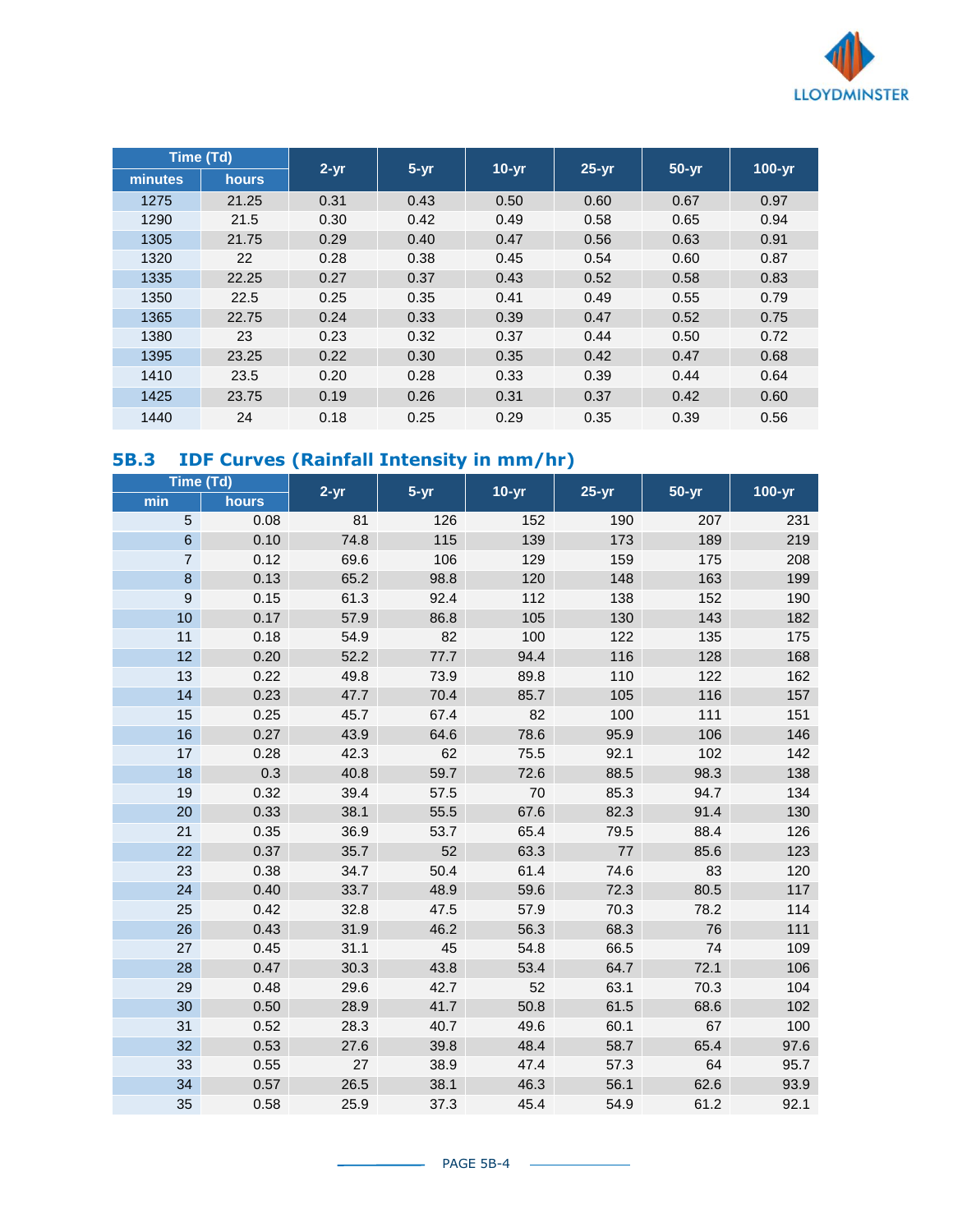

| Time (Td) |                           |          |          |         |         |           |        |
|-----------|---------------------------|----------|----------|---------|---------|-----------|--------|
| min       | hours                     | $2 - yr$ | $5 - yr$ | $10-yr$ | $25-yr$ | $50 - yr$ | 100-yr |
| 36        | 0.60                      | 25.4     | 36.5     | 44.4    | 53.8    | 60        | 90.4   |
| 37        | 0.62                      | 24.9     | 35.8     | 43.5    | 52.7    | 58.8      | 88.7   |
| 38        | 0.63                      | 24.5     | 35.1     | 42.7    | 51.6    | 57.6      | 87.2   |
| 39        | 0.65                      | 24       | 34.4     | 41.9    | 50.6    | 56.5      | 85.6   |
| 40        | 0.67                      | 23.6     | 33.8     | 41.1    | 49.7    | 55.4      | 84.2   |
| 41        | 0.68                      | 23.1     | 33.1     | 40.3    | 48.7    | 54.4      | 82.8   |
| 42        | 0.70                      | 22.7     | 32.6     | 39.6    | 47.9    | 53.5      | 81.4   |
| 43        | 0.72                      | 22.4     | 32       | 38.9    | 47      | 52.5      | 80.1   |
| 44        | 0.73                      | 22       | 31.4     | 38.2    | 46.2    | 51.6      | 78.8   |
| 45        | 0.75                      | 21.6     | 30.9     | 37.6    | 45.4    | 50.7      | 77.6   |
| 46        | 0.77                      | 21.3     | 30.4     | 37      | 44.7    | 49.9      | 76.4   |
| 47        | 0.78                      | 20.9     | 29.9     | 36.4    | 43.9    | 49.1      | 75.3   |
| 48        | 0.80                      | 20.6     | 29.4     | 35.8    | 43.2    | 48.3      | 74.2   |
| 49        | 0.82                      | 20.3     | 29       | 35.3    | 42.6    | 47.6      | 73.1   |
| 50        | 0.83                      | 20       | 28.6     | 34.7    | 41.9    | 46.8      | 72     |
| 51        | 0.85                      | 19.7     | 28.1     | 34.2    | 41.3    | 46.1      | 71     |
| 52        | 0.87                      | 19.4     | 27.7     | 33.7    | 40.7    | 45.5      | 70     |
| 53        | 0.88                      | 19.2     | 27.3     | 33.2    | 40.1    | 44.8      | 69.1   |
| 54        | 0.90                      | 18.9     | 26.9     | 32.7    | 39.5    | 44.2      | 68.2   |
| 55        | 0.92                      | 18.6     | 26.6     | 32.3    | 38.9    | 43.6      | 67.3   |
| 56        | 0.93                      | 18.4     | 26.2     | 31.8    | 38.4    | 43        | 66.4   |
| 57        | 0.95                      | 18.2     | 25.9     | 31.4    | 37.9    | 42.4      | 65.5   |
| 58        | 0.97                      | 17.9     | 25.5     | 31      | 37.4    | 41.8      | 64.7   |
| 59        | 0.98                      | 17.7     | 25.2     | 30.6    | 36.9    | 41.3      | 63.9   |
| 60        | 1.00                      | 17.5     | 24.9     | 30.2    | 36.4    | 40.7      | 63.1   |
| 65        | 1.08                      | 16.4     | 23.4     | 28.4    | 34.2    | 38.3      | 59.5   |
| 70        | 1.17                      | 15.5     | 22.1     | 26.8    | 32.3    | 36.1      | 56.3   |
| 75        | 1.25                      | 14.8     | 20.9     | 25.4    | 30.6    | 34.3      | 53.4   |
| 80        | 1.33                      | 14       | 19.9     | 24.2    | 29.1    | 32.6      | 50.9   |
| 85        | 1.42                      | 13.4     | 19       | 23      | 27.7    | 31.1      | 48.6   |
| 90        | 1.50                      | 12.8     | 18.2     | 22      | 26.5    | 29.7      | 46.5   |
| 95        | 1.58                      | 12.3     | 17.4     | 21.1    | 25.4    | 28.5      | 44.5   |
| 100       | 1.67                      | 11.8     | 16.7     | 20.3    | 24.4    | 27.3      | 42.8   |
| 105       | 1.75                      | 11.4     | 16.1     | 19.5    | 23.5    | 26.3      | 41.2   |
| 110       | 1.83                      | 11       | 15.5     | 18.8    | 22.6    | 25.3      | 39.7   |
| 115       | 1.92                      | 10.6     | 15       | 18.1    | 21.8    | 24.5      | 38.3   |
| 120       | $\sqrt{2}$                | 10.3     | 14.5     | 17.5    | 21.1    | 23.7      | 37     |
| 180       | $\ensuremath{\mathsf{3}}$ | 7.47     | 10.5     | 12.7    | 15.3    | 17.1      | 26.7   |
| 240       | $\overline{4}$            | 5.95     | 8.37     | 10.1    | 12.1    | 13.6      | 21     |
| 300       | $\sqrt{5}$                | 4.98     | 7.01     | 8.41    | 10.1    | 11.3      | 17.5   |
| 360       | $\,$ 6 $\,$               | 4.31     | 6.05     | 7.25    | 8.71    | 9.77      | 15     |
| 420       | $\overline{7}$            | 3.81     | 5.35     | 6.4     | 7.68    | 8.62      | 13.1   |
| 480       | $\bf8$                    | 3.42     | 4.81     | 5.74    | 6.89    | 7.74      | 11.7   |
| 540       | $\boldsymbol{9}$          | 3.11     | 4.37     | 5.22    | 6.26    | 7.03      | 10.6   |
| 600       | 10                        | 2.86     | 4.02     | 4.79    | 5.74    | 6.45      | 9.7    |
| 660       | 11                        | 2.65     | 3.72     | 4.43    | 5.32    | 5.97      | 8.94   |
| 720       | 12                        | 2.47     | 3.47     | 4.13    | 4.95    | 5.56      | 8.3    |
| 780       | 13                        | 2.31     | 3.25     | 3.87    | 4.64    | 5.21      | 7.75   |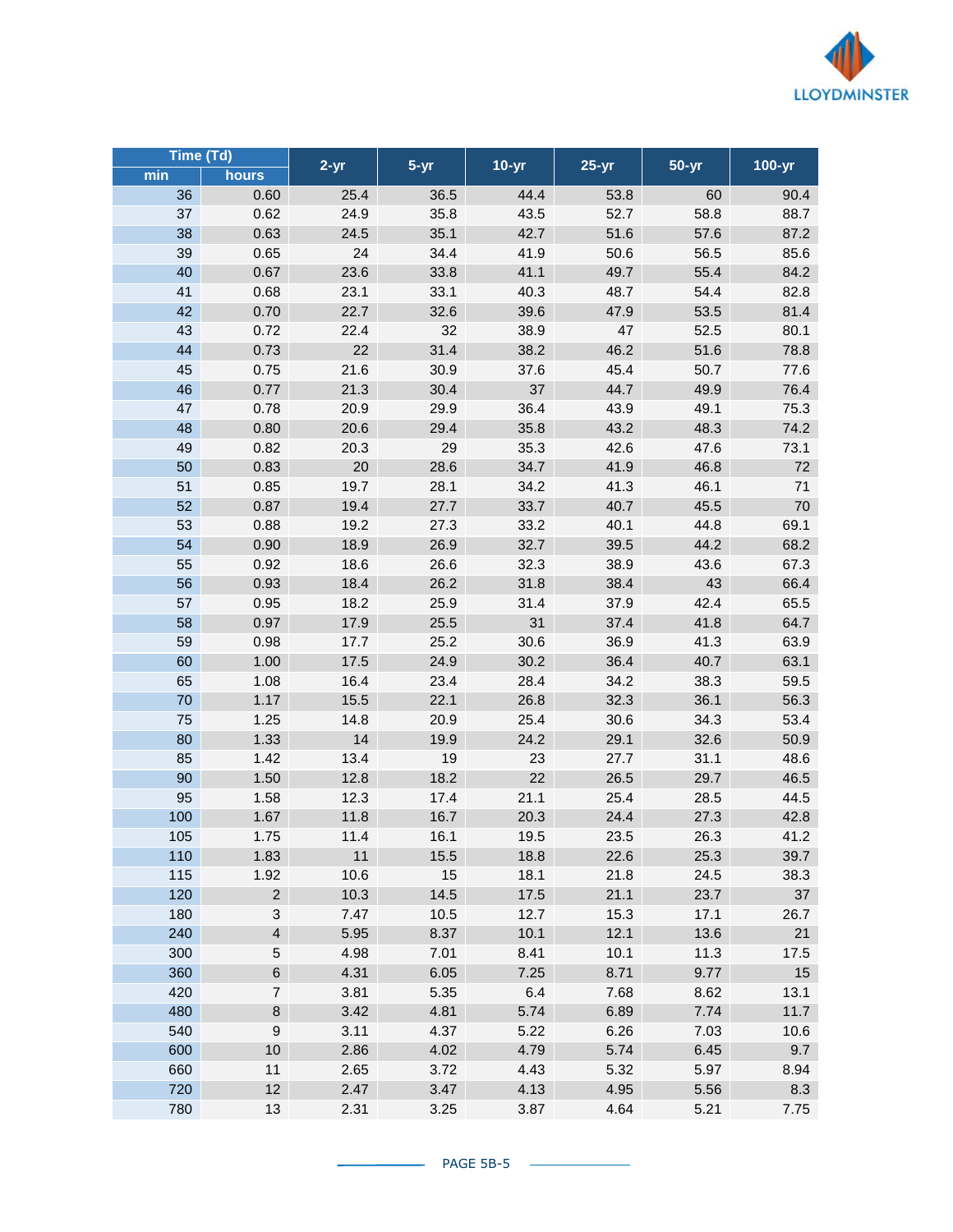

| Time (Td) |              |          | $10-vr$  |      | $50 - yr$ |      |            |
|-----------|--------------|----------|----------|------|-----------|------|------------|
| min       | <b>hours</b> | $2 - yr$ | $5 - yr$ |      | $25-yr$   |      | $100 - yr$ |
| 840       | 14           | 2.18     | 3.06     | 3.64 | 4.37      | 4.9  | 7.27       |
| 900       | 15           | 2.06     | 2.9      | 3.44 | 4.13      | 4.63 | 6.85       |
| 960       | 16           | 1.96     | 2.75     | 3.26 | 3.91      | 4.4  | 6.48       |
| 1020      | 17           | 1.86     | 2.62     | 3.1  | 3.73      | 4.18 | 6.16       |
| 1080      | 18           | 1.78     | 2.5      | 2.96 | 3.56      | 3.99 | 5.86       |
| 1140      | 19           | 1.7      | 2.39     | 2.84 | 3.4       | 3.82 | 5.59       |
| 1200      | 20           | 1.64     | 2.3      | 2.72 | 3.26      | 3.66 | 5.35       |
| 1260      | 21           | 1.57     | 2.21     | 2.61 | 3.13      | 3.52 | 5.13       |
| 1320      | 22           | 1.51     | 2.13     | 2.52 | 3.02      | 3.39 | 4.93       |
| 1380      | 23           | 1.46     | 2.05     | 2.43 | 2.91      | 3.27 | 4.74       |
| 1440      | 24           | 1.41     | 1.98     | 2.34 | 2.81      | 3.16 | 4.57       |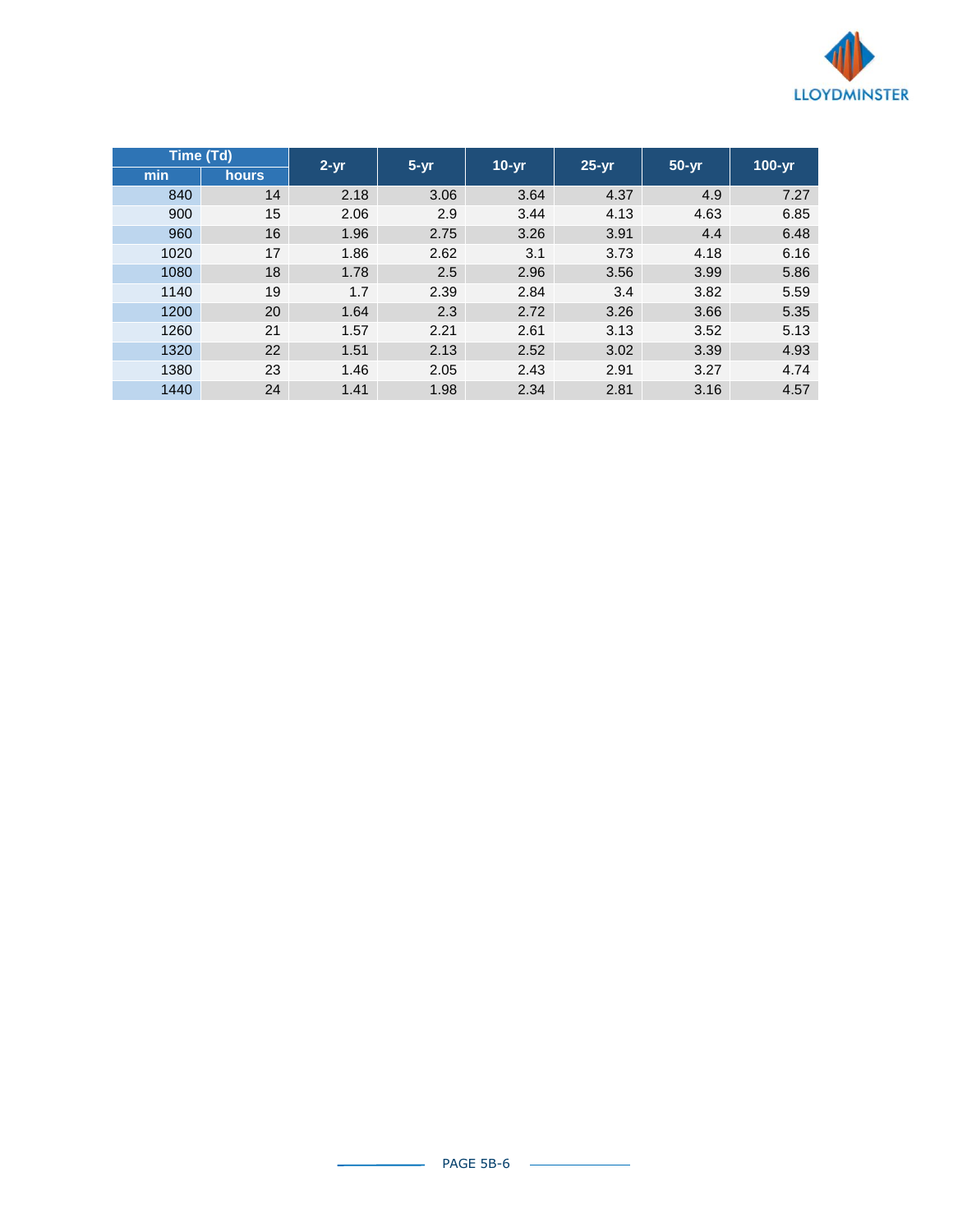

# **Appendix 5C - STORMWATER STORAGE DESIGN**

## **5C.1 Modelling Criteria**

#### **5C.1.1 Continuous Simulation**

Continuous simulation is required to model urban runoff water quality from all wet ponds and wetlands to estimate overall sediment removal rates. It is important that reasonable input parameters be used in the simulation. Currently, little calibration information is available to verify the accuracy of the parameters.

#### **5C.1.2 Particle Sizes and Settling Velocities**

It is necessary to consider the particle size distribution for soils and their settling velocities. Although the relative distribution of the particles is seasonal, and dependent on location, a general distribution should be used for modelling purposes.

To estimate the total suspended solids (TSS) removal rate from wet ponds, wetlands, and other devices or technologies requiring sediment removal (e.g. oil/grit separators), Tables 5C.1 and 5C.2 should be used as input into the model.

| Size Range<br>$(\mu m)$ | <b>Density</b><br>(kg/m <sup>3</sup> ) | <b>Fraction</b><br>(% ) | Cumulative<br><b>Total</b><br>$(\% )$ | Settling<br>Velocity<br>(m/s) |
|-------------------------|----------------------------------------|-------------------------|---------------------------------------|-------------------------------|
| < 10                    | 1500                                   | 23                      | 23                                    | 0.00000592                    |
| $10 - 20$               | 2000                                   | 9                       | 32                                    | 0.00004730                    |
| $20 - 50$               | 2500                                   | 13                      | 45                                    | 0.00028300                    |
| 50-150                  | 2650                                   | 23                      | 68                                    | 0.00195000                    |
| >150                    | 2650                                   | 32                      | 100                                   | 0.01240000                    |

#### **Table 5C.1 – Particle Size and Setting Velocities for Sediment Removal – Permanent Pool**

**Notes:**

- a) Densities are estimated.
- b) Settling velocities are based on 15 degree Celsius temperature.
- c) Settling velocities are based on the lower end of the size range.
- d) A size of 5  $\mu$ m is used for the <10  $\mu$ m size range.

#### **Table 5C.2 – Particle Size and Setting Velocities for Sediment Removal – Forebay**

| <b>Particle Size</b><br>$(\mu m)$ | <b>Density</b><br>(kg/m <sup>3</sup> ) | Size Range<br>$(\mu m)$ | Fraction<br>(%) | Settling<br>Velocity<br>(m/s) |
|-----------------------------------|----------------------------------------|-------------------------|-----------------|-------------------------------|
| 50                                | 2650                                   | > 50                    | 55              | 0.00195                       |
| 75                                | 2650                                   | > 75                    | 46              | 0.00438                       |
| 150                               | 2650                                   | >150                    | 32              | 0.01240                       |

**Notes:**

- a) The particle size distribution follows the New Jersey Department of Environmental Protection curve. This curve, which reflects the presence of more fine particles than originally assumed, falls within the wide range of particle size data acquired.
- b) The settling velocities are largely based on Stokes Equation or Newton's Law of settling for larger particles. This reflects the findings by Sansalone and others.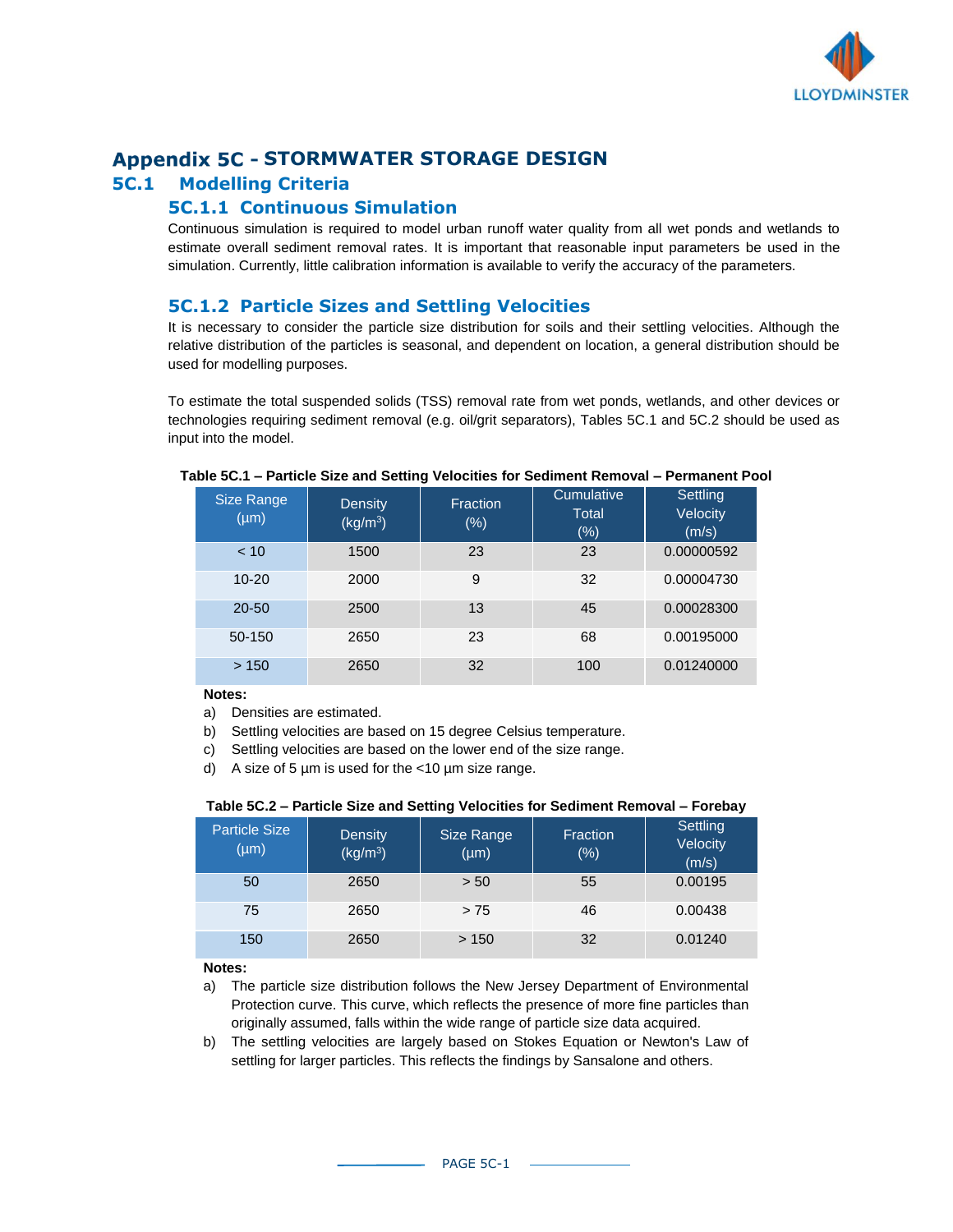

#### **5C.1.3 Rate of Sediment Accumulation**

The rate of sediment accumulation must be used in the modelling to verify the sediment storage capacity of the forebay. The forebay must be able to accommodate the amassed sediment for a minimum of 25 years. Refer to Section 5C.3.2 for more information.

Based on a study undertaken in 1992 by J.N. MacKenzie Engineering Ltd. for QUALHYMO and QHM:

- **.** The washoff method should be 2, with washoff rates of 6,000 and 3,000 grams per cubic metre, for impervious and pervious areas respectively, and a washoff coefficient equal to 1.20; and
- The pollutant build-up method should be 1, representing a power linear build-up method. The equivalent initial accumulation is 30 days, maximum accumulation is 0.20 kg per ha, and build-up equals 0.00055 kg per square metre per day.

#### **5C.2 Water Quality**

All wet ponds are required to provide enhanced water quality. Wet ponds are to be sized to provide a minimum 85% removal of TSS for particle sizes greater than, or equal to, 50  $\mu$ m.

At a minimum, the permanent pool (pond bottom to NWL) must be sized for a volume equal to 25 mm over the entire contributing drainage area times the overall catchment imperviousness ratio (25 mm x catchment area x overall catchment imperviousness ratio). A minimum detention time of 24 hours must also be provided.

Water quality monitoring might be required during the maintenance period. Costs of the program are to be covered by the Developer during the maintenance period.

#### **5C.3 Sediment Forebay**

A sediment forebay facilitates maintenance and improves pollutant removal of larger particles near the inlet of the pond. The forebay should be one of the deeper areas of the pond to minimize the potential for particle re-suspension.

Sediment forebays are required on all wet ponds. The forebay can be included within the wet pond area or as a separate facility. As well, each inlet location must have a forebay. The forebay area should not exceed one third of the total permanent pond surface area.

#### **5C.3.1 Short-Circuiting**

To avoid short-circuiting and to ensure that sediment will have sufficient time to settle out in the forebay, minimize the number of inlets into a pond and/or ensure that flow path length(s) are maximized. The resulting effective length to width ratio in the forebay should be 4:1 to 5:1, with a minimum ratio of 3:1. The length and width should reflect the anticipated actual flow path and are measured at the NWL; typically, the length is measured from the exit of the inlet to the toe of the forebay berm (refer to Standard Drawing 5-501). Three dimensional modelling with programs such as Computational Fluid Dynamics (CFD) can be used to determine flow and velocity patterns, as well as sedimentation patterns.

#### **5C.3.2 Sizing**

Sizing of the forebay depends on the inlet configuration. There are several calculations that need to be made to ensure that it is adequately sized. A target particle size of 150 µm should be used for wet ponds. Where possible, the sediment forebay should be sized to accommodate the amassed sediment for a minimum period of 25 years without affecting treatment capacity; this is to minimize the frequency of major cleaning.

The treatment capacity is considered maintained as long as the theoretical sediment accumulation, computed using the following equation, is at least 0.30 m below the invert of the incoming storm pipe: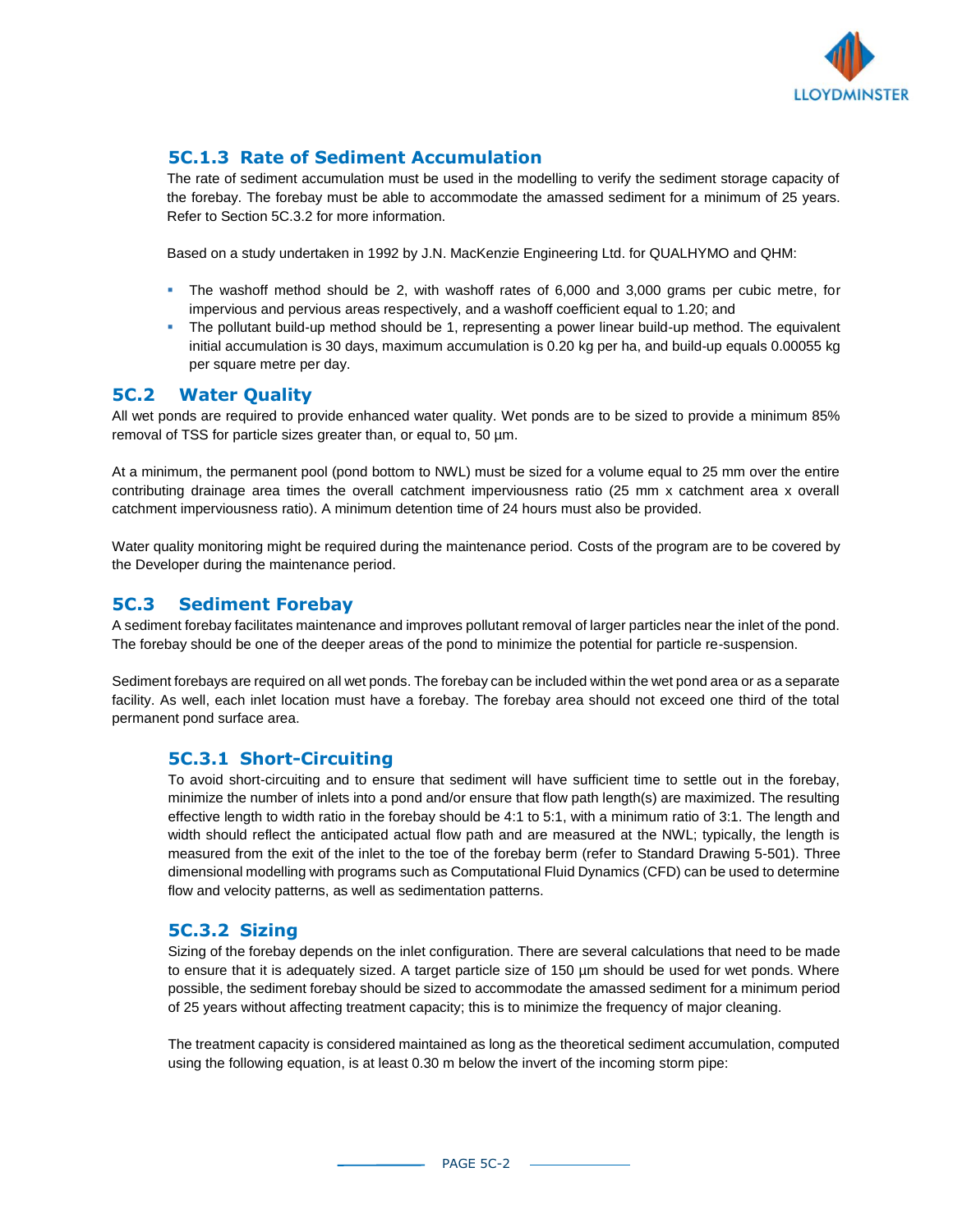

| Where: | $SSCR =$<br>$25 =$<br>$RV =$<br>$TSScone =$ | sediment storage capacity required in kg<br>multiplication factor for 25 years of sediment storage<br>computed average annual runoff volume $(m^3)$<br>TSS concentration by land use (mg/L): |                           |
|--------|---------------------------------------------|----------------------------------------------------------------------------------------------------------------------------------------------------------------------------------------------|---------------------------|
|        |                                             | $Commercial =$<br>$Industrial =$<br>On-going Development =<br>$Residential =$                                                                                                                | 180<br>369<br>1896<br>444 |
|        | $BF =$<br>$PSDF =$                          | bed load multiplication factor (typically 2)<br>particle size distribution factor from Table 5C.2                                                                                            |                           |

## **5C.3.3 Settling Length**

The following equation defines the appropriate forebay length for a given settling velocity and hence particle size to be trapped in the forebay. Refer to Table 5C.2 for particle sizes and settling velocities. For wet ponds a particle size of 150 µm should be used; for wetlands a particle size of 75 µm should be used.

$$
\text{Length=}\left(\frac{rQ_p}{V_s}\right)^{0.5}
$$

Where: Length = forebay length in m  $r =$  length to width ratio of forebay  $Q_p =$  peak inlet flow rate for a 1:5 year event in m<sup>3</sup>/s  $V_s =$  settling velocity in m/s

#### **5C.3.4 Dispersion Length**

A check of the entire forebay cross-sectional area should ensure that the average velocity in the forebay is less than, or equal to, 0.15 m/s. This velocity (0.15 m/s) is the maximum permissible velocity before which erosion will occur in a channel.

Typically, the dispersion length is smaller than the settling length unless there is a large upstream drainage area or the pond is subject to large inflows. When this occurs, the pipe design capacity should be used. In all cases, the forebay length (designated Length) should be greater than, or equal to, the larger of the two forebay lengths given by the settling length above and the dispersion length below.

| Length= $\frac{8Q}{dV_f}$ |                                                 |
|---------------------------|-------------------------------------------------|
| Where: Length $=$         | length of dispersion in m                       |
| $Q =$                     | Inlet flow rate for a 1:5 year event in $m^3/s$ |
| $d =$                     | depth of the permanent pool in the forebay in m |
| $V_f =$                   | desired velocity in the forebay in m/s          |
|                           | A value $\leq$ 0.50 m/s should be used          |

The depth of the permanent pool in the forebay (d) reflects the deep section of the forebay required to minimize re-suspension and scour.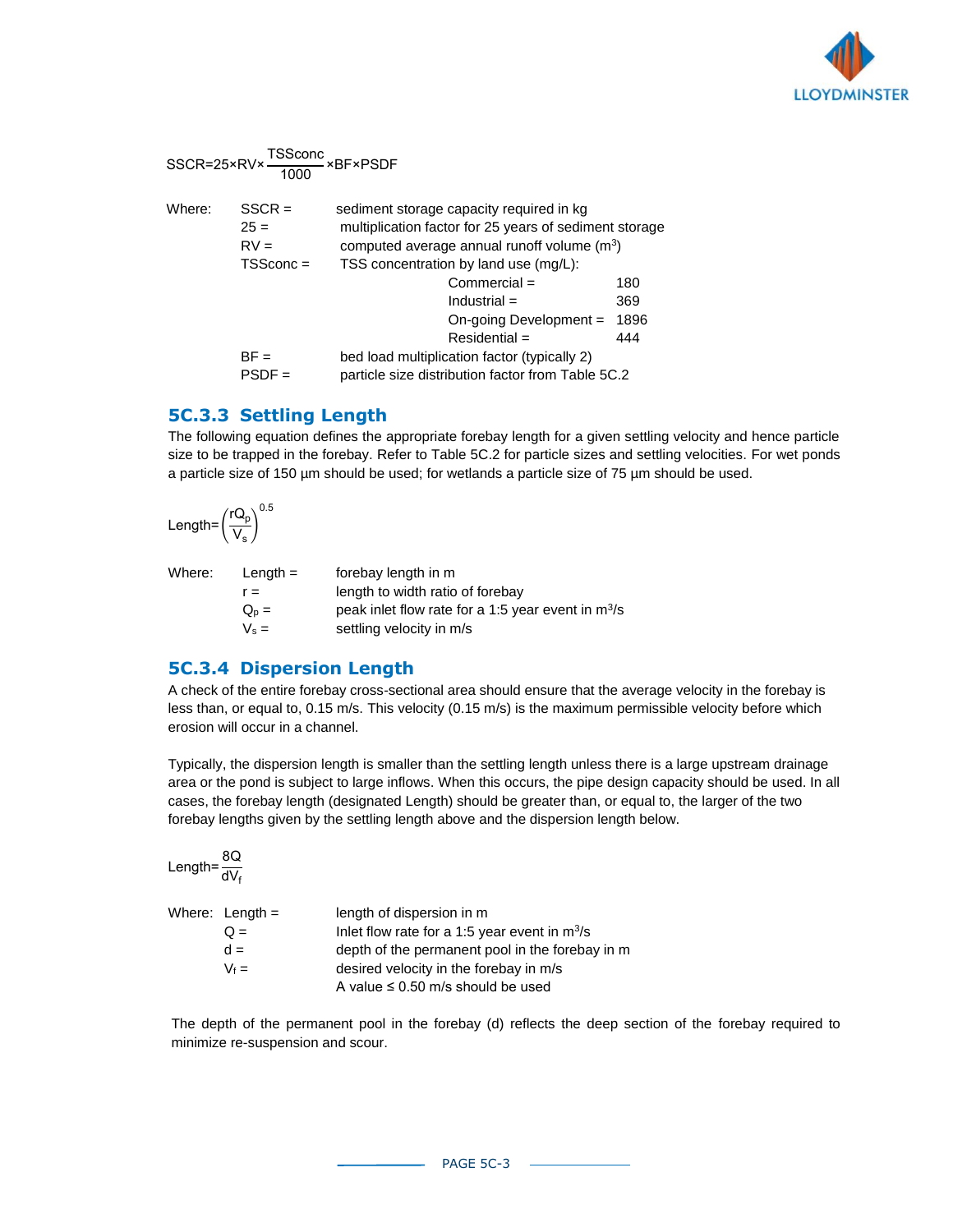

#### **5C.3.5 Width**

The minimum bottom width of the deep zone in the forebay is calculated by using the largest Length derived from the settling length and dispersion length calculations, divided by eight (8).

#### **5C.4 Forebay Berm**

An earthen berm should be used to separate the forebay from the rest of the pond. The top of the berm must be submerged a minimum of 0.30 m below the NWL. A submerged berm provides a safety benefit to the public (provides a barrier to the public walking along the berm) and allows vegetation to be planted around and along the berm. Sections of the forebay berm can be above the NWL, provided that they are protected against erosion when the berm overtops and is well vegetated in a way that inhibits public access. An opening at least 3.5 m in width with no vegetation or raised sections must be provided for boat access to the permanent pool of the pond.

The berm should be constructed with a solid substrate to facilitate removal of accumulated sediment and debris. In addition, the core of the berm must be impermeable and the berm itself geotechnically stable under submerged conditions. Sloughing of the berm must be greater than, or equal to, 150 mm at the time of FAC.

Emergent vegetation should be planted along the berm to promote filtration of water as it passes over. The plants should be established on the top and sides of the berm at a maximum planting depth of 30 cm.

If only the forebay is to be pumped out or drawn down during maintenance, the forebay berm must be designed as an impermeable small dam since the rest of the pond will not be drained. Care must be taken not to compromise the structural integrity of the berm or liner during drawdown conditions.

#### **5C.5 Length:Width Ratio**

The overall performance of the pond is influenced by the flow path through the pond. Problems encountered with earlier pond designs include construction of the outlet too close to the inlet and having multiple inlets at opposing ends of the pond based on servicing convenience. In both cases, short-circuiting reduces the effective volume of the facility.

Where possible, all stormwater servicing should be conveyed to one inlet location. To provide the longest flow path though the pond, the inlet should be located as far away from the outlet as possible. A pond with a minimum length to width ratio greater than, or equal to, 3:1 will generally have an acceptable flow path. The length and width should reflect the anticipated actual flow path and are measured at the NWL. The preferred length to width ratio ranges from 4:1 to 5:1. A ratio outside of this range requires the approval of the City. Effective length excludes forebay length.

The provision of additional berms or flow baffles in the pond to redirect flows and lengthen the flow path is also acceptable to ensure that short-circuiting will not occur.

The use of hydrodynamic models is recommended to assess flow, velocity, and sedimentation patterns.

#### **5C.6 Pond Depth**

The depths of the permanent and active storage areas are based on a variety of criteria, including potential stratification, the tolerance of plants to fluctuating water levels, and safety.

#### **5C.6.1 Permanent Storage Areas**

The minimum depth from the pond bottom to NWL must be 2.0 m, with the recommended depth being 2.50 m. A depth of 2.50 m minimizes aquatic growth in the pond and maximizes recreational potential.

A maximum depth of 3.0 m should not be exceeded. Depths in excess of 3.0 m require approval from the City. Although ponds deeper than 3.0 m may have benefits in terms of temperature, stratification is more likely, resulting in anoxic conditions which release metals and organics from the pond sediments.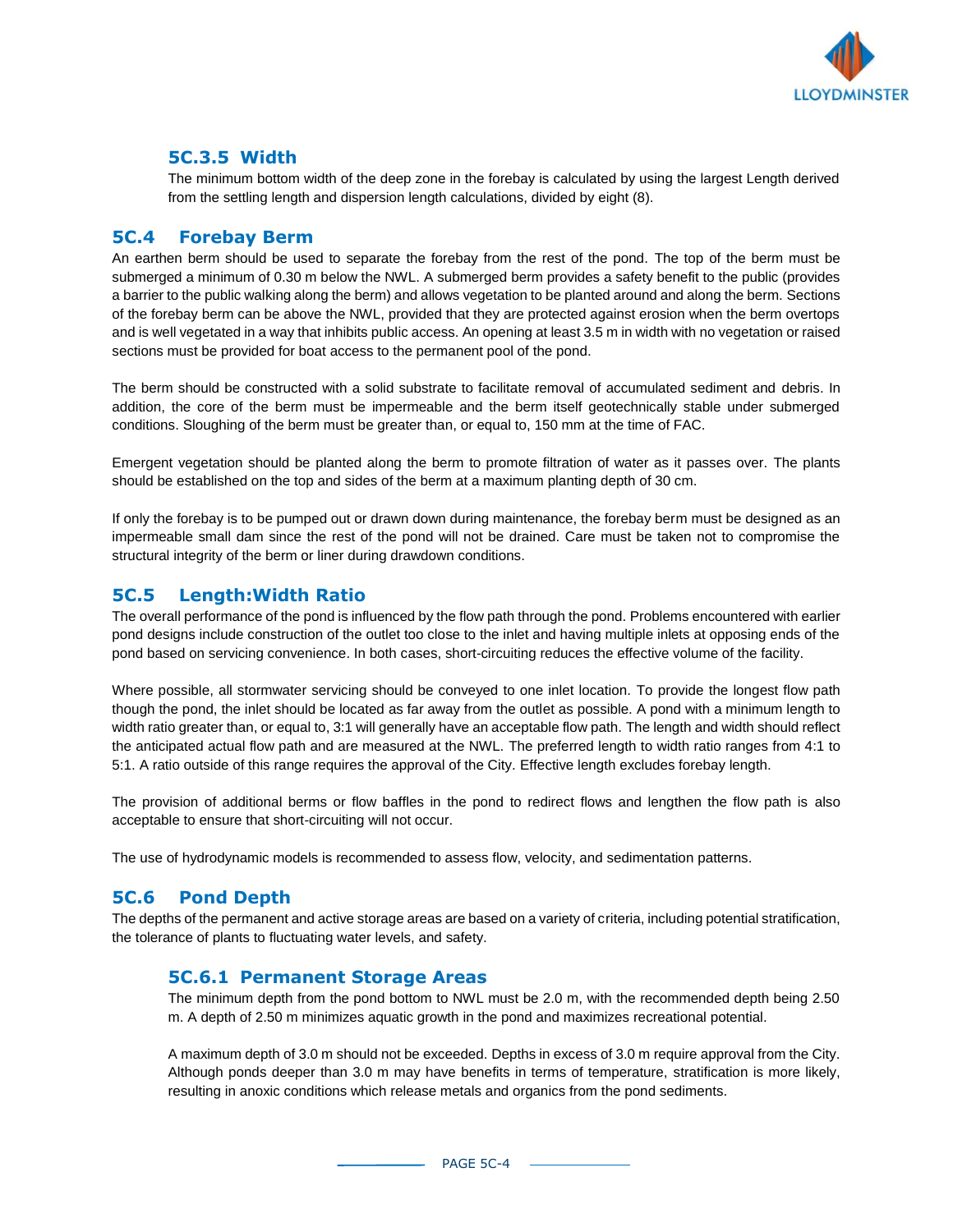

#### **5C.6.2 Active Storage Area**

The active storage depth is defined as the depth between NWL and HWL. The active storage depth must be no greater than 2.0 m. Depths in excess of 2.0 m require approval from the City. In addition, a minimum freeboard of 0.30 m is required above the water level in the pond that corresponds to the design capacity of the overland emergency escape route.

The freeboard elevation is the minimum elevation along the perimeter of a pond or wetland that ensures safe operation without negative impact to adjacent or downstream property. The property line elevation for all properties along the perimeter of the pond should be above the freeboard elevation, unless a berm is provided along the perimeter of the pond to safeguard lower properties. In addition, the top of the outlet control structure (including access/maintenance roads), any associated electronic equipment, and any safety benches along the perimeter of the pond must be at or above the freeboard elevation.

#### **5C.7 Overland Drainage and Escape Routes**

In general, the design capacity of the overland emergency escape route from the pond will be the greater of:

- **The resulting spillover rate for a 24 hour, 1:100 year event, assuming that the regular outflow is 0 m<sup>3</sup>/s and the** starting water level is equal to the pond bottom (dry ponds), or NWL (wet ponds); or
- $\blacksquare$  1.0 m<sup>3</sup>/s.

The magnitude of the design capacity of the overland escape route must be determined at the time of pond design. The configuration and capacity must be adequate to convey the design capacity without creating unsafe conditions or negatively impacting downstream property. Assessment of the overland emergency escape route must extend to the location where the spilling flow will enter a downstream pond or drainage course that has a capacity exceeding that of the overland emergency escape route. Proper engineering design based on local circumstances is required.

Erosion Control needs must be evaluated for both the overland drainage routes into the pond and the overland emergency escape route from the pond.

## **5C.8 Landscaping and Vegetation**

A planting strategy is required to provide shading, aesthetics, safety, enhanced pollutant removal, and waterfowl control. The purpose of the planting is to provide a sustainable community with naturalized treatment. Plants native to the Lloydminster region should be used where possible. Planting density may not have to be high, since natural succession will ultimately make up the vegetation. As well, the overall planting should be designed to minimize maintenance.

#### **5C.8.1 Shallow Water Areas**

Shallow water areas are considered to be the areas of the permanent pool where the depth is greater than, or equal to, 0.50 m. This is usually defined as the perimeter of the pond.

The selection of vegetation should consider nutrient uptake, stormwater filtration, safety, and aesthetics. Benefits include the prevention of re-suspension of bottom sediments and the reduction of flow velocities to aid in sedimentation.

Plant species in this zone includes both submergent and emergent vegetation. Submerged plant species should be planted in water depths between 0.30 m and 0.50 m. Emergent plant species should be planted in water depths between 0 and 0.30 m. The side slopes will determine the amount of vegetation that can be established.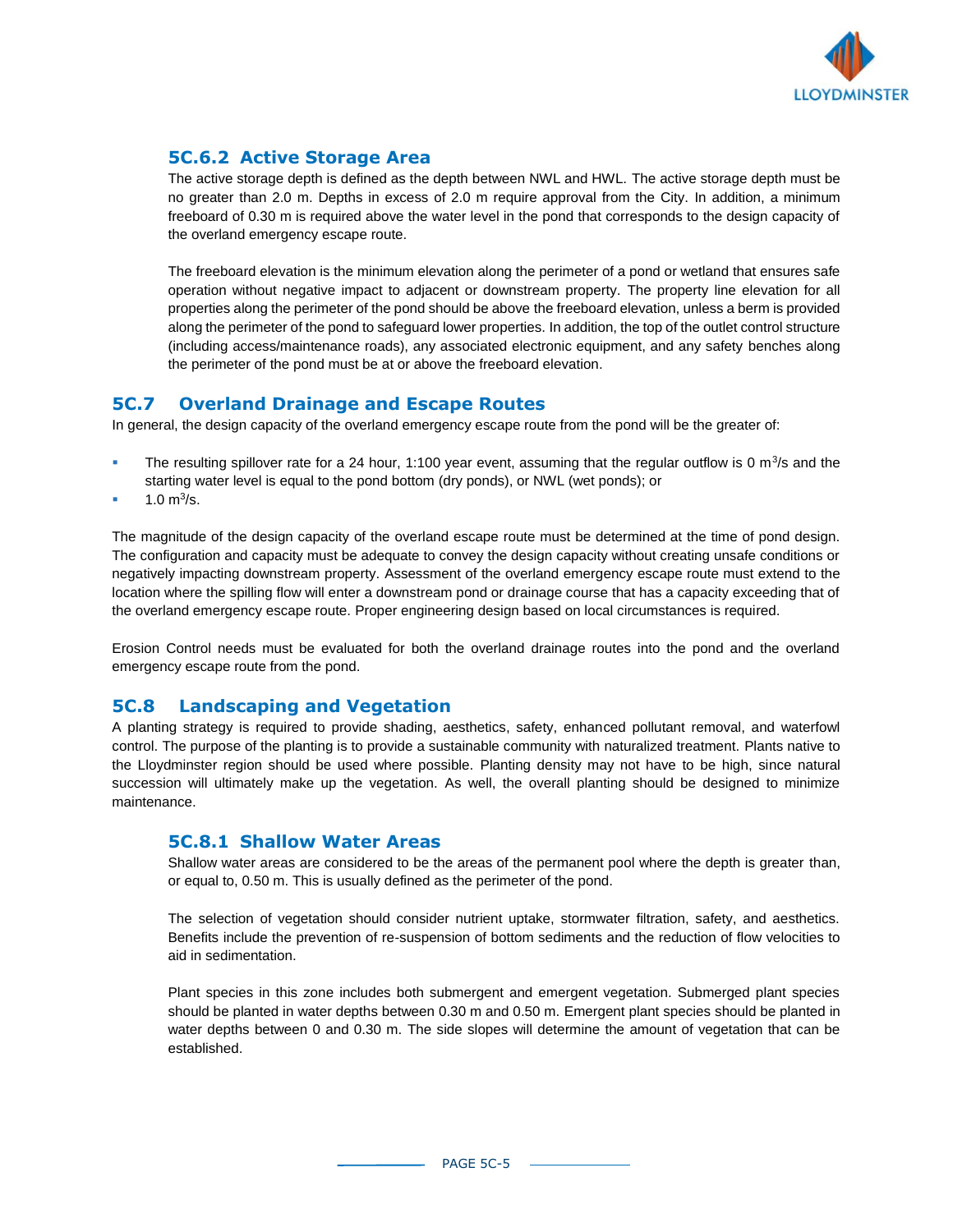

#### **5C.8.2 Fringe Areas**

Where accumulated runoff in the wet pond is used for irrigation or other re-use purposes, special attention to the resulting soil moisture regime is needed to ensure the survival of the vegetation.

#### **5C.8.2.1 Shoreline Fringe Areas**

Shoreline fringe areas are the areas subject to frequent wetting from storm events. In general, this is the land delineated between the NWL and HWL for erosion/water quality control. This area will typically have higher soil moisture conditions during the frequent storm events. The area close to the NWL elevation is subject to more frequent flooding and wave action from the pond and must be adequately protected from erosion.

The planting strategy for this area should be similar to a shallow marsh area. Plant species should include hardy hydric grasses and shrubs. Due to the frequency of inundation, plant stocks should be used instead of seeds.

#### **5C.8.2.2 Flood Fringe Areas**

When the wet pond is used to control peak flow rates, a zone of infrequent inundation is created. This zone is referred to as the flood fringe area and is generally the area just below and slightly above the NWL. Plant species in this zone should include a range of grass, herb, and shrub species. In general, trees are to be planted above the HWL.

In addition, thorny or dense vegetation may be planted to provide safety measures, as an alternative to fencing. Together with other plantings, an effective barrier to public entry can be created.

#### **5C.8.3 Upland Areas**

Upland areas are the landscaped areas above the HWL that provide aesthetic amenities around the pond. Plant species should be designed to restrict access to steep areas or inlet/outlet locations. A naturalized landscape should be designed to consider:

- Topography and drainage;
- Soil conditions;
- Adjacent plant communities;
- Availability of nursery stocks;
- Potential for on-site transplantation; and
- Minimal maintenance.

Any pathways to be incorporated must be constructed above the 1:100 year elevation (HWL). Pathway locations and design should also have regard for protection of any native habitats created or protected.

#### **5C.8.4 Pond Edge Treatment**

Edge treatment or shore protection is required. The area close to the NWL elevation is subject to more frequent flooding and wave action from the pond. This area must be adequately protected from erosion. Treatment must be compatible with the adjacent land use and must provide for low maintenance and safety.

The edge treatment must cover the ground surfaces a horizontal distance of 1.50 m below and 3 m above NWL, measured horizontally. The treatment must be adequate to prevent erosion of the edge due to wave action. The area within 5.0 m of NWL measured horizontally should be left in a naturalized state following the establishment of vegetation.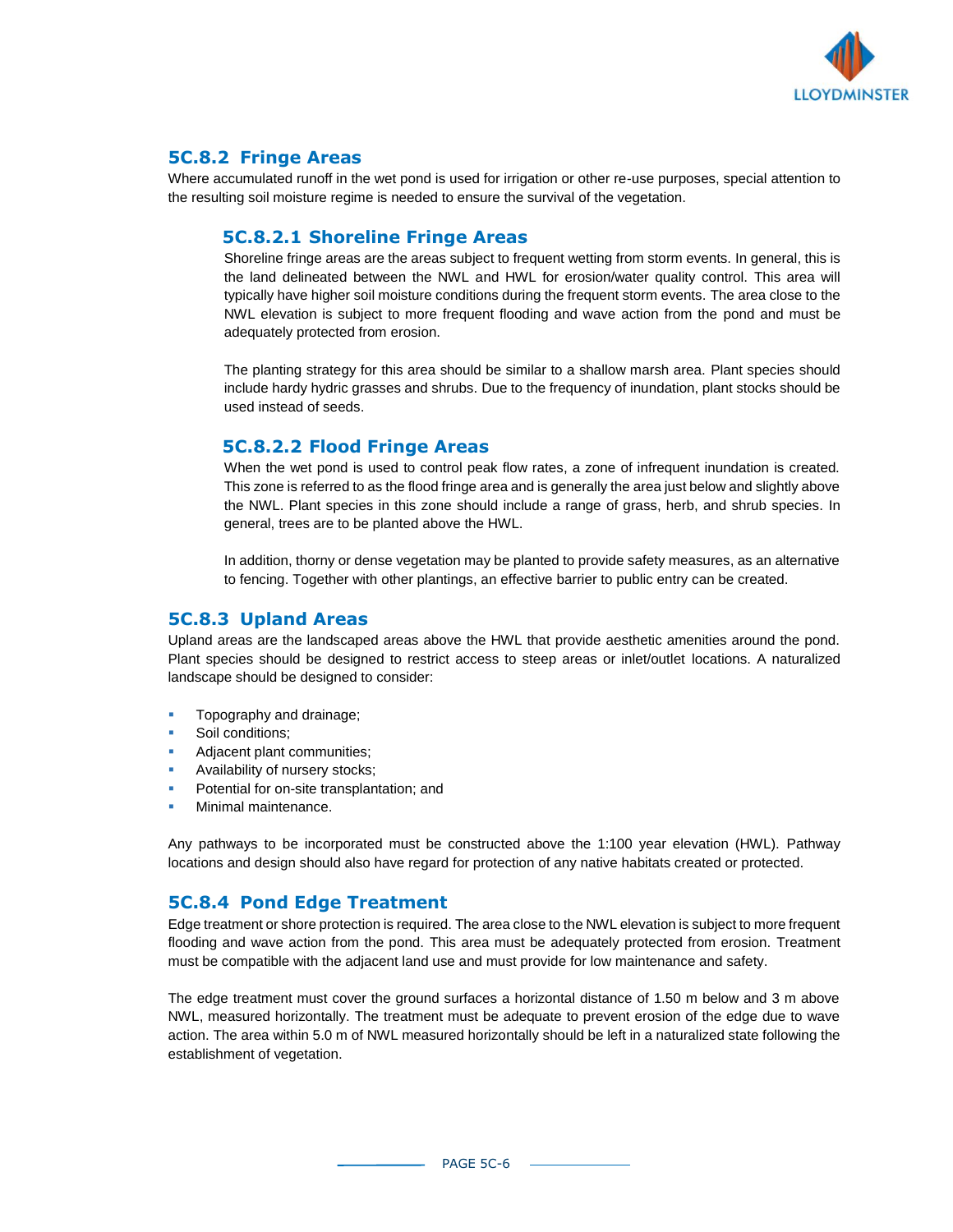

Although a typical treatment is granular material on top of filter fabric, the designer is encouraged to propose alternate edge treatments that exceed this standard and provide an overall "softening" effect, such as turf reinforcement mats.

## **5C.8.5 Grading/Slopes**

Grading and landscaping of the pond and adjacent areas are important for public safety and the functionality of the pond:

- Grading above the HWL must be no steeper than 4:1 to 5:1. Subject to the approval of the City, steeper side slopes in localized areas may be allowed above the HWL for a limited distance, provided that a 2.0 m wide safety bench is provided above the freeboard elevation;
- Grading between NWL and HWL must be no steeper than 5:1, with slopes less than 7:1 preferred;
- Below NWL, a 3:1 slope is required for a horizontal distance of 2.0 m. This is to discourage weed growth and public access; and
- The remainder of slope below NWL must be between 5:1 and 7:1.

#### **5C.9 Geotechnical**

A geotechnical investigation must be undertaken and a report prepared by a qualified geotechnical consultant that addresses issues related to the design of the wet pond. The purpose of the report is to determine criteria such as underdrainage design (e.g. toe drains), liner requirements (infiltration), and any other special design conditions such as slope stability or groundwater. Other considerations could include exfiltration (from pond to aquifer), construction dewatering, and possible liner uplift.

The pond bottom material is to be composed of impervious material with a suitable low permeability (permeability coefficient in the order of 1 x 10 $\textdegree$  cm/s). Preference should be given to using clay, where possible, or an acceptable alternative; puncturing of liner materials during sediment removal is a concern. Organic soils are not permitted for use as a liner; however, they are permitted along the edge of benches for establishing vegetation.

The report must be submitted to, and approved by, the City prior to submission of the construction drawings. The geotechnical report should be submitted with the design report for the stormwater management facility. Required details must be indicated on the construction drawings.

#### **5C.10 Inlets**

Depending on the design of the wet pond, an inlet is generally the only type of structure that permits the inflow of stormwater into the pond. In order to provide water quality treatment, the flow must go through the wet pond to the opposite end. Inlet requirements include the following:

- Inlets should not be located close to the outlet control structure to minimize short-circuiting.
- Ideally there should only be one discharge location, or inlet, into the wet pond. Multiple inlets should be avoided where possible.
- All inlets and outlets are to be fully submerged, with the obvert of the pipe a minimum of 1.20 m below NWL. Partially submerged inlets are not permitted due to ice formation concerns.
- Inlet and outlet pipe inverts are to be a minimum of 100 mm above the pond bottom; depths in excess of 100 mm are recommended to prevent sedimentation from blocking the inlet pipe. Erosion control measures must be provided at the bottom of the inlet structure(s) to control erosion and scour.
- Erosion control measures should include the installation of a hard-bottomed surface, interlocking stone, or an approved concrete revetment/armouring system near the inlet pipe. Other enhancements, such as dissipaters or deflection structures, will help to minimize scour and re-suspension. The erosion protection must extend along the side slope to the bottom of the forebay to a distance where the velocity is no longer erosive.
- Inlet velocities (at the end of the incoming pipe) should be limited to 1.50 m/s where possible to minimize erosion and scour, as well as re-suspension of sediments.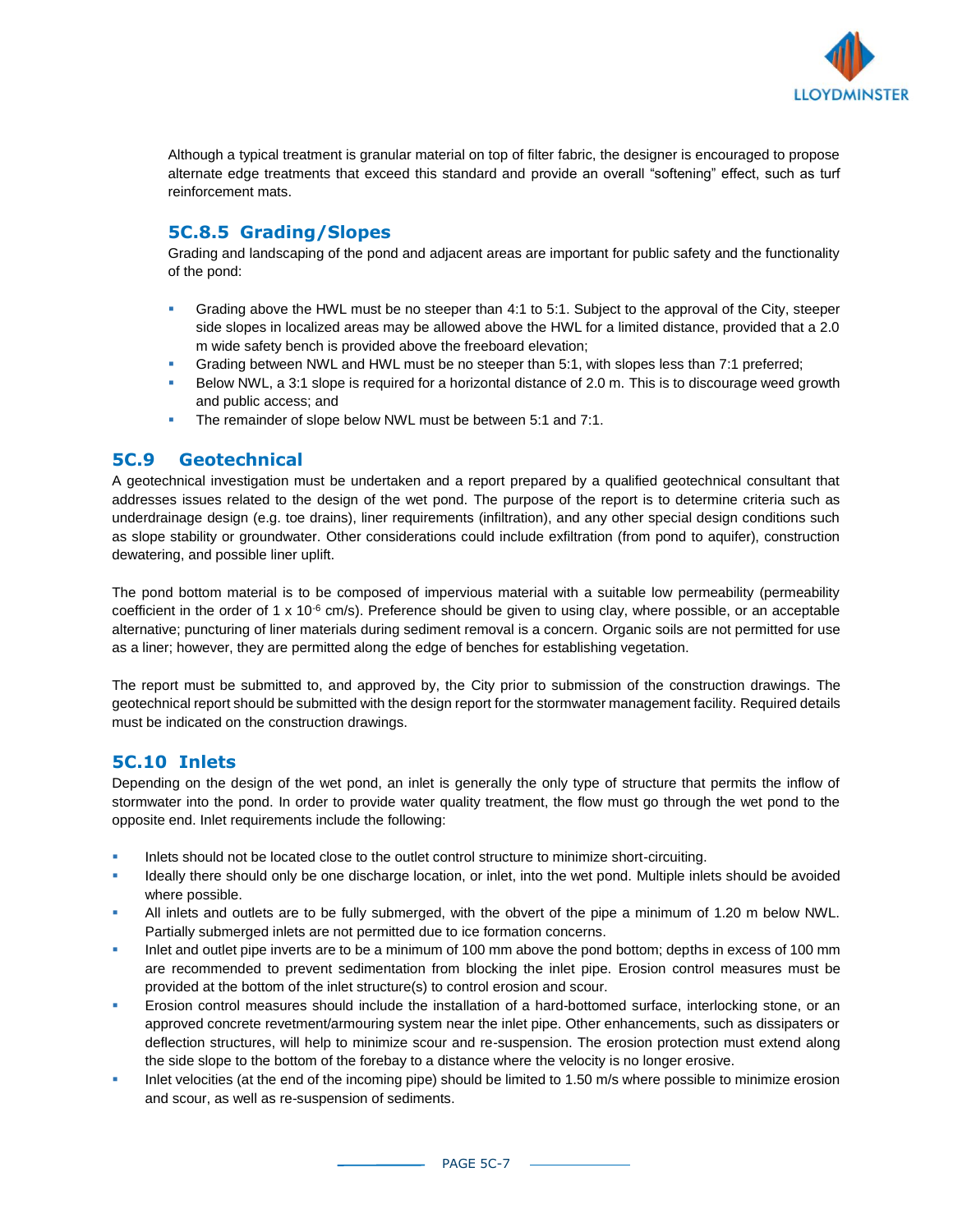

The invert elevation of the inlet pipe(s) to the first MH upstream from the wet pond must be at or above the NWL of the pond to avoid deposition of sediments in the inlet and freezing problems.

#### **5C.11 Outlet Control Structures**

Typically, an outlet control structure (also referred to as the "control structure" or the "outlet structure") serves as the source of control for the release of stormwater from the pond and the preservation of the NWL elevation. It is important that the structure be properly designed and constructed to provide minimal maintenance and enhance safety. Design of the outlet control structure must be approved by the City.

The outlet control structure for a wet pond preferably consists of three chambers, although some outlet control structure designs include only two chambers. In a three-chambered structure, there are usually two weir walls: one to control the NWL and one to control the HWL. For maintenance purposes, the size of each chamber should be a minimum of 1.20 m, but the preferred size is 1.80 m.

#### **5C.11.1 Orifices**

Usually an orifice provides control for the permitted release rate for the pond. The recommended minimum orifice diameter is 50 mm, to minimize the occurrences of clogging at the outlet. The preferred minimum diameter is 100 mm.

Subject to approval by the City, orifice configurations other than circular openings can be considered. However, circular configurations with a slot are preferred for orifices along the floor bottom, because they better promote swirling flow and scour of deposited sediment at the bottom of the orifice. Supporting information, including hydraulic calculations for the proposed configurations, are to be provided to the City as part of the pond report submission.

Where small orifices are required, consideration should be given to providing an overflow outlet that would operate in the event that the primary orifice becomes blocked.

The orifice plate should preferably be constructed of stainless steel (306); however, galvanized steel or an approved equivalent are acceptable. The minimum gauge must be 3 (6 mm).

#### **5C.11.2 Weir Walls**

Wet ponds will typically have two weir walls in the outlet control structure: one to control the NWL, and one to control the HWL to provide a source of overflow for the pond in the event that the orifice becomes blocked. The weir wall controlling the overflow should be set at the HWL elevation, or the calculated hydraulic grade line elevation.

#### **5C.11.3 Bypass Gate Valves**

All wet ponds require a bypass gate valve. The bypass gate valve is used as a bypass for the orifice in the event the orifice plugs, as well as for maintenance purposes. Although there is no set size specified, a minimum gate size of 300 mm diameter should be targeted where possible. The design flow in the downstream storm pipe should not be exceeded, except in emergency situations.

With the three-chamber design, two bypass gate valves are required, one in the NWL weir wall and one in the HWL weir wall.

All gates should have non-rising stems that are operated either mechanically or manually (with a T wrench). The T wrench should be located on the downstream end of the outlet control structure in an easily accessible location.